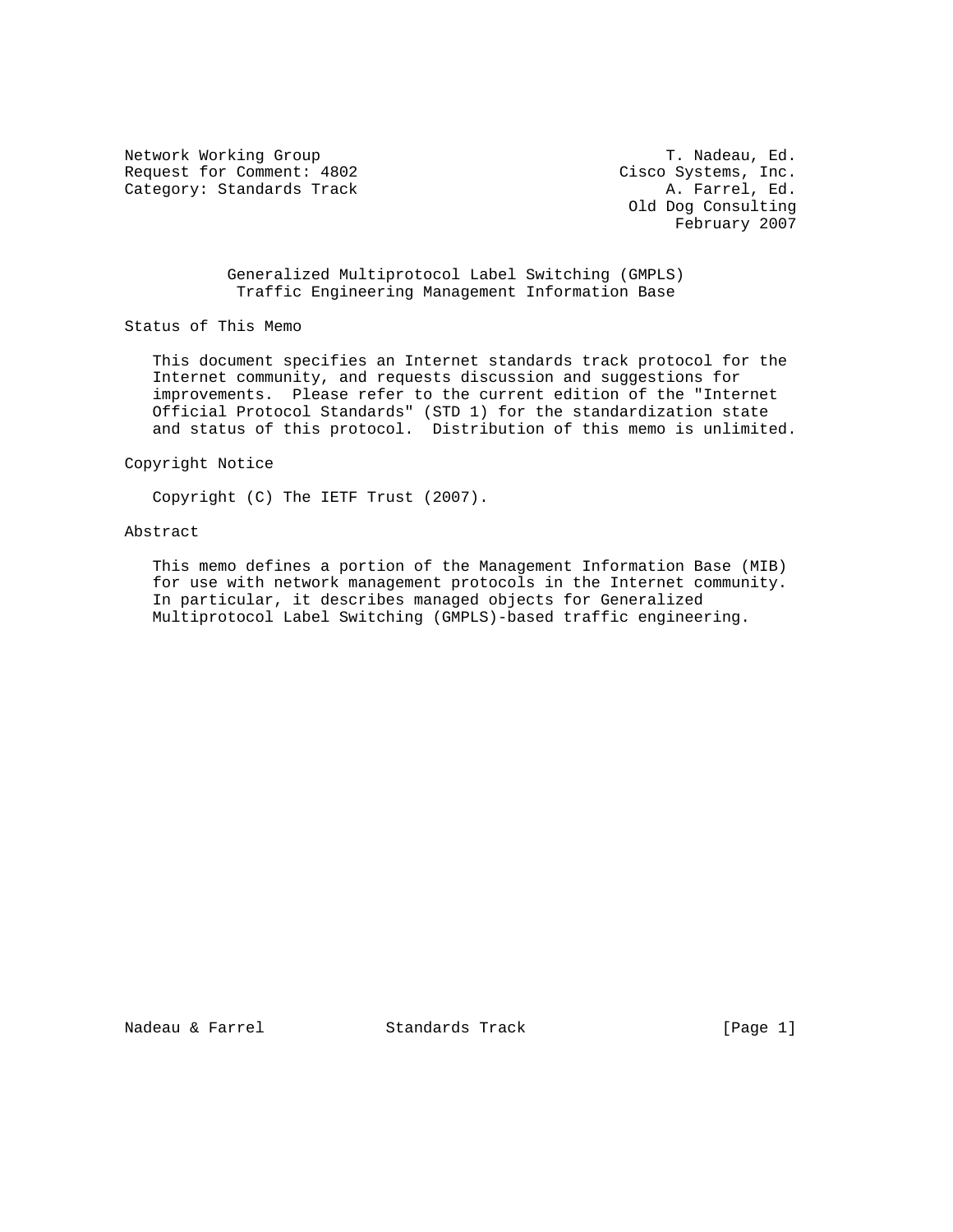Table of Contents

|                | 3. The Internet-Standard Management Framework 4         |
|----------------|---------------------------------------------------------|
|                |                                                         |
|                | 4.1. Summary of GMPLS Traffic Engineering MIB Module  4 |
|                | 5. Brief Description of GMPLS TE MIB Objects 5          |
|                |                                                         |
|                |                                                         |
|                |                                                         |
|                |                                                         |
|                |                                                         |
|                |                                                         |
|                |                                                         |
|                | 6. Cross-referencing to the gmplsLabelTable 7           |
| 7.             |                                                         |
| 8 <sub>1</sub> | GMPLS Traffic Engineering MIB Module 11                 |
|                |                                                         |
|                |                                                         |
|                |                                                         |
|                | 11.1. IANA Considerations for GMPLS-TE-STD-MIB 49       |
|                | 11.2. Dependence on IANA MIB Modules 49                 |
|                | $11.2.1.$ IANA-GMPLS-TC-MIB Definition 50               |
|                |                                                         |
|                |                                                         |
|                |                                                         |

## 1. Introduction

 This memo defines a portion of the Management Information Base (MIB) for use with network management protocols in the Internet community. In particular, it describes managed objects for modeling Generalized Multiprotocol Label Switching (GMPLS) [RFC3945] based traffic engineering (TE). The tables and objects defined in this document extend those defined in the equivalent document for MPLS traffic engineering [RFC3812], and management of GMPLS traffic engineering is built on management of MPLS traffic engineering.

 The MIB modules in this document should be used in conjunction with the companion document [RFC4803] for GMPLS-based traffic engineering configuration and management.

 The key words "MUST", "MUST NOT", "REQUIRED", "SHALL", "SHALL NOT", "SHOULD", "SHOULD NOT", "RECOMMENDED", "MAY", and "OPTIONAL" in this document are to be interpreted as described in BCP 14, [RFC2119].

Nadeau & Farrel Standards Track [Page 2]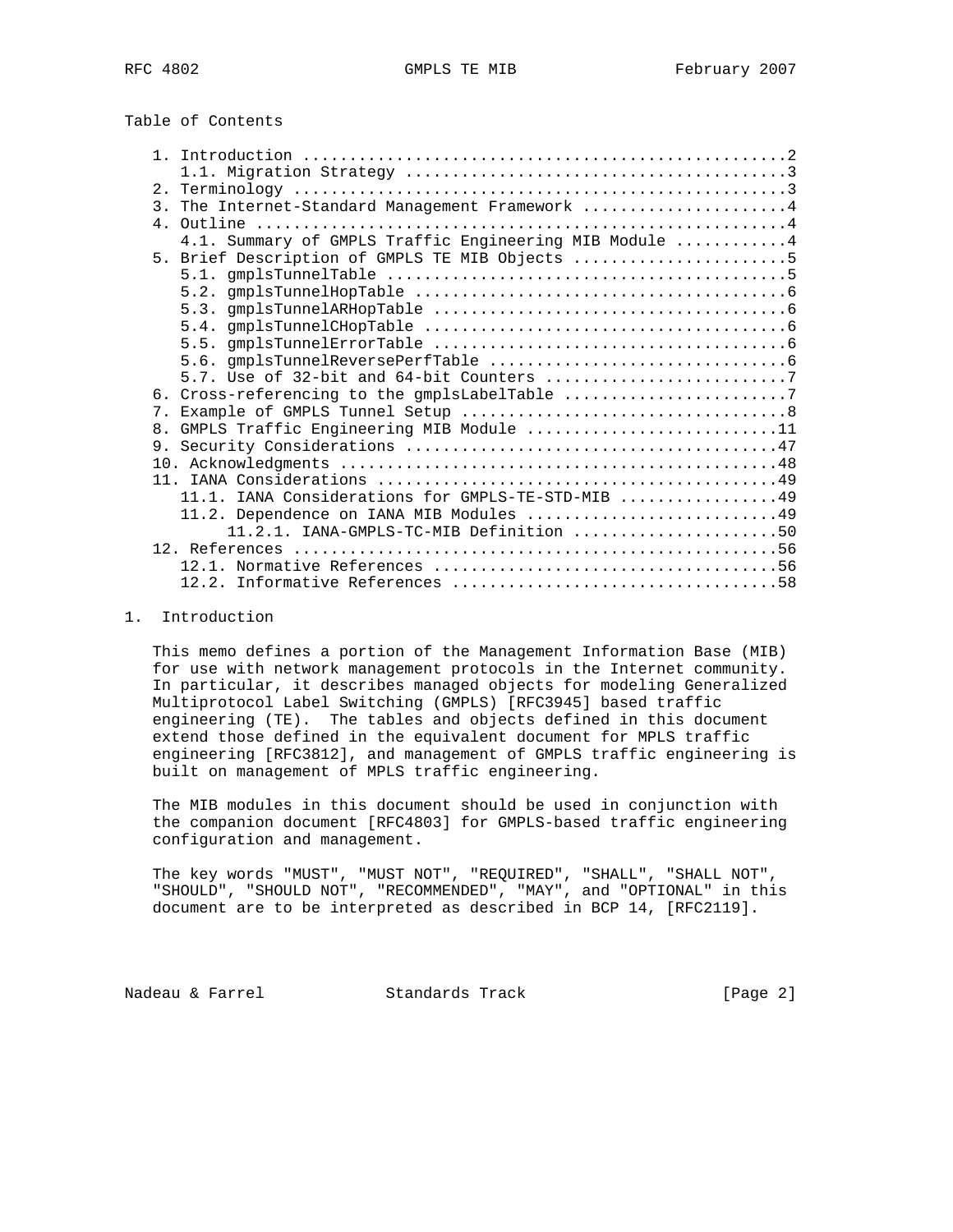#### 1.1. Migration Strategy

 MPLS-TE Label Switched paths (LSPs) may be modeled and managed using the MPLS-TE-STD-MIB module [RFC3812].

 Label Switching Routers (LSRs) may be migrated to model and manage their TE LSPs using the MIB modules in this document in order to migrate the LSRs to GMPLS support, or to take advantage of additional MIB objects defined in these MIB modules that are applicable to MPLS-TE.

 The GMPLS TE MIB module (GMPLS-TE-STD-MIB) defined in this document extends the MPLS-TE-STD-MIB module [RFC3812] through a series of augmentations and sparse augmentations of the MIB tables. The only additions are for support of GMPLS or to support the increased complexity of MPLS and GMPLS systems.

 In order to migrate from MPLS-TE-STD-MIB support to GMPLS-TE-STD-MIB support, an implementation needs only to add support for the additional tables and objects defined in GMPLS-TE-STD-MIB. The gmplsTunnelLSPEncoding may be set to tunnelLspNotGmpls to allow an MPLS-TE LSP tunnel to benefit from the additional objects and tables of GMPLS-LSR-STD-MIB without supporting the GMPLS protocols.

 The companion document for modeling and managing GMPLS-based LSRs [RFC4803] extends the MPLS-LSR-STD-MIB module [RFC3813] with the same intentions.

 Textual conventions are defined in [RFC3811] and the IANA-GMPLS-TC- MIB module.

2. Terminology

 This document uses terminology from the MPLS architecture document [RFC3031], from the GMPLS architecture document [RFC3945], and from the MPLS Traffic Engineering MIB [RFC3812]. Some frequently used terms are described next.

 An explicitly routed LSP (ERLSP) is referred to as a GMPLS tunnel. It consists of in-segment(s) and/or out-segment(s) at the egress/ingress LSRs, each segment being associated with one GMPLS enabled interface. These are also referred to as tunnel segments.

 Additionally, at an intermediate LSR, we model a connection as consisting of one or more in-segments and/or one or more out segments. The binding or interconnection between in-segments and out-segments is performed using a cross-connect.

Nadeau & Farrel Standards Track [Page 3]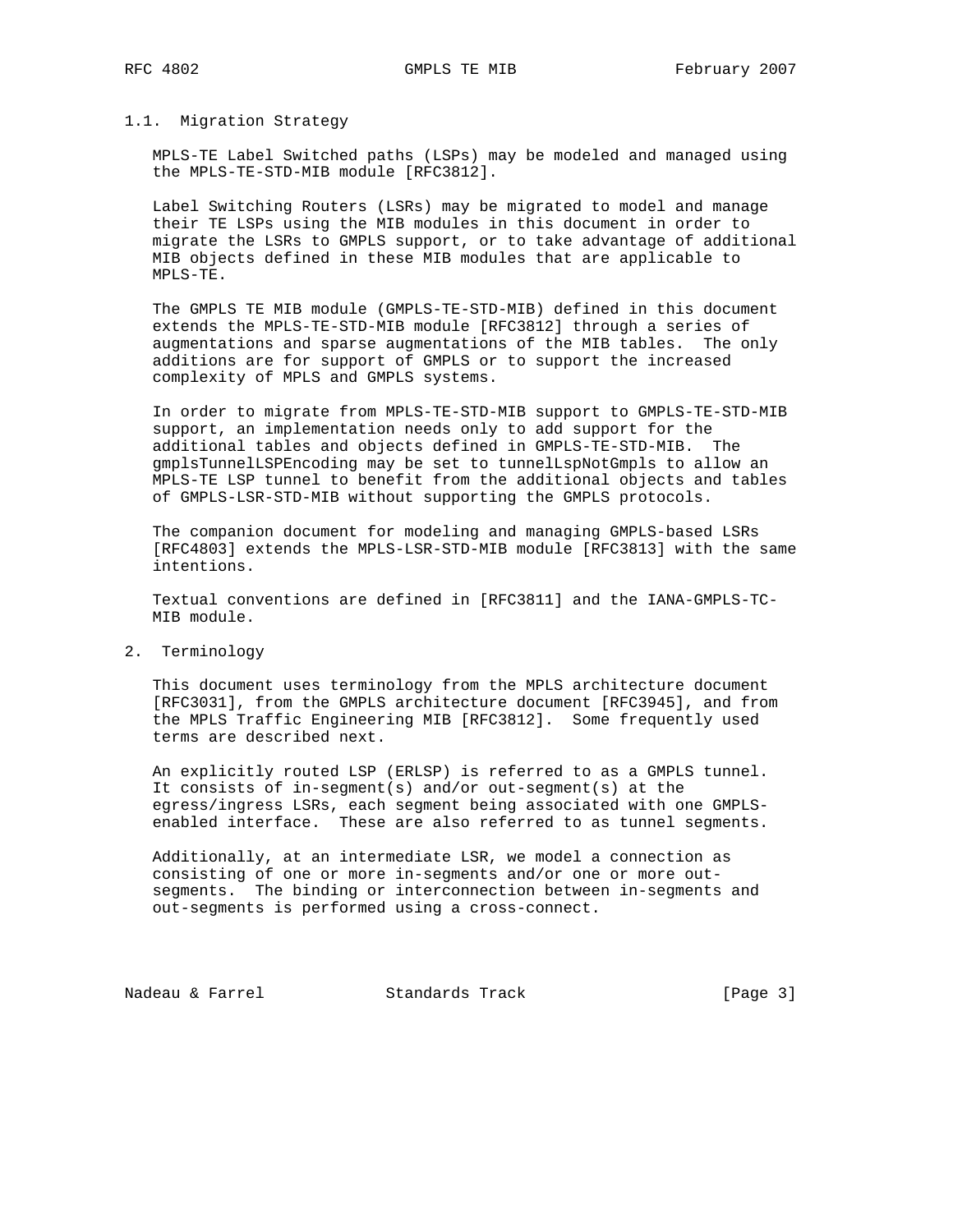These segment and cross-connect objects are defined in the MPLS Label Switching Router MIB (MPLS-LSR-STD-MIB) [RFC3813], but see also the GMPLS Label Switching Router MIB (GMPLS-LSR-STD-MIB) [RFC4803] for the GMPLS-specific extensions to these objects.

3. The Internet-Standard Management Framework

 For a detailed overview of the documents that describe the current Internet-Standard Management Framework, please refer to section 7 of RFC 3410 [RFC3410].

 Managed objects are accessed via a virtual information store, termed the Management Information Base or MIB. MIB objects are generally accessed through the Simple Network Management Protocol (SNMP). Objects in the MIB are defined using the mechanisms defined in the Structure of Management Information (SMI). This memo specifies a MIB module that is compliant to the SMIv2, which is described in STD 58, RFC 2578 [RFC2578], STD 58, RFC 2579 [RFC2579] and STD 58, RFC 2580 [RFC2580].

4. Outline

 Support for GMPLS traffic-engineered tunnels requires the following configuration.

- Setting up tunnels with appropriate MPLS configuration parameters using [RFC3812].
- Extending the tunnel definitions with GMPLS configuration parameters.
- Configuring loose and strict source routed tunnel hops.

 These actions may need to be accompanied with corresponding actions using [RFC3813] and [RFC4803] to establish and configure tunnel segments, if this is done manually. Also, the in-segment and out segment performance tables, mplsInSegmentPerfTable and mplsOutSegmentPerfTable [RFC3813], should be used to determine performance of the tunnels and tunnel segments, although it should be noted that those tables may not be appropriate for measuring performance on some types of GMPLS links.

4.1. Summary of GMPLS Traffic Engineering MIB Module

 The following tables contain MIB objects for performing the actions listed above when they cannot be performed solely using MIB objects defined in MPLS-TE-STD-MIB [RFC3812].

Nadeau & Farrel Standards Track (Page 4)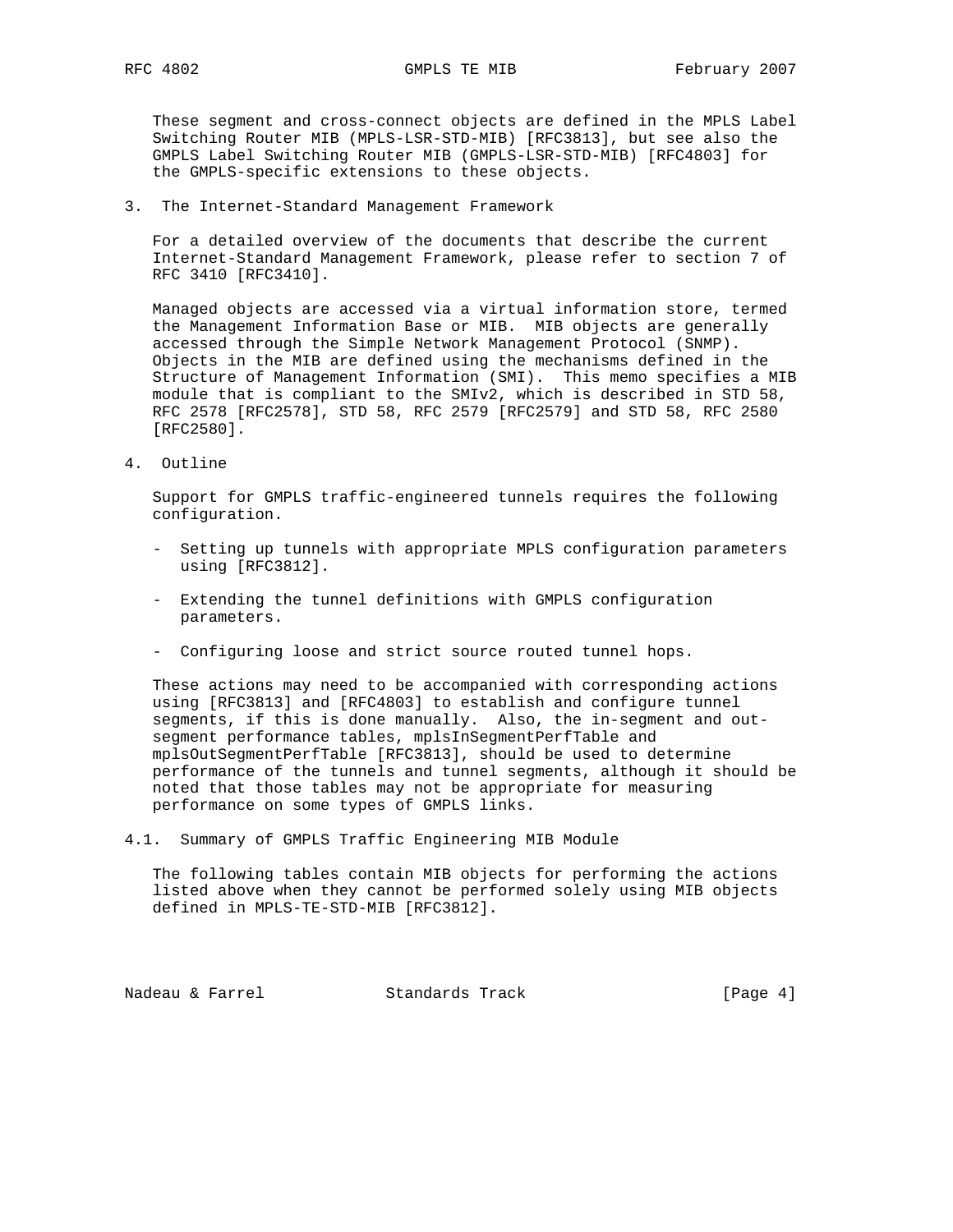- Tunnel table (gmplsTunnelTable) for providing GMPLS-specific tunnel configuration parameters.
- Tunnel hop, actual tunnel hop, and computed tunnel hop tables (gmplsTunnelHopTable, gmplsTunnelARHopTable, and gmplsTunnelCHopTable) for providing additional configuration of strict and loose source routed tunnel hops.
- Performance and error reporting tables (gmplsTunnelReversePerfTable and gmplsTunnelErrorTable).

These tables are described in the subsequent sections.

 Additionally, the GMPLS-TE-STD-MIB module contains a new notification.

- The GMPLS Tunnel Down Notification (gmplsTunnelDown) should be used for all GMPLS tunnels in place of the mplsTunnelDown notification defined in [RFC3812]. An implementation must not issue both the gmplsTunnelDown and the mplsTunnelDown notifications for the same event. As well as indicating that a tunnel has transitioned to operational down state, this new notification indicates the cause of the failure.
- 5. Brief Description of GMPLS TE MIB Objects

 The objects described in this section support the functionality described in [RFC3473] and [RFC3472] for GMPLS tunnels. The tables support both manually configured and signaled tunnels.

## 5.1. gmplsTunnelTable

 The gmplsTunnelTable extends the MPLS traffic engineering MIB module (MPLS-TE-STD-MIB [RFC3812]) to allow GMPLS tunnels to be created between an LSR and a remote endpoint, and existing GMPLS tunnels to be reconfigured or removed.

 Note that we only support point-to-point tunnel segments, although multipoint-to-point and point-to-multipoint connections are supported by an LSR acting as a cross-connect.

 Each tunnel can thus have one out-segment originating at an LSR and/or one in-segment terminating at that LSR.

 Three objects within this table utilize enumerations in order to map to enumerations that are used in GMPLS signaling. In order to protect the GMPLS-TE-STD-MIB module from changes (in particular, extensions) to the range of enumerations supported by the signaling

Nadeau & Farrel Standards Track [Page 5]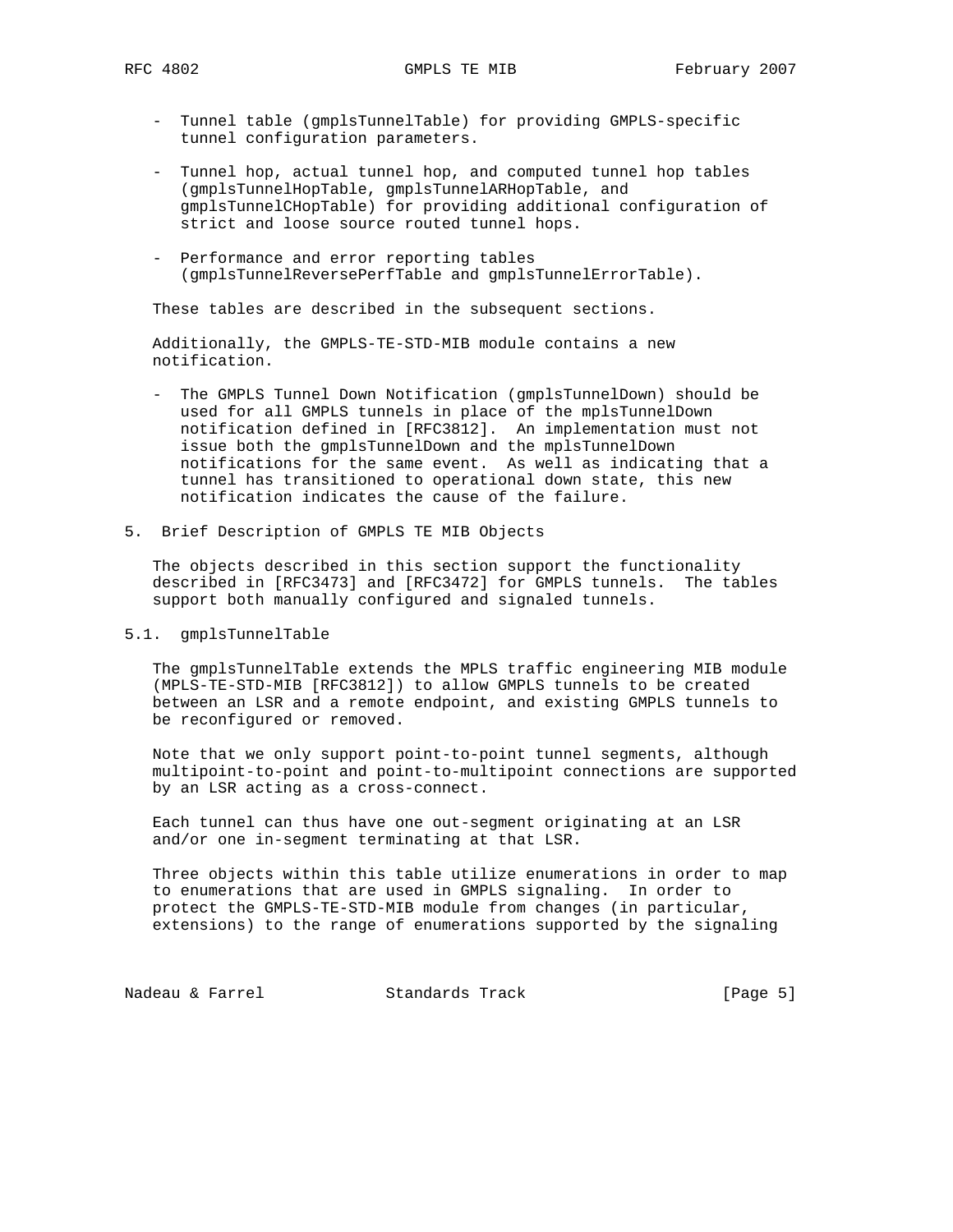protocols, these MIB objects use textual conventions with values maintained by IANA. For further details, see the IANA Considerations section of this document.

5.2. gmplsTunnelHopTable

 The gmplsTunnelHopTable is used to indicate additional parameters for the hops, strict or loose, of a GMPLS tunnel defined in the gmplsTunnelTable, when it is established using signaling. Multiple tunnels may share hops by pointing to the same entry in this table.

5.3. gmplsTunnelARHopTable

 The gmplsTunnelARHopTable is used to indicate the actual hops traversed by a tunnel as reported by the signaling protocol after the tunnel is set up. The support of this table is optional since not all GMPLS signaling protocols support this feature.

5.4. gmplsTunnelCHopTable

 The gmplsTunnelCHopTable lists the actual hops computed by a constraint-based routing algorithm based on the gmplsTunnelHopTable. The support of this table is optional since not all implementations support computation of hop lists using a constraint-based routing protocol.

5.5. gmplsTunnelErrorTable

 The gmplsTunnelErrorTable provides access to information about the last error that occurred on each tunnel known about by the MIB. It indicates the nature of the error and when and how it was reported, and it can give recovery advice through an admin string.

5.6. gmplsTunnelReversePerfTable

 The gmplsTunnelReversePerfTable provides additional counters to measure the performance of bidirectional GMPLS tunnels in which packets are visible. It supplements the counters in mplsTunnelPerfTable and augments gmplsTunnelTable.

 Note that not all counters may be appropriate or available for some types of tunnel.

Nadeau & Farrel Standards Track (Page 6)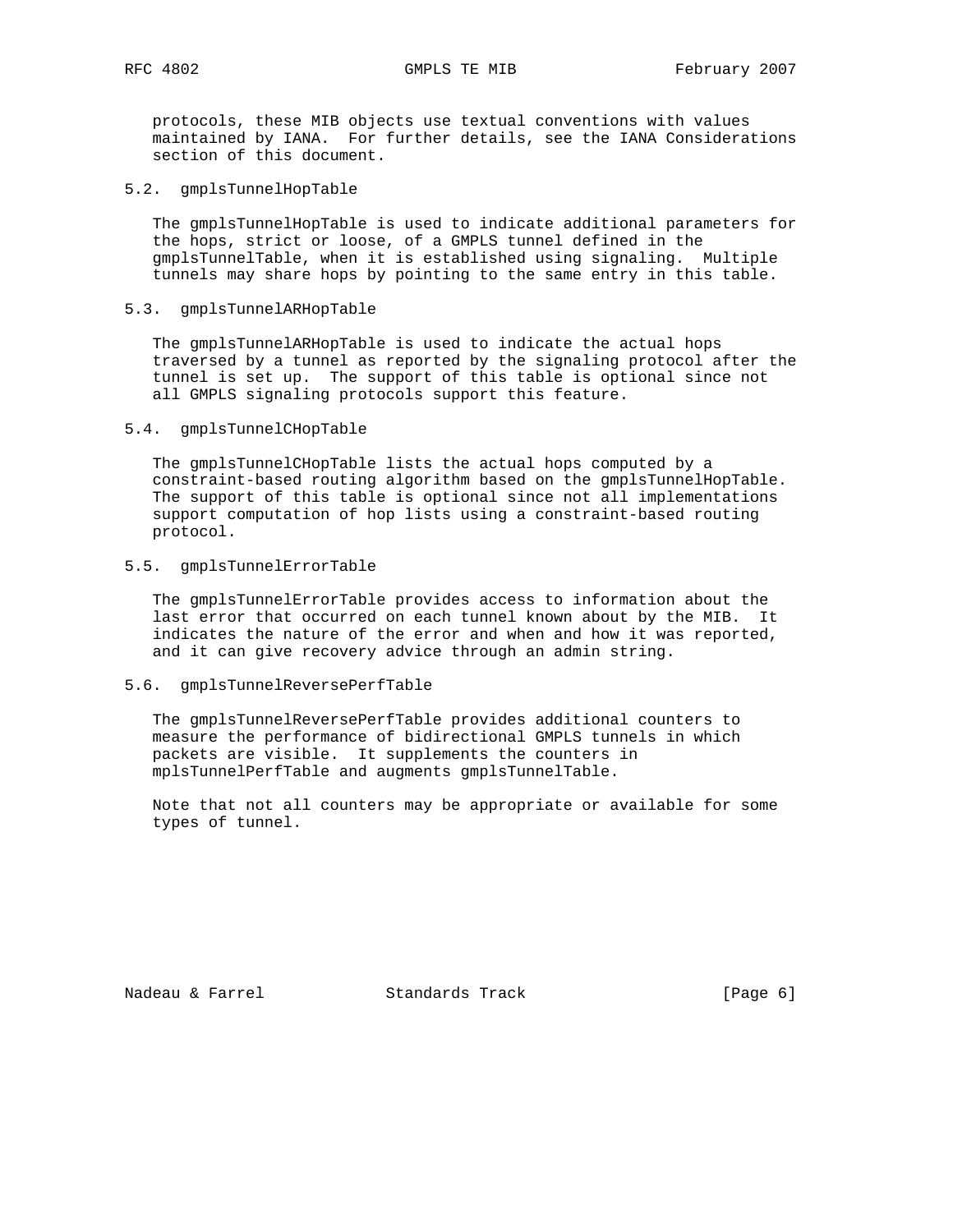# 5.7. Use of 32-bit and 64-bit Counters

 64-bit counters are provided in the GMPLS-TE-STD-MIB module for high-speed interfaces where the use of 32-bit counters might be impractical. The requirements on the use of 32-bit and 64-bit counters (copied verbatim from [RFC2863]) are as follows:

 For interfaces that operate at 20,000,000 (20 million) bits per second or less, 32-bit byte and packet counters MUST be supported. For interfaces that operate faster than 20,000,000 bits/second, and slower than 650,000,000 bits/second, 32-bit packet counters MUST be supported and 64-bit octet counters MUST be supported. For interfaces that operate at 650,000,000 bits/second or faster, 64-bit packet counters AND 64-bit octet counters MUST be supported.

6. Cross-referencing to the gmplsLabelTable

 The gmplsLabelTable is found in the GMPLS-LABEL-STD-MIB module in [RFC4803] and provides a way to model labels in a GMPLS system where labels might not be simple 32-bit integers.

 The hop tables in this document (gmplsTunnelHopTable, gmplsTunnelCHopTable, and gmplsTunnelARHopTable) and the segment tables in [RFC3813] (mplsInSegmentTable and mplsOutSegmentTable) contain objects with syntax MplsLabel.

 MplsLabel (defined in [RFC3811]) is a 32-bit integer that is capable of representing any MPLS Label and most GMPLS Labels. However, some GMPLS Labels are larger than 32 bits and may be of arbitrary length. Furthermore, some labels that may be safely encoded in 32 bits are constructed from multiple sub-fields. Additionally, some GMPLS technologies support the concatenation of individual labels to represent a data flow carried as multiple sub-flows.

 These GMPLS cases require that something other than a simple 32-bit integer be made available to represent the labels. This is achieved through the gmplsLabelTable contained in the GMPLS-LABEL-STD-MIB [RFC4803].

 The tables in this document and [RFC3813] that include objects with syntax MplsLabel also include companion objects that are row pointers. If the row pointer is set to zeroDotZero (0.0), then an object of syntax MplsLabel contains the label encoded as a 32-bit integer. But otherwise the row pointer indicates a row in another MIB table that includes the label. In these cases, the row pointer may indicate a row in the gmplsLabelTable.

Nadeau & Farrel **Standards Track** [Page 7]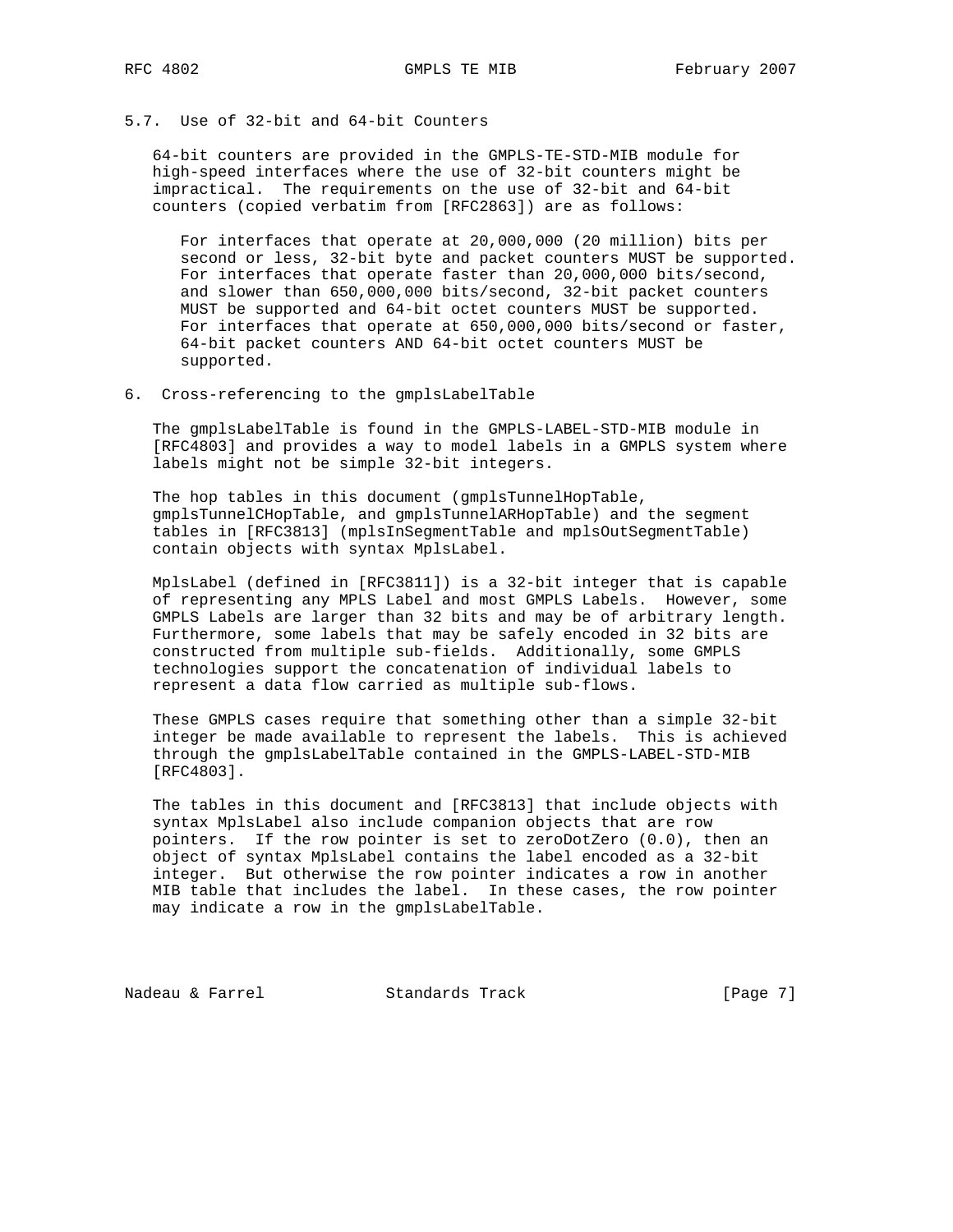This provides both a good way to support legacy systems that implement MPLS-TE-STD-MIB [RFC3812], and a significant simplification in GMPLS systems that are limited to a single, simple label type.

 Note that gmplsLabelTable supports concatenated labels through the use of a label sub-index (gmplsLabelSubindex).

# 7. Example of GMPLS Tunnel Setup

 This section contains an example of which MIB objects should be modified to create a GMPLS tunnel. This example shows a best effort, loosely routed, bidirectional traffic engineered tunnel, which spans two hops of a simple network, uses Generalized Label requests with Lambda encoding, has label recording and shared link layer protection. Note that these objects should be created on the "head end" LSR.

```
 First in the mplsTunnelTable:
```
{

| mplsTunnelIndex              | $= 1$ .                           |
|------------------------------|-----------------------------------|
| mplsTunnelInstance           | $= 1$ .                           |
| mplsTunnelIngressLSRId       | $= 192.0.2.1,$                    |
| mplsTunnelEqressLSRId        | $= 192.0.2.2,$                    |
| mplsTunnelName               | = "My first tunnel",              |
| mplsTunnelDescr              | = "Here to there and back again", |
| mplsTunnelIsIf               | $= true(1)$ ,                     |
| mplsTunnelXCPointer          | $= mplsXCIndex.3.0.0.12,$         |
| mplsTunnelSignallingProto    | $= none(1)$ ,                     |
| mplsTunnelSetupPrio          | $= 0$ ,                           |
| mplsTunnelHoldingPrio        | $= 0.$                            |
| mplsTunnelSessionAttributes  | $=$ recordRoute(4),               |
| mplsTunnelOwner              | $=$ snmp $(2)$ ,                  |
| mplsTunnelLocalProtectInUse  | $= false(2)$ ,                    |
| mplsTunnelResourcePointer    | = mplsTunnelResourceIndex.6,      |
| mplsTunnelInstancePriority   | $= 1.$                            |
| mplsTunnelHopTableIndex      | $= 1.$                            |
| mplsTunnelPrimaryInstance    | $= 0$ ,                           |
| mplsTunnelIncludeAnyAffinity | $= 0$ ,                           |
| mplsTunnelIncludeAllAffinity | $= 0.$                            |
| mplsTunnelExcludeAnyAffinity | $= 0$ ,                           |
| mplsTunnelPathInUse          | $= 1$ ,                           |
| mplsTunnelRole               | $= head(1)$ ,                     |
| mplsTunnelRowStatus          | $=$ createAndWait(5),             |
|                              |                                   |
|                              |                                   |

Nadeau & Farrel Standards Track (Page 8)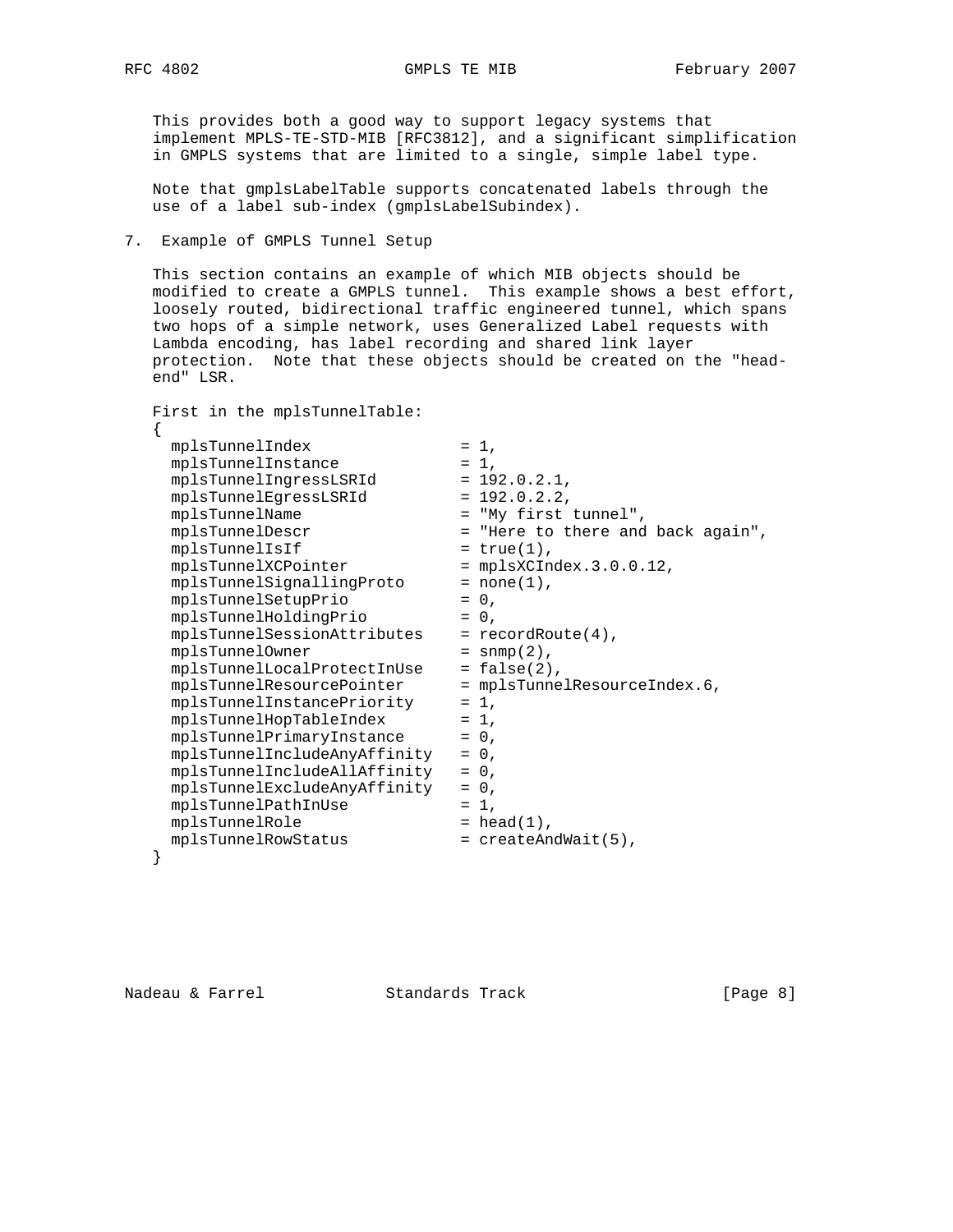```
 In gmplsTunnelTable(1,1,192.0.2.1,192.0.2.2):
   {
gmplsTunnelUnnumIf = true(1),
 gmplsTunnelAttributes = labelRecordingRequired(1),
 gmplsTunnelLSPEncoding = tunnelLspLambda,
gmplsTunnelSwitchingType = lsc,
gmplsTunnelLinkProtection = shared(2),
 gmplsTunnelGPid = lambda,
 gmplsTunnelSecondary = false(2),
 gmplsTunnelDirection = bidirectional(1)
 gmplsTunnelPathComp = explicit(2),
     gmplsTunnelSendPathNotifyRecipientType = ipv4(1),
     gmplsTunnelSendPathNotifyRecipient = 'C0000201'H,
 gmplsTunnelAdminStatusFlags = 0,
 gmplsTunnelExtraParamsPtr = 0.0
   }
   Entries in the mplsTunnelResourceTable, mplsTunnelHopTable, and
   gmplsTunnelHopTable are created and activated at this time.
   In mplsTunnelResourceTable:
\{ \cdot \cdot \cdot \cdot \cdot \cdot \cdot \cdot \cdot \cdot \cdot \cdot \cdot \cdot \cdot \cdot \cdot \cdot \cdot \cdot \cdot \cdot \cdot \cdot \cdot \cdot \cdot \cdot \cdot \cdot \cdot \cdot \cdot \cdot \cdot \cdot 
 mplsTunnelResourceIndex = 6,
mplsTunnelResourceMaxRate = 0,
mplsTunnelResourceMeanRate = 0,
     mplsTunnelResourceMaxBurstSize = 0,
     mplsTunnelResourceRowStatus = createAndGo(4)
   }
   The next two instances of mplsTunnelHopEntry are used to denote the
   hops this tunnel will take across the network.
   The following denotes the beginning of the network, or the first hop
   in our example. We have used the fictitious LSR identified by
   "192.0.2.1" as our head-end router.
   In mplsTunnelHopTable:
   {
    mplsTunnelHopListIndex = 1,
mplsTunnelPathOptionIndex = 1,
 mplsTunnelHopIndex = 1,
 mplsTunnelHopAddrType = ipv4(1),
mplsTunnelHopIpv4Addr = 192.0.2.1,
 mplsTunnelHopIpv4PrefixLen = 9,
 mplsTunnelHopType = strict(1),
mplsTunnelHopRowStatus = createAndWait(5),
   }
```
Nadeau & Farrel Standards Track [Page 9]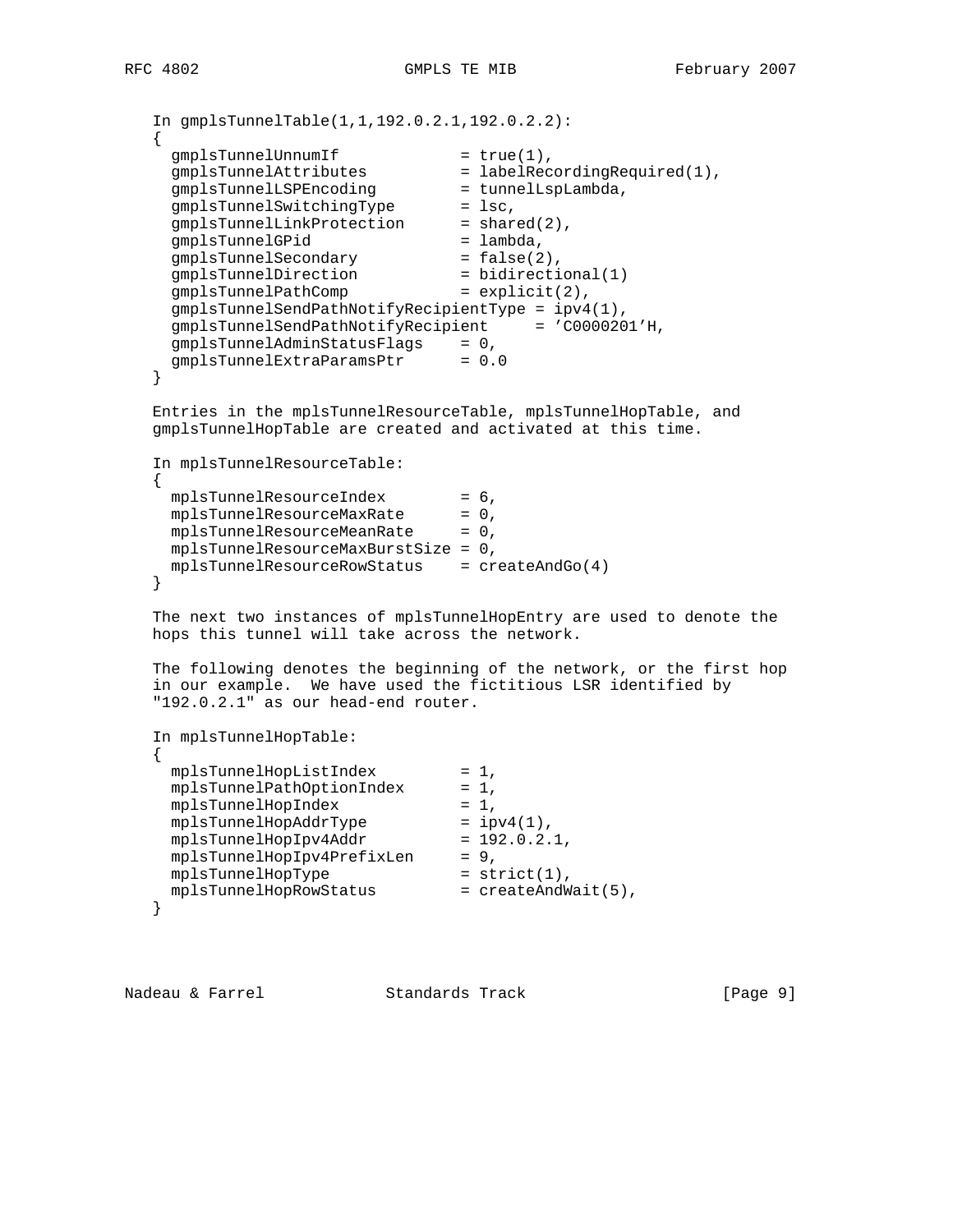The following denotes the end of the network, or the last hop in our

 example. We have used the fictitious LSR identified by "192.0.2.2" as our tail-end router.

```
 In mplsTunnelHopTable:
   {
   mplsTunnelHopListIndex = 1,
   mplsTunnelPathOptionIndex = 1, mplsTunnelHopIndex = 2,
 mplsTunnelHopAddrType = ipv4(1),
 mplsTunnelHopIpv4Addr = 192.0.2.2,
 mplsTunnelHopIpv4PrefixLen = 9,
 mplsTunnelHopType = loose(2),
mplsTunnelHopRowStatus = createAndGo(4)
```
}

 Now an associated entry in the gmplsTunnelHopTable is created to provide additional GMPLS hop configuration indicating that the first hop is an unnumbered link using Explicit Forward and Reverse Labels.

 An entry in the gmplsLabelTable is created first to include the Explicit Label.

```
 In gmplsLabelTable:
    {
gmplsLabelInterface = 2,
gmplsLabelIndex = 1,
gmplsLabelSubindex = 0,
 gmplsLabelType = gmplsFreeformLabel(3),
 gmplsLabelFreeform = 0xFEDCBA9876543210
gmplsLabelRowStatus = createAndGo(4)
    }
    In gmplsTunnelHopTable(1,1,1):
\{ \cdot \cdot \cdot \cdot \cdot \cdot \cdot \cdot \cdot \cdot \cdot \cdot \cdot \cdot \cdot \cdot \cdot \cdot \cdot \cdot \cdot \cdot \cdot \cdot \cdot \cdot \cdot \cdot \cdot \cdot \cdot \cdot \cdot \cdot \cdot \cdot 
      gmplsTunnelHopLabelStatuses = forwardPresent(0)
                                                      +reversePresent(1),
      gmplsTunnelHopExplicitForwardLabelPtr = gmplsLabelTable(2,1,0)
      gmplsTunnelHopExplicitReverseLabelPtr = gmplsLabelTable(2,1,0)
    }
    The first hop is now activated:
    In mplsTunnelHopTable(1,1,1):
    {
    mplsTunnelHopRowStatus = active(1) }
```
Nadeau & Farrel Standards Track [Page 10]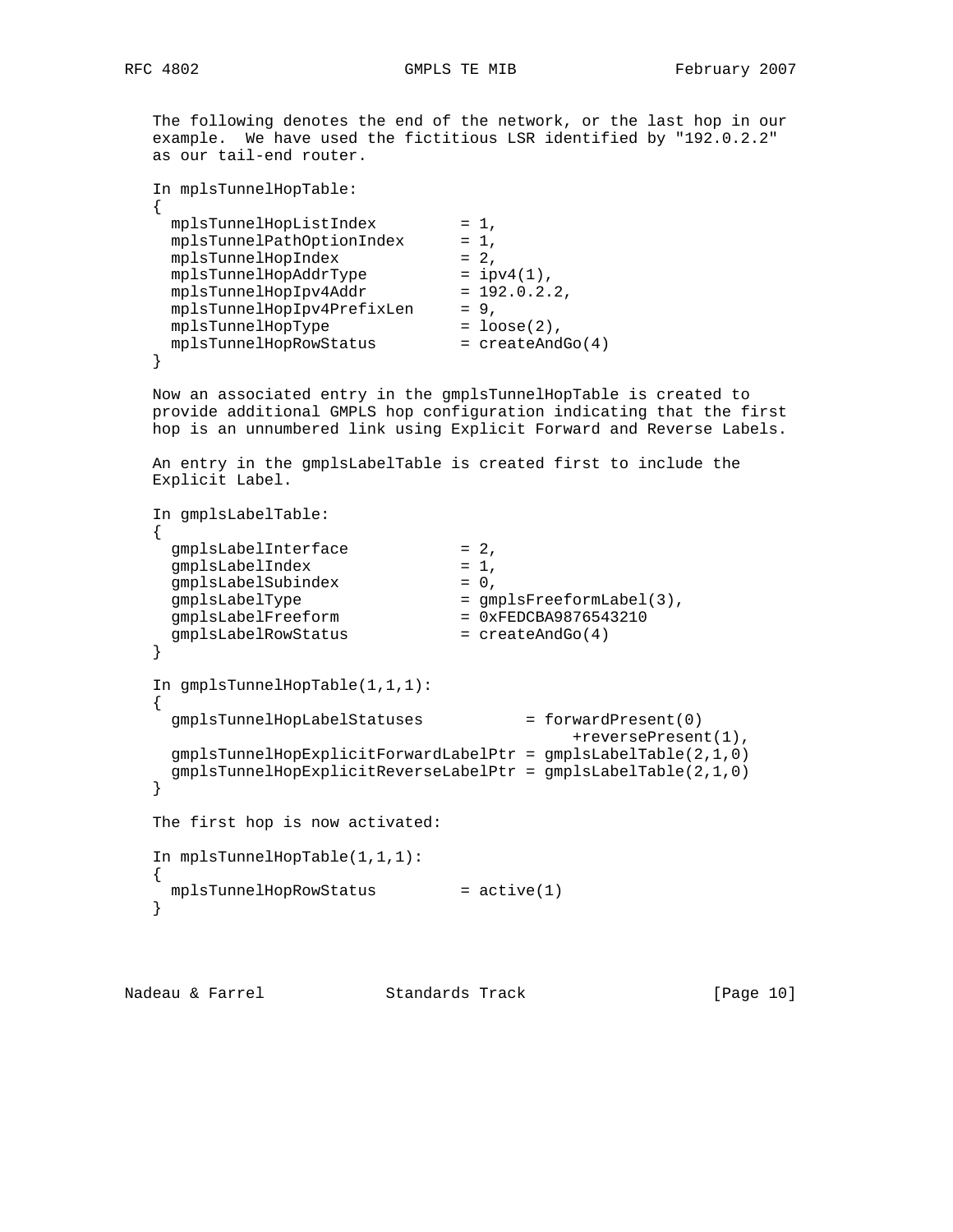No gmplsTunnelHopEntry is created for the second hop as it contains no special GMPLS features. Finally, the mplsTunnelEntry is activated: In mplsTunnelTable(1,1,192.0.2.1,192.0.2.2) {  $mplsTunnelRowstatus$  =  $active(1)$  } 8. GMPLS Traffic Engineering MIB Module This MIB module makes reference to the following documents: [RFC2205], [RFC2578], [RFC2579], [RFC2580], [RFC3209], [RFC3411], [RFC3471], [RFC3473], [RFC3477], [RFC3812], [RFC4001], and [RFC4202]. GMPLS-TE-STD-MIB DEFINITIONS ::= BEGIN IMPORTS MODULE-IDENTITY, OBJECT-TYPE, NOTIFICATION-TYPE, Unsigned32, Counter32, Counter64, zeroDotZero, Gauge32 FROM SNMPv2-SMI  $-$  RFC 2578 MODULE-COMPLIANCE, OBJECT-GROUP, NOTIFICATION-GROUP FROM SNMPv2-CONF  $---$  RFC 2580 TruthValue, TimeStamp, RowPointer FROM SNMPv2-TC  $-$  RFC 2579 InetAddress, InetAddressType FROM INET-ADDRESS-MIB  $-$  RFC 4001 SnmpAdminString FROM SNMP-FRAMEWORK-MIB  $-$  RFC 3411 mplsTunnelIndex, mplsTunnelInstance, mplsTunnelIngressLSRId, mplsTunnelEgressLSRId, mplsTunnelHopListIndex, mplsTunnelHopPathOptionIndex, mplsTunnelHopIndex, mplsTunnelARHopListIndex, mplsTunnelARHopIndex, mplsTunnelCHopListIndex, mplsTunnelCHopIndex, mplsTunnelEntry, mplsTunnelAdminStatus, mplsTunnelOperStatus, mplsTunnelGroup, mplsTunnelScalarGroup FROM MPLS-TE-STD-MIB  $-$  RFC3812 IANAGmplsLSPEncodingTypeTC, IANAGmplsSwitchingTypeTC, IANAGmplsGeneralizedPidTC, IANAGmplsAdminStatusInformationTC FROM IANA-GMPLS-TC-MIB mplsStdMIB FROM MPLS-TC-STD-MIB  $-$  RFC 3811 ;

Nadeau & Farrel Standards Track [Page 11]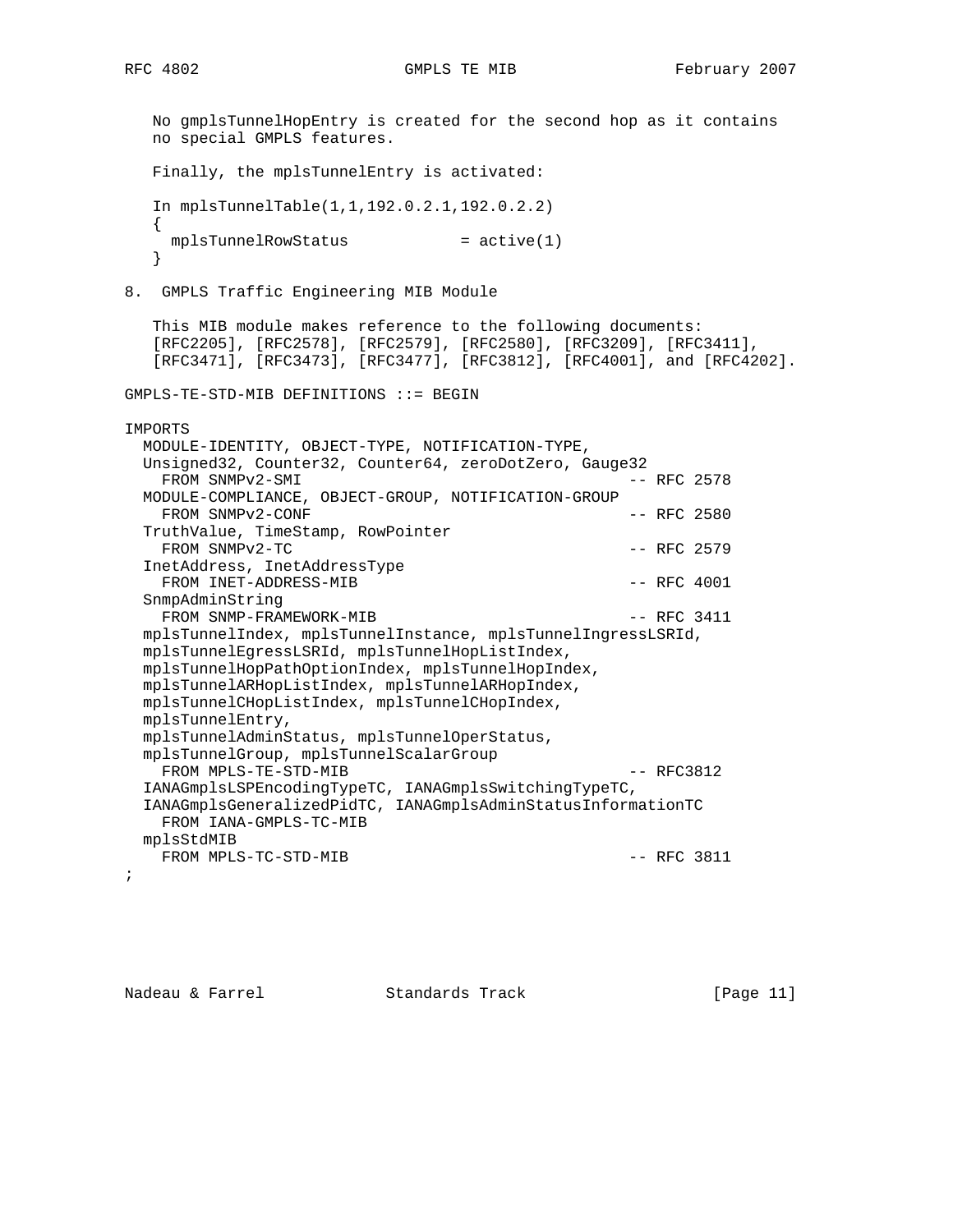```
gmplsTeStdMIB MODULE-IDENTITY
       LAST-UPDATED
          "200702270000Z" -- 27 February 2007 00:00:00 GMT
       ORGANIZATION
         "IETF Common Control and Measurement Plane (CCAMP) Working
         Group"
       CONTACT-INFO
               Thomas D. Nadeau
                Cisco Systems, Inc.
         Email: tnadeau@cisco.com
                Adrian Farrel
                 Old Dog Consulting
          Email: adrian@olddog.co.uk
          Comments about this document should be emailed directly
          to the CCAMP working group mailing list at
          ccamp@ops.ietf.org."
       DESCRIPTION
         "Copyright (C) The IETF Trust (2007). This version of
         this MIB module is part of RFC 4802; see the RFC itself for
          full legal notices.
          This MIB module contains managed object definitions
          for GMPLS Traffic Engineering (TE) as defined in:
          1. Generalized Multi-Protocol Label Switching (GMPLS)
             Signaling Functional Description, Berger, L. (Editor),
             RFC 3471, January 2003.
          2. Generalized MPLS Signaling - RSVP-TE Extensions, Berger,
            L. (Editor), RFC 3473, January 2003.
 "
       REVISION
         "200702270000Z" -- 27 February 2007 00:00:00 GMT
       DESCRIPTION
         "Initial version issued as part of RFC 4802."
::= { mplsStdMIB 13 }
gmplsTeNotifications OBJECT IDENTIFIER ::= { gmplsTeStdMIB 0 }
gmplsTeScalars OBJECT IDENTIFIER ::= { gmplsTeStdMIB 1 }
gmplsTeObjects OBJECT IDENTIFIER ::= { gmplsTeStdMIB 2 }
gmplsTeConformance OBJECT IDENTIFIER ::= { gmplsTeStdMIB 3 }
gmplsTunnelsConfigured OBJECT-TYPE
  SYNTAX Gauge32
  MAX-ACCESS read-only
   STATUS current
  DESCRIPTION
     "The number of GMPLS tunnels configured on this device. A GMPLS
Nadeau & Farrel Standards Track [Page 12]
```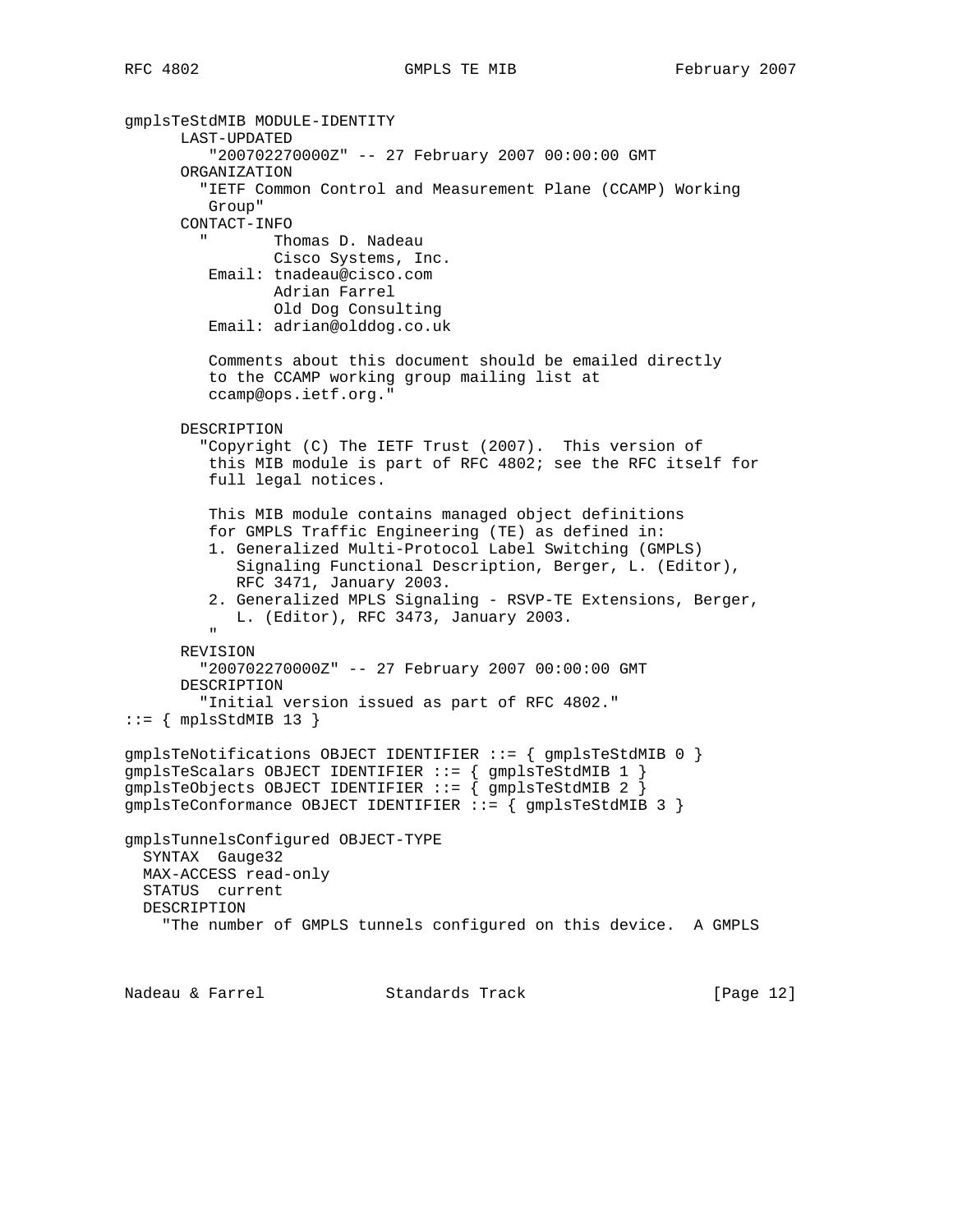```
 tunnel is considered configured if an entry for the tunnel
      exists in the gmplsTunnelTable and the associated
      mplsTunnelRowStatus is active(1)."
::= { gmplsTeScalars 1 }
gmplsTunnelsActive OBJECT-TYPE
   SYNTAX Gauge32
  MAX-ACCESS read-only
  STATUS current
   DESCRIPTION
     "The number of GMPLS tunnels active on this device. A GMPLS
      tunnel is considered active if there is an entry in the
      gmplsTunnelTable and the associated mplsTunnelOperStatus for the
      tunnel is up(1)."
::= { gmplsTeScalars 2 }
gmplsTunnelTable OBJECT-TYPE
   SYNTAX SEQUENCE OF GmplsTunnelEntry
  MAX-ACCESS not-accessible
   STATUS current
  DESCRIPTION
     "The gmplsTunnelTable sparsely extends the mplsTunnelTable of
     MPLS-TE-STD-MIB. It allows GMPLS tunnels to be created between
     an LSR and a remote endpoint, and existing tunnels to be
     reconfigured or removed.
      Note that only point-to-point tunnel segments are supported,
      although multipoint-to-point and point-to-multipoint
      connections are supported by an LSR acting as a cross-connect.
      Each tunnel can thus have one out-segment originating at this
      LSR and/or one in-segment terminating at this LSR.
      The row status of an entry in this table is controlled by the
      mplsTunnelRowStatus in the corresponding entry in the
      mplsTunnelTable. When the corresponding mplsTunnelRowStatus has
     value active(1), a row in this table may not be created or
      modified.
      The exception to this rule is the
      gmplsTunnelAdminStatusInformation object, which can be modified
      while the tunnel is active."
```

```
 REFERENCE
```

```
 "1. Multiprotocol Label Switching (MPLS) Traffic Engineering (TE)
    Management Information Base (MIB), RFC 3812."
```

```
::= { gmplsTeObjects 1 }
```
Nadeau & Farrel Standards Track [Page 13]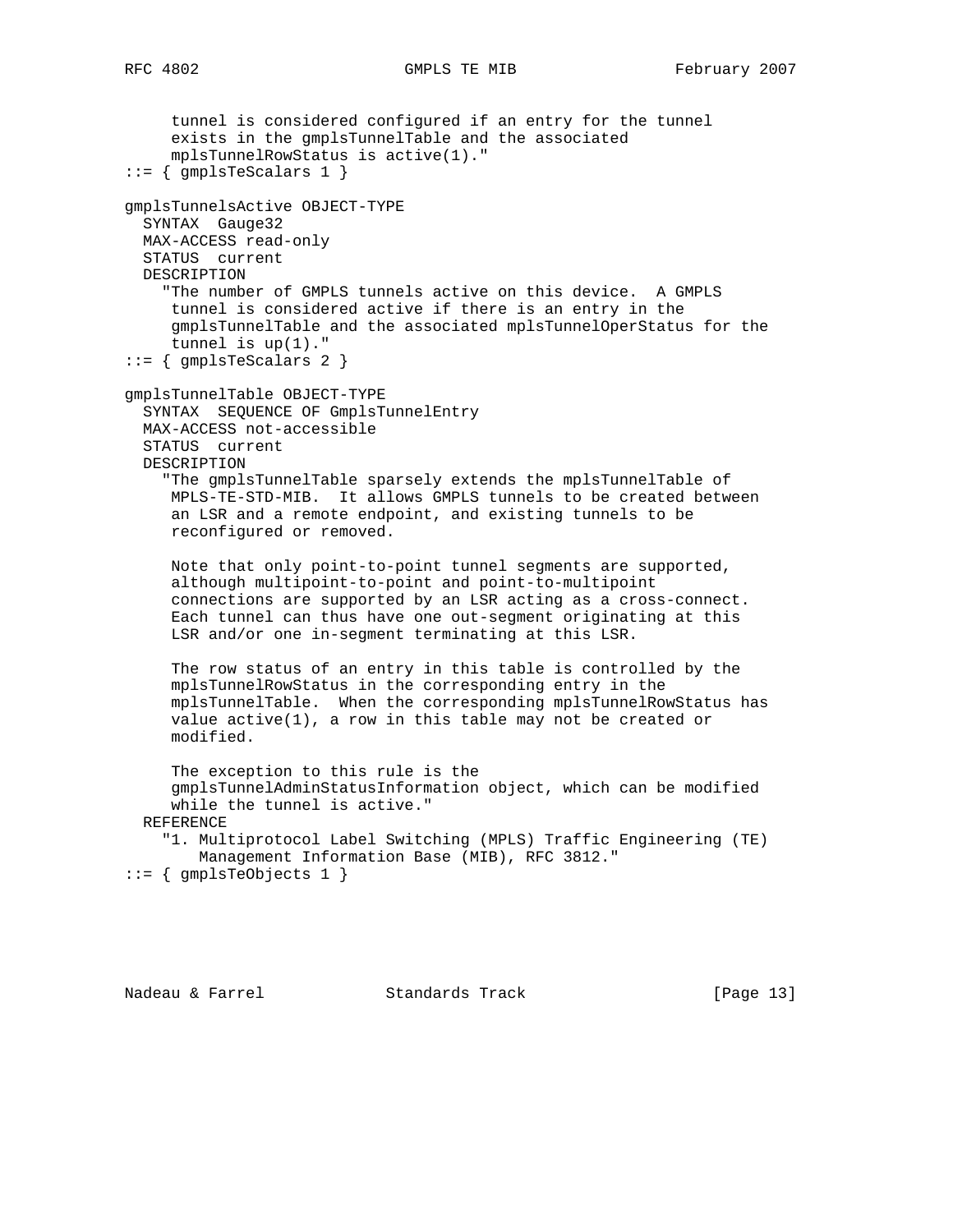```
gmplsTunnelEntry OBJECT-TYPE
  SYNTAX GmplsTunnelEntry
  MAX-ACCESS not-accessible
  STATUS current
  DESCRIPTION
    "An entry in this table in association with the corresponding
     entry in the mplsTunnelTable represents a GMPLS tunnel.
     An entry can be created by a network administrator via SNMP SET
     commands, or in response to signaling protocol events."
  INDEX {
    mplsTunnelIndex,
    mplsTunnelInstance,
    mplsTunnelIngressLSRId,
    mplsTunnelEgressLSRId
  }
::= { gmplsTunnelTable 1 }
  GmplsTunnelEntry ::= SEQUENCE {
  gmplsTunnelUnnumIf TruthValue,
  gmplsTunnelAttributes BITS,
  qmplsTunnelLSPEncoding IAMAGmplsLSPEncoder, IAMAGmplsLSPEncodergmplsTunnelSwitchingType IANAGmplsSwitchingTypeTC,
  gmplsTunnelLinkProtection BITS,
  gmplsTunnelGPid international control in the IANAGmplsGeneralizedPidTC,
  gmplsTunnelSecondary TruthValue,
  gmplsTunnelDirection INTEGER,
  gmplsTunnelPathComp interval intervals in the INTEGER,
   gmplsTunnelUpstreamNotifyRecipientType InetAddressType,
  gmplsTunnelUpstreamNotifyRecipient InetAddress,
   gmplsTunnelSendResvNotifyRecipientType InetAddressType,
   gmplsTunnelSendResvNotifyRecipient InetAddress,
   gmplsTunnelDownstreamNotifyRecipientType InetAddressType,
   gmplsTunnelDownstreamNotifyRecipient InetAddress,
 gmplsTunnelSendPathNotifyRecipientType InetAddressType,
 gmplsTunnelSendPathNotifyRecipient InetAddress,
 gmplsTunnelAdminStatusFlags IANAGmplsAdminStatusInformationTC,
gmplsTunnelExtraParamsPtr RowPointer
 }
gmplsTunnelUnnumIf OBJECT-TYPE
  SYNTAX TruthValue
  MAX-ACCESS read-create
  STATUS current
  DESCRIPTION
    "Denotes whether or not this tunnel corresponds to an unnumbered
     interface represented by an entry in the interfaces group table
     (the ifTable) with ifType set to mpls(166).
```
Nadeau & Farrel Standards Track [Page 14]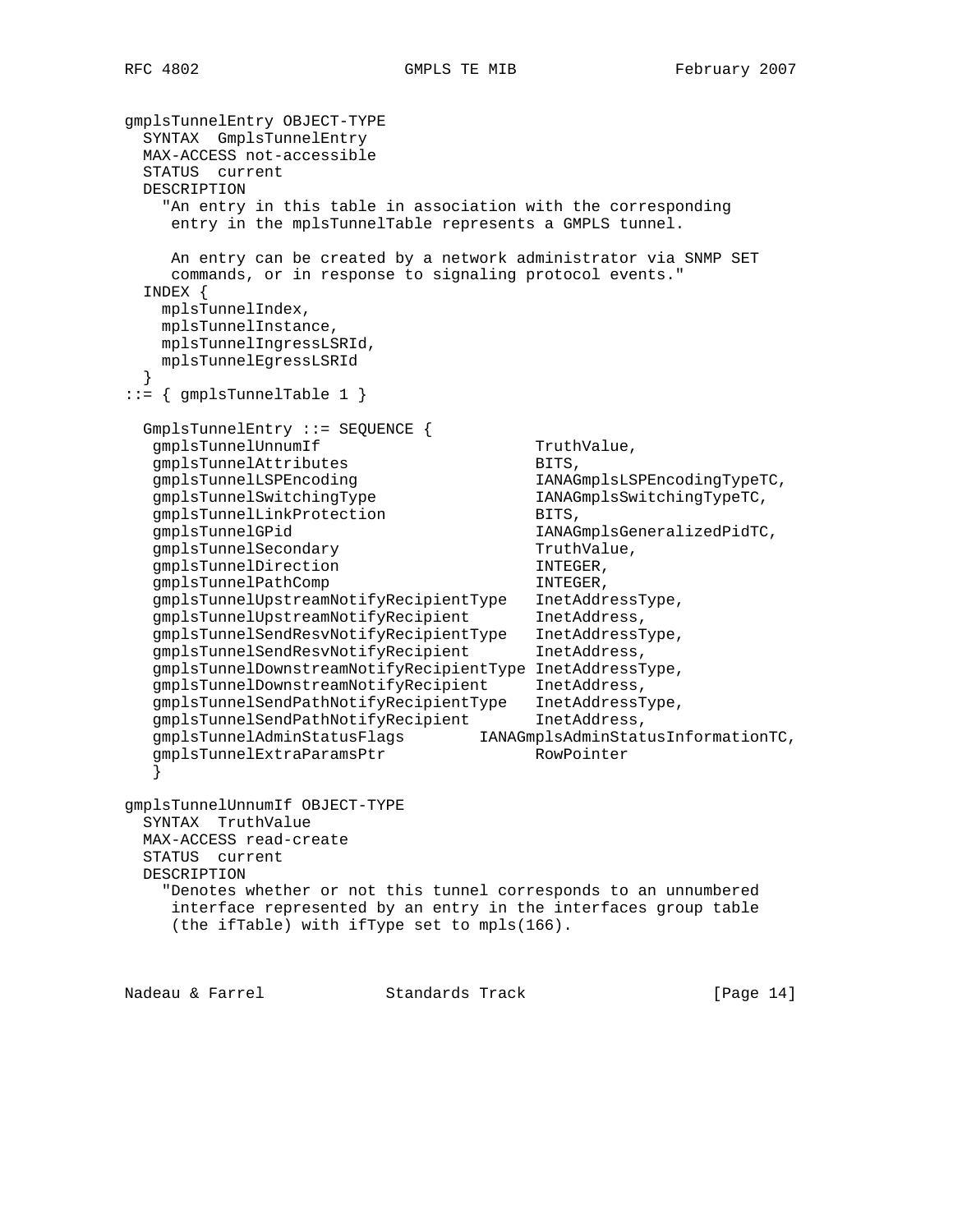```
 This object is only used if mplsTunnelIsIf is set to 'true'.
      If both this object and the mplsTunnelIsIf object are set to
      'true', the originating LSR adds an LSP_TUNNEL_INTERFACE_ID
      object to the outgoing Path message.
      This object contains information that is only used by the
      terminating LSR."
   REFERENCE
     "1. Signalling Unnumbered Links in RSVP-TE, RFC 3477."
  DEFVAL { false }
::= { gmplsTunnelEntry 1 }
gmplsTunnelAttributes OBJECT-TYPE
   SYNTAX BITS {
    labelRecordingDesired(0)
 }
  MAX-ACCESS read-create
  STATUS current
  DESCRIPTION
     "This bitmask indicates optional parameters for this tunnel.
     These bits should be taken in addition to those defined in
     mplsTunnelSessionAttributes in order to determine the full set
     of options to be signaled (for example SESSION_ATTRIBUTES flags
     in RSVP-TE). The following describes these bitfields:
      labelRecordingDesired
        This flag is set to indicate that label information should be
        included when doing a route record. This bit is not valid
        unless the recordRoute bit is set."
  REFERENCE
     "1. RSVP-TE: Extensions to RSVP for LSP Tunnels, RFC 3209,
        sections 4.4.3, 4.7.1, and 4.7.2."
   DEFVAL { { } }
::= { gmplsTunnelEntry 2 }
gmplsTunnelLSPEncoding OBJECT-TYPE
   SYNTAX IANAGmplsLSPEncodingTypeTC
   MAX-ACCESS read-create
   STATUS current
  DESCRIPTION
     "This object indicates the encoding of the LSP being requested.
     A value of 'tunnelLspNotGmpls' indicates that GMPLS signaling is
     not in use. Some objects in this MIB module may be of use for
     MPLS signaling extensions that do not use GMPLS signaling. By
      setting this object to 'tunnelLspNotGmpls', an application may
```
Nadeau & Farrel Standards Track [Page 15]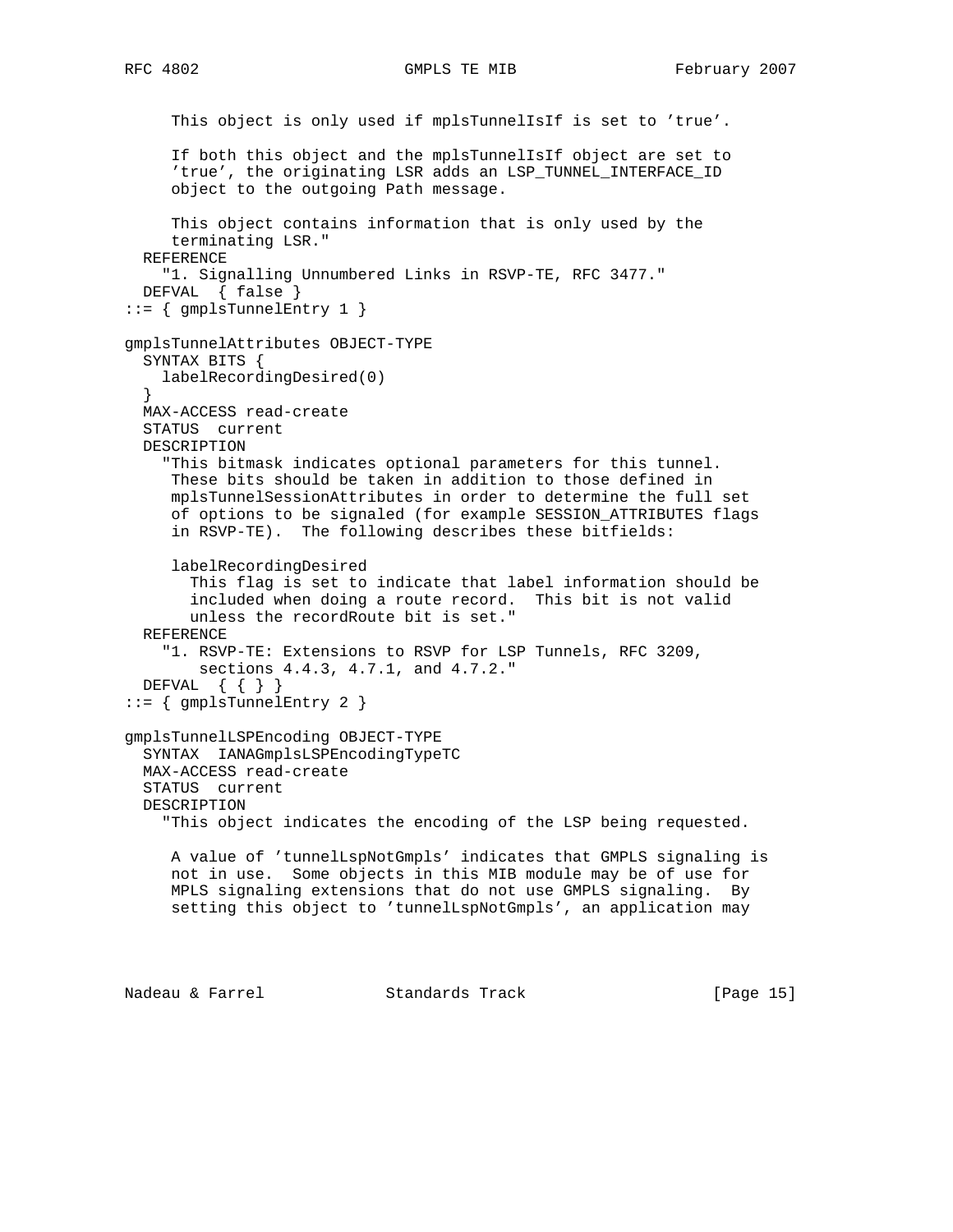```
 indicate that only those objects meaningful in MPLS should be
      examined.
      The values to use are defined in the TEXTUAL-CONVENTION
      IANAGmplsLSPEncodingTypeTC found in the IANA-GMPLS-TC-MIB
      module."
   DEFVAL { tunnelLspNotGmpls }
::= { gmplsTunnelEntry 3 }
gmplsTunnelSwitchingType OBJECT-TYPE
  SYNTAX IANAGmplsSwitchingTypeTC
  MAX-ACCESS read-create
  STATUS current
  DESCRIPTION
     "Indicates the type of switching that should be performed on
     a particular link. This field is needed for links that
     advertise more than one type of switching capability.
      The values to use are defined in the TEXTUAL-CONVENTION
      IANAGmplsSwitchingTypeTC found in the IANA-GMPLS-TC-MIB module.
     This object is only meaningful if gmplsTunnelLSPEncodingType
      is not set to 'tunnelLspNotGmpls'."
   DEFVAL { unknown }
::= { gmplsTunnelEntry 4 }
gmplsTunnelLinkProtection OBJECT-TYPE
  SYNTAX BITS {
    extraTraffic(0),
    unprotected(1),
    shared(2),
    dedicatedOneToOne(3),
     dedicatedOnePlusOne(4),
    enhanced(5)
   }
  MAX-ACCESS read-create
   STATUS current
  DESCRIPTION
     "This bitmask indicates the level of link protection required. A
     value of zero (no bits set) indicates that any protection may be
     used. The following describes these bitfields:
      extraTraffic
       This flag is set to indicate that the LSP should use links
       that are protecting other (primary) traffic. Such LSPs may be
       preempted when the links carrying the (primary) traffic being
       protected fail.
```
Nadeau & Farrel Standards Track [Page 16]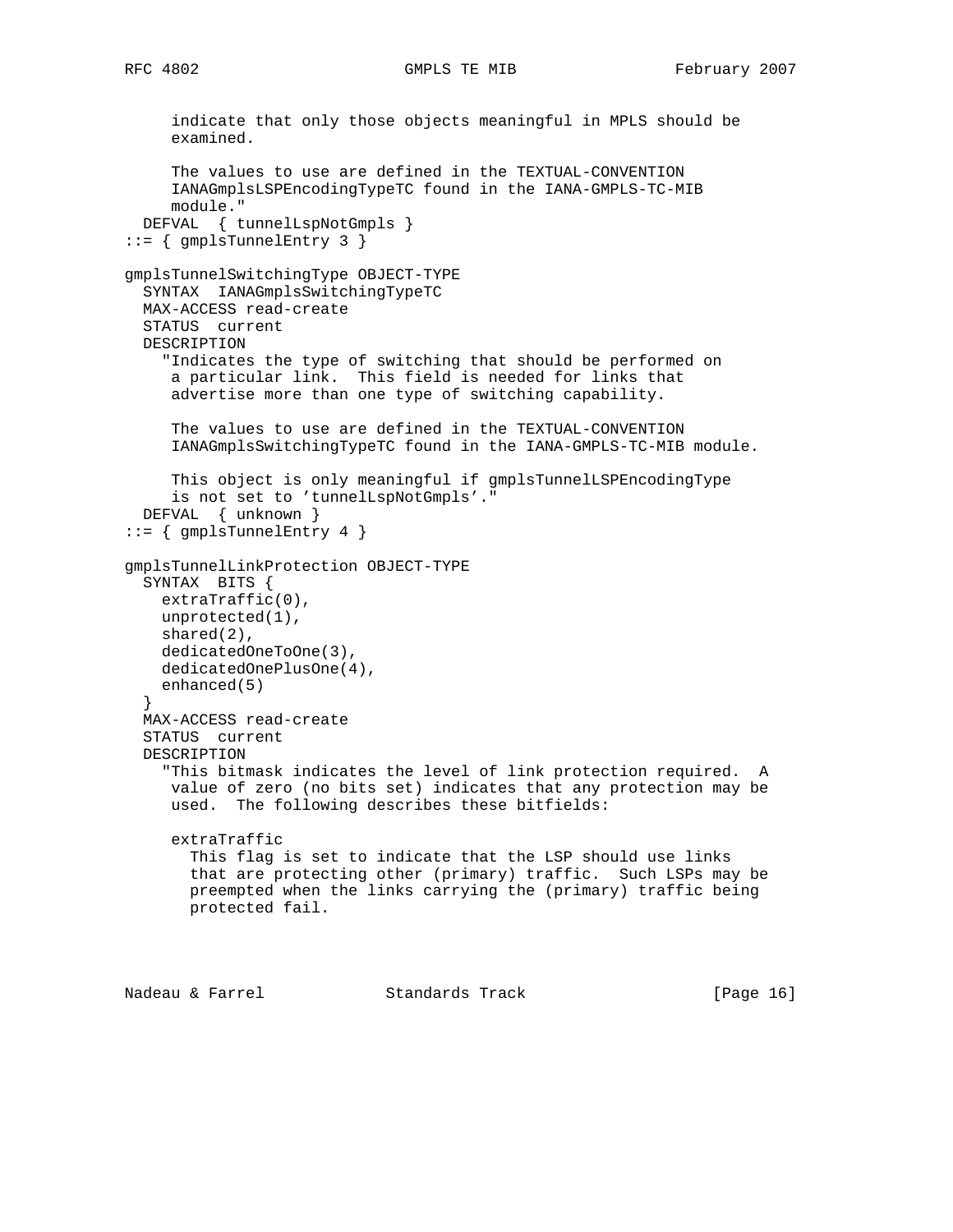unprotected This flag is set to indicate that the LSP should not use any link layer protection. shared This flag is set to indicate that a shared link layer protection scheme, such as 1:N protection, should be used to support the LSP. dedicatedOneToOne This flag is set to indicate that a dedicated link layer protection scheme, i.e., 1:1 protection, should be used to support the LSP. dedicatedOnePlusOne This flag is set to indicate that a dedicated link layer protection scheme, i.e., 1+1 protection, should be used to support the LSP. enhanced This flag is set to indicate that a protection scheme that is more reliable than Dedicated 1+1 should be used, e.g., 4 fiber BLSR/MS-SPRING. This object is only meaningful if gmplsTunnelLSPEncoding is not set to 'tunnelLspNotGmpls'." REFERENCE "1. Generalized Multi-Protocol Label Switching (GMPLS) Signaling Functional Description, RFC 3471, section 7.1." DEFVAL { { } } ::= { gmplsTunnelEntry 5 } gmplsTunnelGPid OBJECT-TYPE SYNTAX IANAGmplsGeneralizedPidTC MAX-ACCESS read-create STATUS current DESCRIPTION "This object indicates the payload carried by the LSP. It is only required when GMPLS will be used for this LSP. The values to use are defined in the TEXTUAL-CONVENTION IANAGmplsGeneralizedPidTC found in the IANA-GMPLS-TC-MIB module. This object is only meaningful if gmplsTunnelLSPEncoding is not set to 'tunnelLspNotGmpls'." DEFVAL { unknown }  $::=$  { gmplsTunnelEntry 6 }

Nadeau & Farrel Standards Track [Page 17]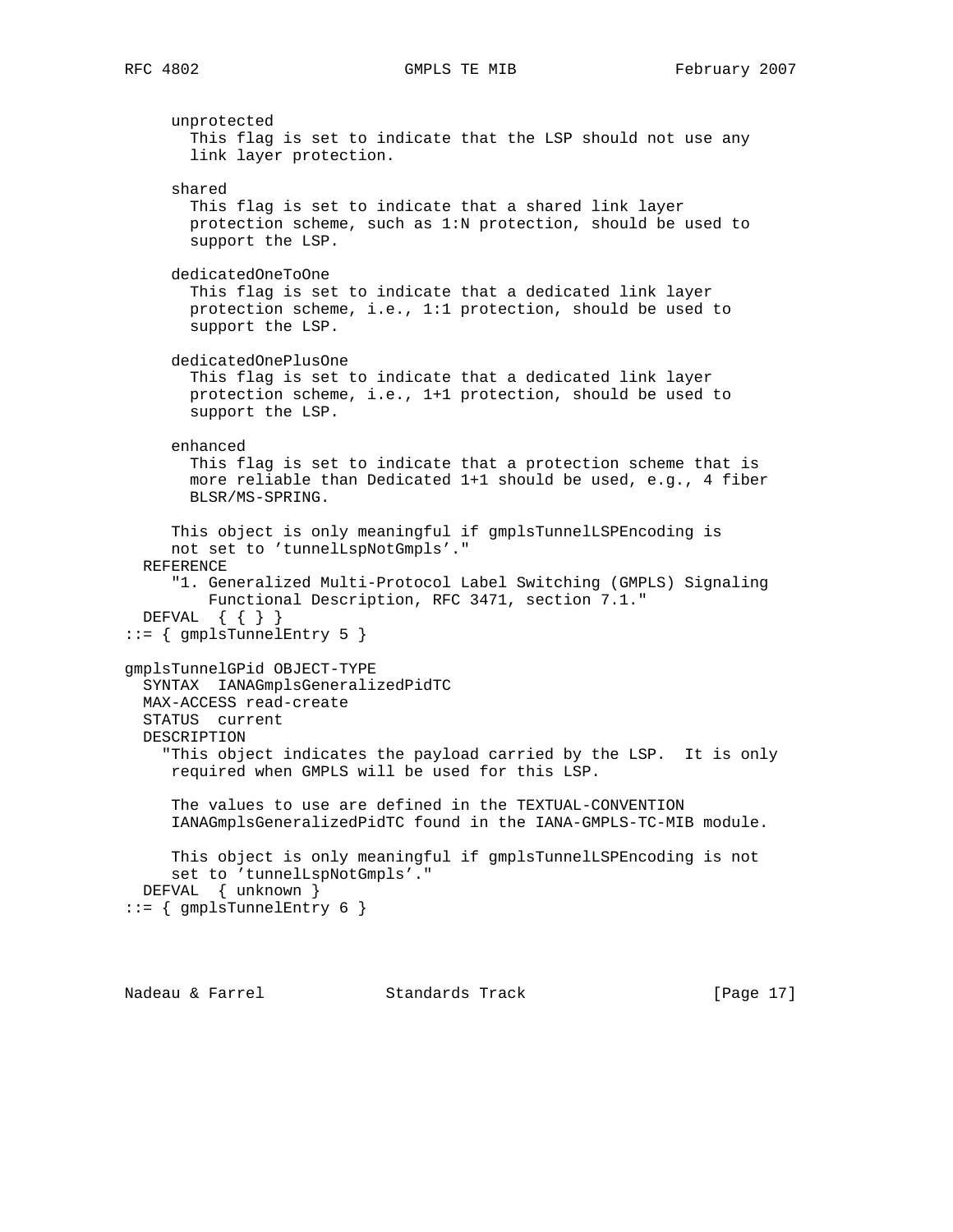```
gmplsTunnelSecondary OBJECT-TYPE
   SYNTAX TruthValue
   MAX-ACCESS read-create
   STATUS current
  DESCRIPTION
     "Indicates that the requested LSP is a secondary LSP.
      This object is only meaningful if gmplsTunnelLSPEncoding is not
      set to 'tunnelLspNotGmpls'."
   REFERENCE
     "1. Generalized Multi-Protocol Label Switching (GMPLS) Signaling
         Functional Description, RFC 3471, section 7.1."
   DEFVAL { false }
::= { gmplsTunnelEntry 7 }
gmplsTunnelDirection OBJECT-TYPE
   SYNTAX INTEGER {
    forward(0),
    bidirectional(1)
 }
  MAX-ACCESS read-create
   STATUS current
  DESCRIPTION
     "Whether this tunnel carries forward data only (is
     unidirectional) or is bidirectional.
     Values of this object other than 'forward' are meaningful
      only if gmplsTunnelLSPEncoding is not set to
      'tunnelLspNotGmpls'."
   DEFVAL { forward }
::= { gmplsTunnelEntry 8 }
gmplsTunnelPathComp OBJECT-TYPE
   SYNTAX INTEGER {
 dynamicFull(1), -- CSPF fully computed
explicit(2), -- fully specified path
     dynamicPartial(3) -- CSPF partially computed
 }
   MAX-ACCESS read-create
   STATUS current
   DESCRIPTION
     "This value instructs the source node on how to perform path
     computation on the explicit route specified by the associated
      entries in the gmplsTunnelHopTable.
      dynamicFull
        The user specifies at least the source and
        destination of the path and expects that the Constrained
Nadeau & Farrel             Standards Track                 [Page 18]
```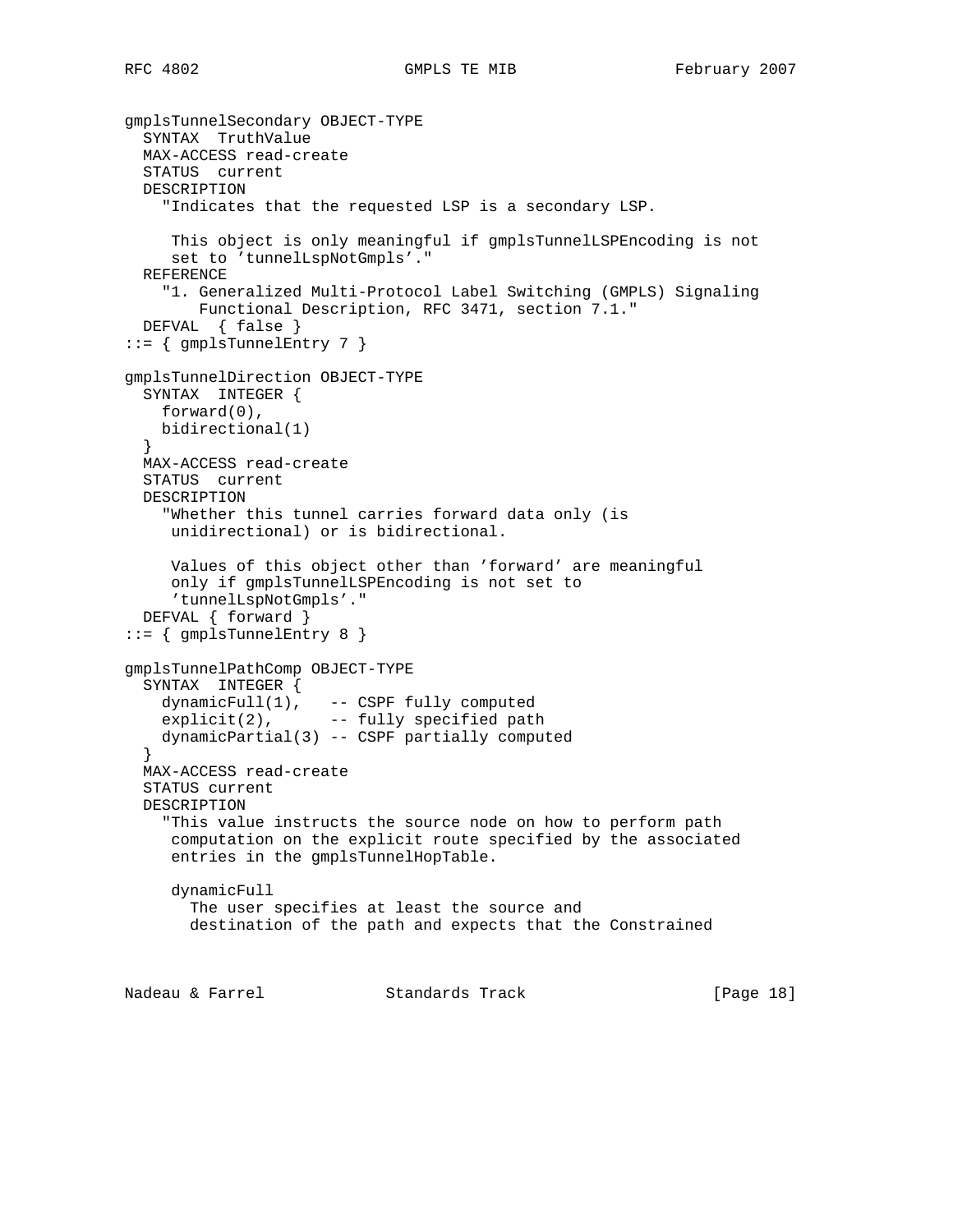```
 Shortest Path First (CSPF) will calculate the remainder
        of the path.
      explicit
        The user specifies the entire path for the tunnel to
        take. This path may contain strict or loose hops.
       Evaluation of the explicit route will be performed
       hop by hop through the network.
      dynamicPartial
        The user specifies at least the source and
        destination of the path and expects that the CSPF
       will calculate the remainder of the path. The path
        computed by CSPF is allowed to be only partially
        computed allowing the remainder of the path to be
        filled in across the network.
      When an entry is present in the gmplsTunnelTable for a
      tunnel, gmplsTunnelPathComp MUST be used and any
      corresponding mplsTunnelHopEntryPathComp object in the
      mplsTunnelHopTable MUST be ignored and SHOULD not be set.
      mplsTunnelHopTable and mplsTunnelHopEntryPathComp are part of
      MPLS-TE-STD-MIB.
      This object should be ignored if the value of
      gmplsTunnelLSPEncoding is 'tunnelLspNotGmpls'."
   REFERENCE
     "1. Multiprotocol Label Switching (MPLS) Traffic Engineering (TE)
         Management Information Base (MIB), RFC 3812."
   DEFVAL { dynamicFull }
 ::= \{ gmplsTunnelEntry 9 \}gmplsTunnelUpstreamNotifyRecipientType OBJECT-TYPE
  SYNTAX InetAddressType
  MAX-ACCESS read-create
  STATUS current
  DESCRIPTION
    "This object is used to aid in interpretation of
    gmplsTunnelUpstreamNotifyRecipient."
  DEFVAL { unknown }
::= { gmplsTunnelEntry 10 }
gmplsTunnelUpstreamNotifyRecipient OBJECT-TYPE
  SYNTAX InetAddress
  MAX-ACCESS read-create
  STATUS current
  DESCRIPTION
```
Nadeau & Farrel Standards Track [Page 19]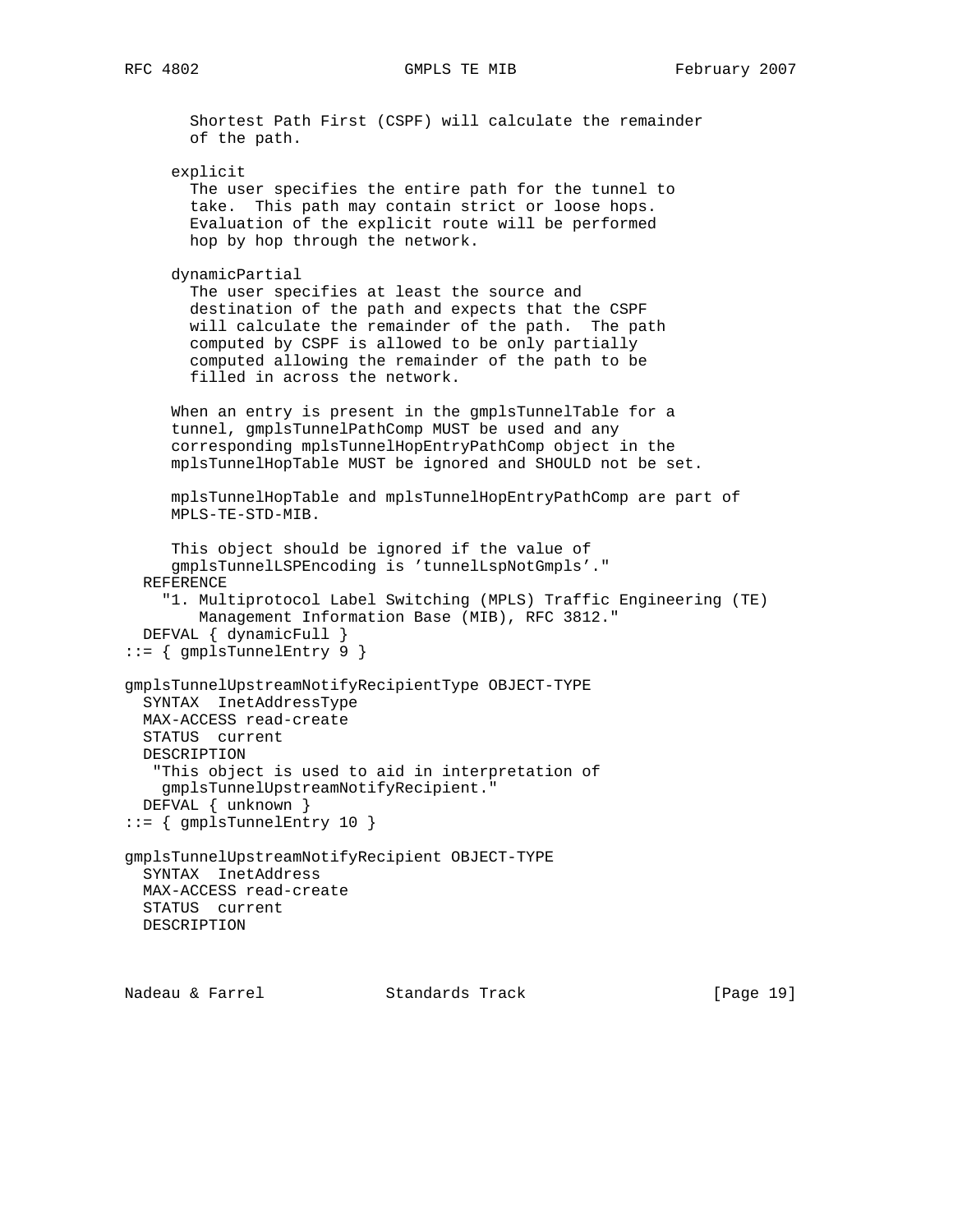```
 "Indicates the address of the upstream recipient for Notify
      messages relating to this tunnel and issued by this LSR. This
      information is typically received from an upstream LSR in a Path
      message.
      This object is only valid when signaling a tunnel using RSVP.
      It is also not valid at the head end of a tunnel since there are
      no upstream LSRs to which to send a Notify message.
      This object is interpreted in the context of the value of
      gmplsTunnelUpstreamNotifyRecipientType. If this object is set to
      0, the value of gmplsTunnelUpstreamNotifyRecipientType MUST be
      set to unknown(0)."
   REFERENCE
     "1. Generalized MPLS Signaling - RSVP-TE Extensions, RFC 3473,
        section 4.2. "
   DEFVAL { '00000000'H } -- 0.0.0.0
::= { gmplsTunnelEntry 11 }
gmplsTunnelSendResvNotifyRecipientType OBJECT-TYPE
   SYNTAX InetAddressType
  MAX-ACCESS read-create
  STATUS current
  DESCRIPTION
    "This object is used to aid in interpretation of
     gmplsTunnelSendResvNotifyRecipient."
   DEFVAL { unknown }
::= { gmplsTunnelEntry 12 }
gmplsTunnelSendResvNotifyRecipient OBJECT-TYPE
   SYNTAX InetAddress
   MAX-ACCESS read-create
   STATUS current
  DESCRIPTION
     "Indicates to an upstream LSR the address to which it should send
     downstream Notify messages relating to this tunnel.
      This object is only valid when signaling a tunnel using RSVP.
      It is also not valid at the head end of the tunnel since no Resv
     messages are sent from that LSR for this tunnel.
      If set to 0, no Notify Request object will be included in the
      outgoing Resv messages.
      This object is interpreted in the context of the value of
      gmplsTunnelSendResvNotifyRecipientType. If this object is set to
Nadeau & Farrel Standards Track [Page 20]
```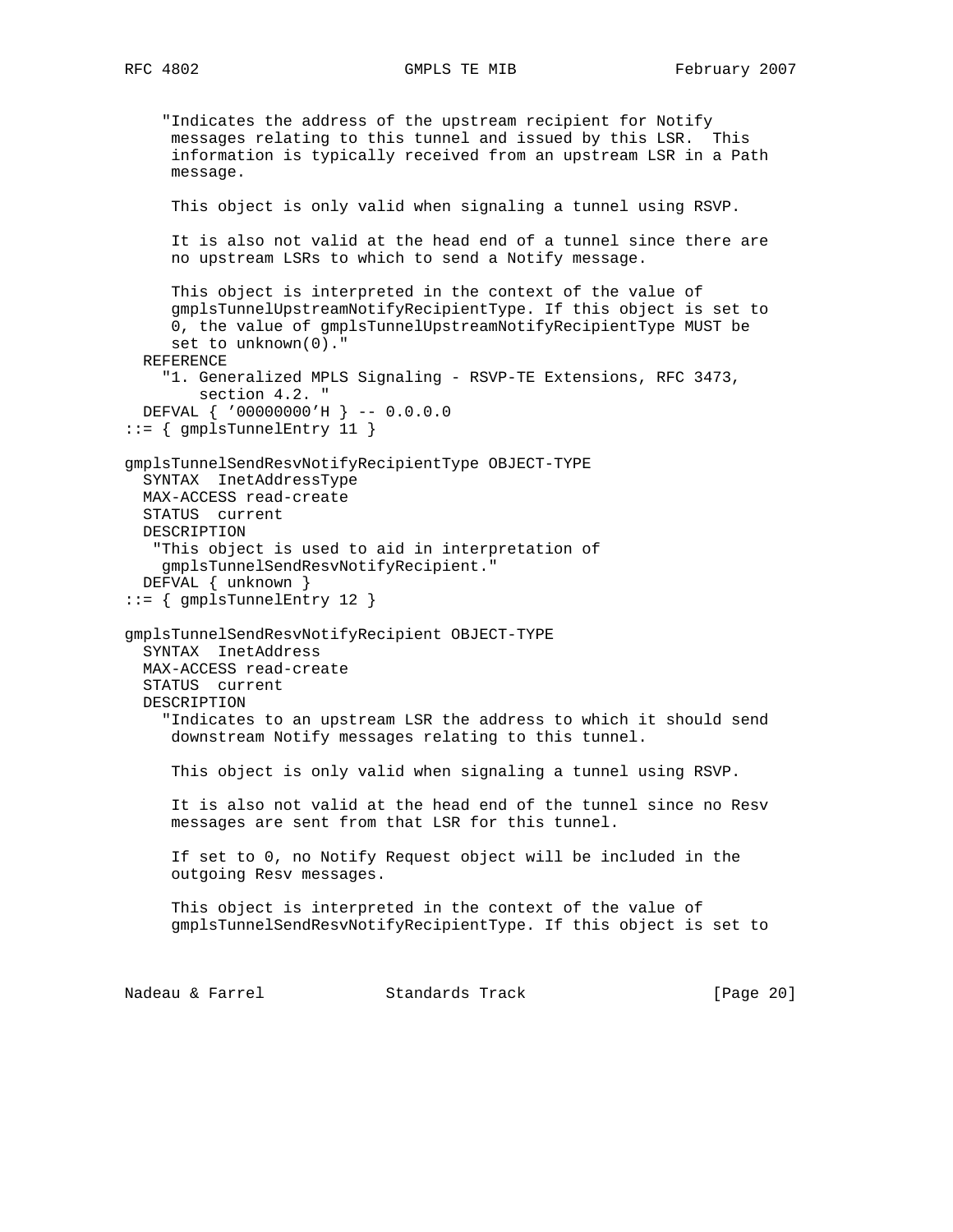```
 0, the value of gmplsTunnelSendResvNotifyRecipientType MUST be
      set to unknown(0)."
   REFERENCE
     "1. Generalized MPLS Signaling - RSVP-TE Extensions, RFC 3473,
         section 4.2. "
   DEFVAL { '00000000'H } -- 0.0.0.0
::= { gmplsTunnelEntry 13 }
gmplsTunnelDownstreamNotifyRecipientType OBJECT-TYPE
  SYNTAX InetAddressType
  MAX-ACCESS read-create
  STATUS current
  DESCRIPTION
    "This object is used to aid in interpretation of
    gmplsTunnelDownstreamNotifyRecipient."
  DEFVAL { unknown }
::= { gmplsTunnelEntry 14 }
gmplsTunnelDownstreamNotifyRecipient OBJECT-TYPE
  SYNTAX InetAddress
  MAX-ACCESS read-create
  STATUS current
  DESCRIPTION
     "Indicates the address of the downstream recipient for Notify
     messages relating to this tunnel and issued by this LSR. This
      information is typically received from an upstream LSR in a Resv
     message. This object is only valid when signaling a tunnel using
     RSVP.
      It is also not valid at the tail end of a tunnel since there are
      no downstream LSRs to which to send a Notify message.
     This object is interpreted in the context of the value of
      gmplsTunnelDownstreamNotifyRecipientType. If this object is set
      to 0, the value of gmplsTunnelDownstreamNotifyRecipientType MUST
     be set to unknown(0)."
  REFERENCE
     "1. Generalized MPLS Signaling - RSVP-TE Extensions, RFC 3473,
         section 4.2.
" " " "
  DEFVAL { '00000000'H } -- 0.0.0.0
::= { gmplsTunnelEntry 15 }
gmplsTunnelSendPathNotifyRecipientType OBJECT-TYPE
  SYNTAX InetAddressType
  MAX-ACCESS read-create
  STATUS current
  DESCRIPTION
```
Nadeau & Farrel Standards Track [Page 21]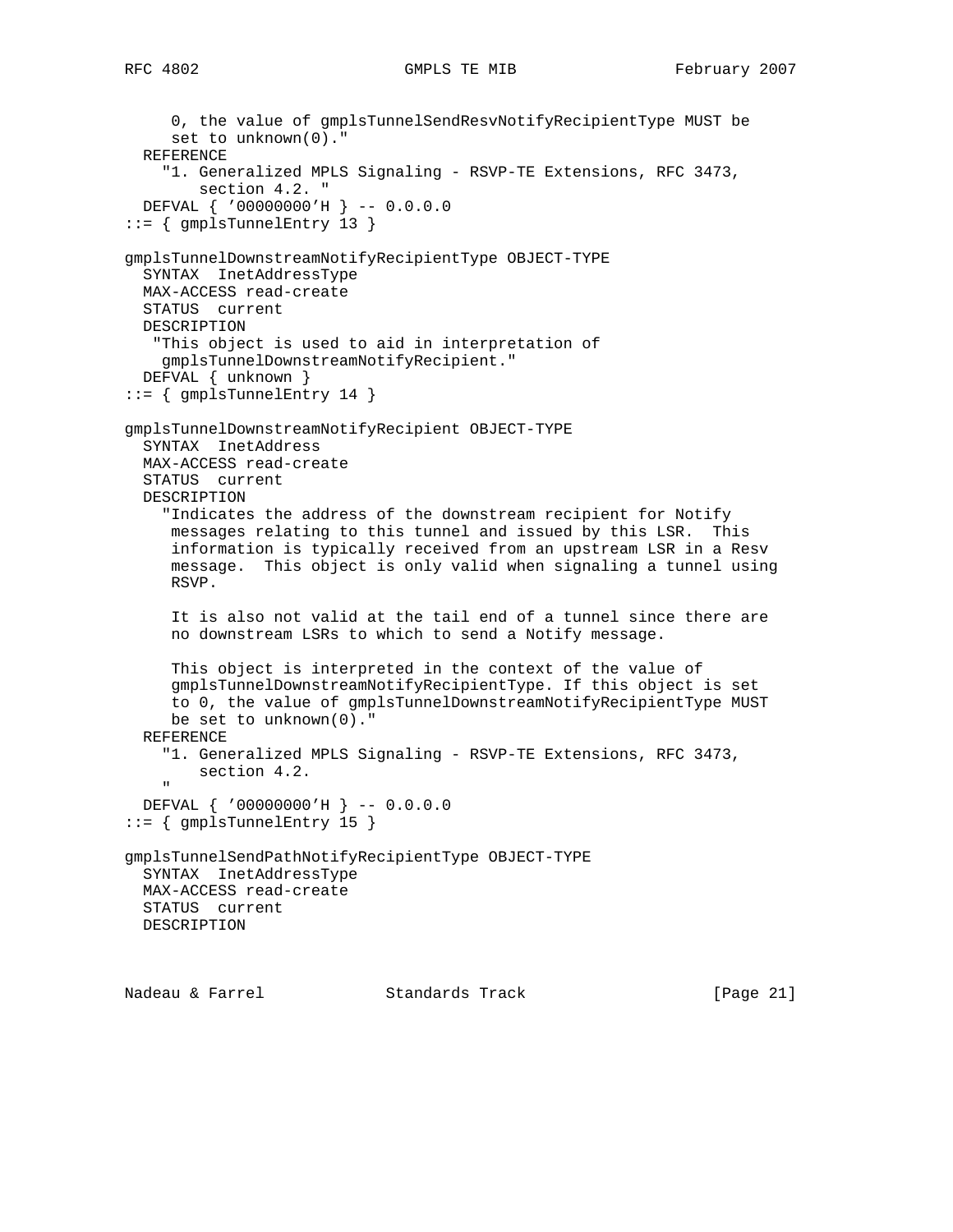```
 "This object is used to aid in interpretation of
     gmplsTunnelSendPathNotifyRecipient."
   DEFVAL { unknown }
::= { gmplsTunnelEntry 16 }
gmplsTunnelSendPathNotifyRecipient OBJECT-TYPE
   SYNTAX InetAddress
  MAX-ACCESS read-create
   STATUS current
   DESCRIPTION
     "Indicates to a downstream LSR the address to which it should
     send upstream Notify messages relating to this tunnel.
      This object is only valid when signaling a tunnel using RSVP.
      It is also not valid at the tail end of the tunnel since no Path
     messages are sent from that LSR for this tunnel.
      If set to 0, no Notify Request object will be included in the
      outgoing Path messages.
      This object is interpreted in the context of the value of
      gmplsTunnelSendPathNotifyRecipientType. If this object is set to
      0, the value of gmplsTunnelSendPathNotifyRecipientType MUST be
      set to unknown(0)."
   REFERENCE
     "1. Generalized MPLS Signaling - RSVP-TE Extensions, RFC 3473,
         section 4.2. "
   DEFVAL { '00000000'H } -- 0.0.0.0
::= { gmplsTunnelEntry 17 }
gmplsTunnelAdminStatusFlags OBJECT-TYPE
    SYNTAX IANAGmplsAdminStatusInformationTC
   MAX-ACCESS read-create
    STATUS current
   DESCRIPTION
      "Determines the setting of the Admin Status flags in the
       Admin Status object or TLV, as described in RFC 3471. Setting
       this field to a non-zero value will result in the inclusion of
       the Admin Status object on signaling messages.
       The values to use are defined in the TEXTUAL-CONVENTION
       IANAGmplsAdminStatusInformationTC found in the
       IANA-GMPLS-TC-MIB module.
      This value of this object can be modified when the
       corresponding mplsTunnelRowStatus and mplsTunnelAdminStatus
       is active(1). By doing so, a new signaling message will be
Nadeau & Farrel Standards Track [Page 22]
```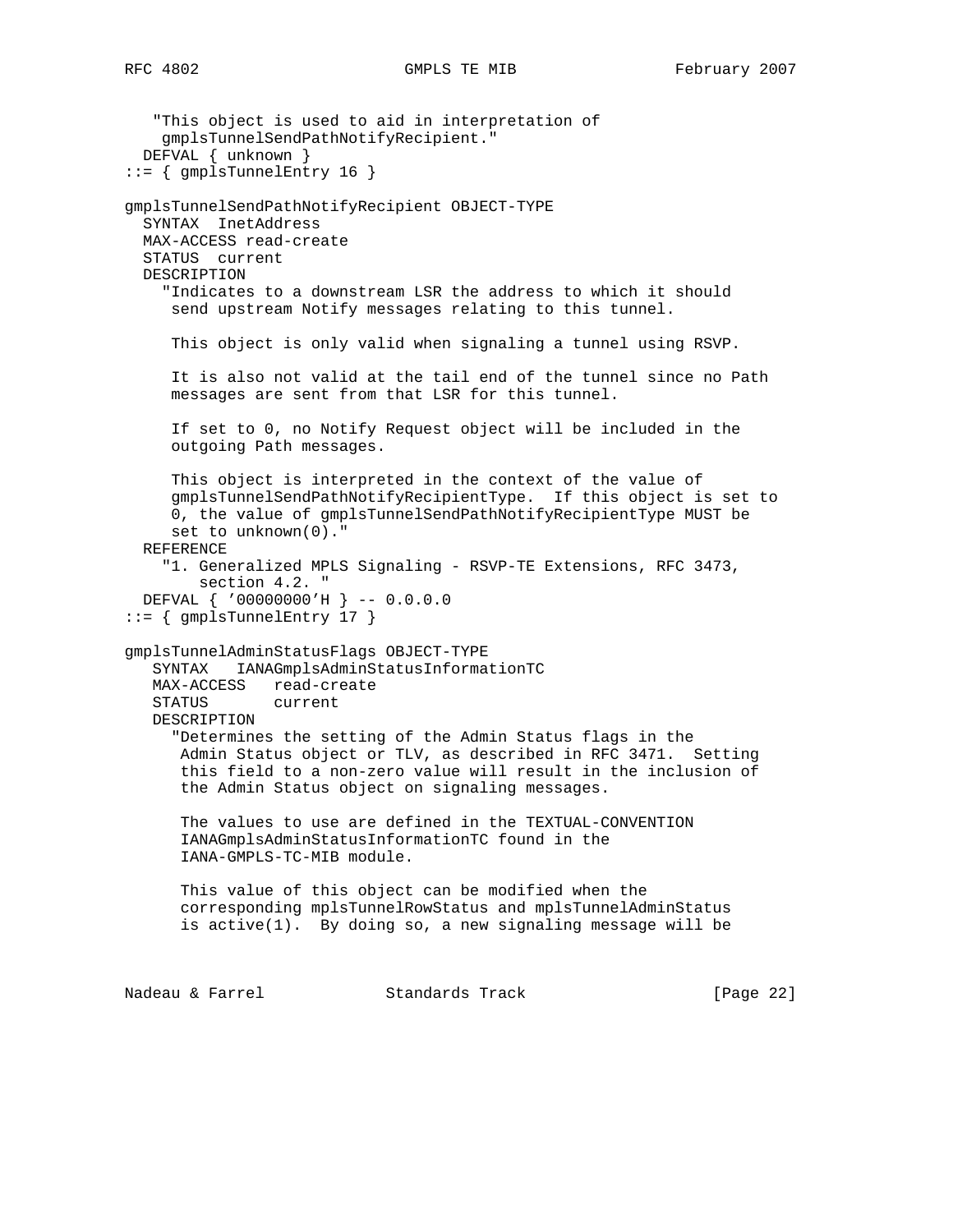triggered including the requested Admin Status object or TLV." REFERENCE "1. Generalized Multi-Protocol Label Switching (GMPLS) Signaling Functional Description, RFC 3471, section 8." DEFVAL { { } } ::= { gmplsTunnelEntry 18 } gmplsTunnelExtraParamsPtr OBJECT-TYPE SYNTAX RowPointer MAX-ACCESS read-create STATUS current DESCRIPTION "Some tunnels will run over transports that can usefully support technology-specific additional parameters (for example, Synchronous Optical Network (SONET) resource usage). Such parameters can be supplied in an external table and referenced from here. A value of zeroDotzero in this attribute indicates that there is no such additional information." DEFVAL { zeroDotZero } ::= { gmplsTunnelEntry 19 } gmplsTunnelHopTable OBJECT-TYPE SYNTAX SEQUENCE OF GmplsTunnelHopEntry MAX-ACCESS not-accessible STATUS current DESCRIPTION "The gmplsTunnelHopTable sparsely extends the mplsTunnelHopTable of MPLS-TE-STD-MIB. It is used to indicate the Explicit Labels to be used in an explicit path for a GMPLS tunnel defined in the mplsTunnelTable and gmplsTunnelTable, when it is established using signaling. It does not insert new hops, but does define new values for hops defined in the mplsTunnelHopTable. Each row in this table is indexed by the same indexes as in the mplsTunnelHopTable. It is acceptable for some rows in the mplsTunnelHopTable to have corresponding entries in this table and some to have no corresponding entry in this table. The storage type for this entry is given by the value of mplsTunnelHopStorageType in the corresponding entry in the mplsTunnelHopTable. The row status of an entry in this table is controlled by mplsTunnelHopRowStatus in the corresponding entry in the mplsTunnelHopTable. That is, it is not permitted to create a row Nadeau & Farrel Standards Track [Page 23]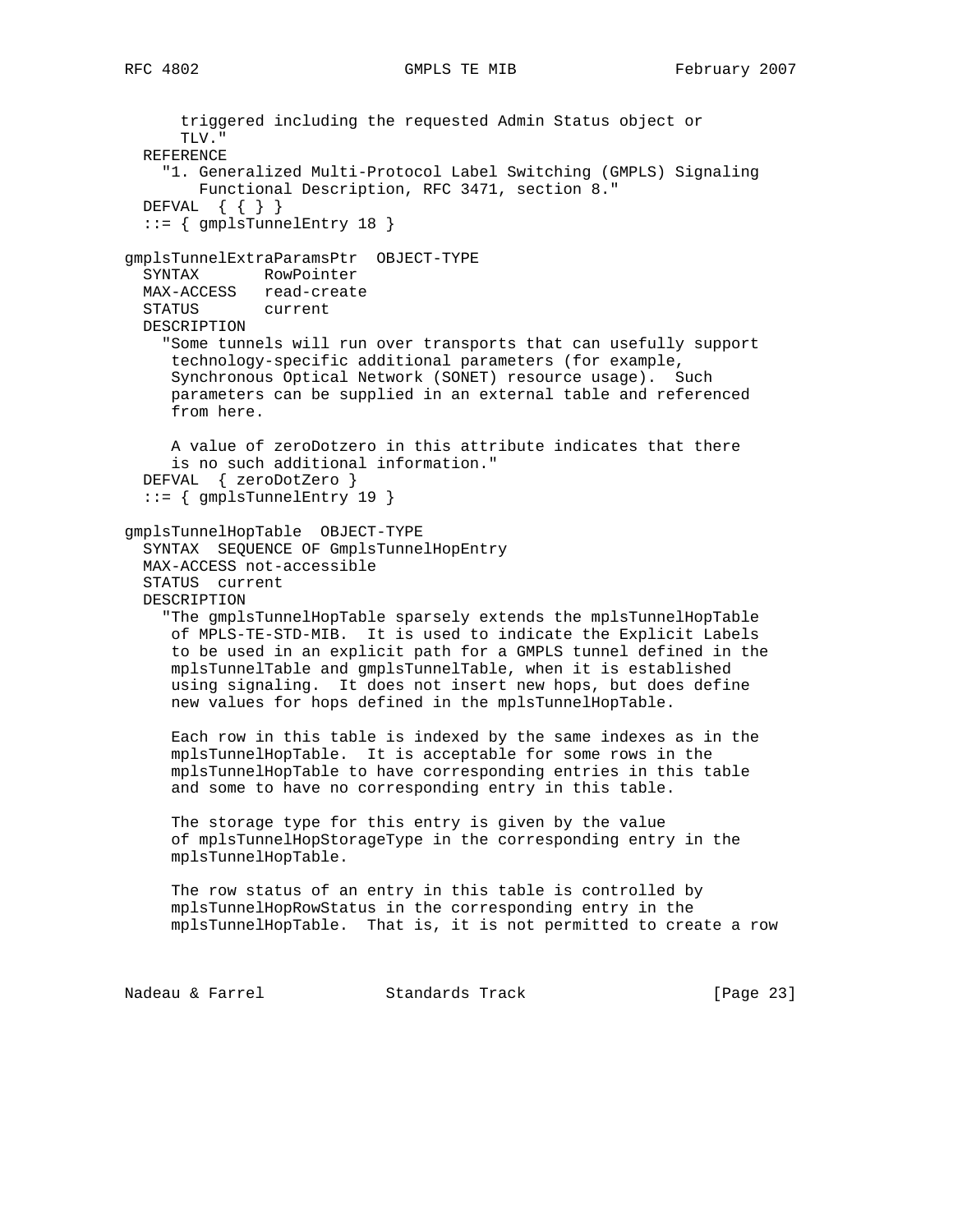```
 in this table, or to modify an existing row, when the
      corresponding mplsTunnelHopRowStatus has the value active(1)."
   REFERENCE
     "1. Multiprotocol Label Switching (MPLS) Traffic Engineering (TE)
        Management Information Base (MIB), RFC 3812.
     2. Generalized MPLS Signaling - RSVP-TE Extensions, RFC 3473.
" " " "
 ::= \{ gmplsTeObjects 2 \}gmplsTunnelHopEntry OBJECT-TYPE
   SYNTAX GmplsTunnelHopEntry
  MAX-ACCESS not-accessible
   STATUS current
  DESCRIPTION
     "An entry in this table represents additions to a tunnel hop
     defined in mplsTunnelHopEntry. At an ingress to a tunnel, an
     entry in this table is created by a network administrator for an
     ERLSP to be set up by a signaling protocol. At transit and
     egress nodes, an entry in this table may be used to represent the
     explicit path instructions received using the signaling
     protocol."
   INDEX {
    mplsTunnelHopListIndex,
    mplsTunnelHopPathOptionIndex,
    mplsTunnelHopIndex
 }
::= { gmplsTunnelHopTable 1 }
GmplsTunnelHopEntry ::= SEQUENCE {
gmplsTunnelHopLabelStatuses BITS,
 gmplsTunnelHopExplicitForwardLabel Unsigned32,
   gmplsTunnelHopExplicitForwardLabelPtr RowPointer,
   gmplsTunnelHopExplicitReverseLabel Unsigned32,
   gmplsTunnelHopExplicitReverseLabelPtr RowPointer
}
gmplsTunnelHopLabelStatuses OBJECT-TYPE
   SYNTAX BITS {
    forwardPresent(0),
    reversePresent(1)
 }
  MAX-ACCESS read-only
   STATUS current
  DESCRIPTION
     "This bitmask indicates the presence of labels indicated by the
     gmplsTunnelHopExplicitForwardLabel or
     gmplsTunnelHopExplicitForwardLabelPtr, and
     gmplsTunnelHopExplicitReverseLabel or
```
Nadeau & Farrel Standards Track [Page 24]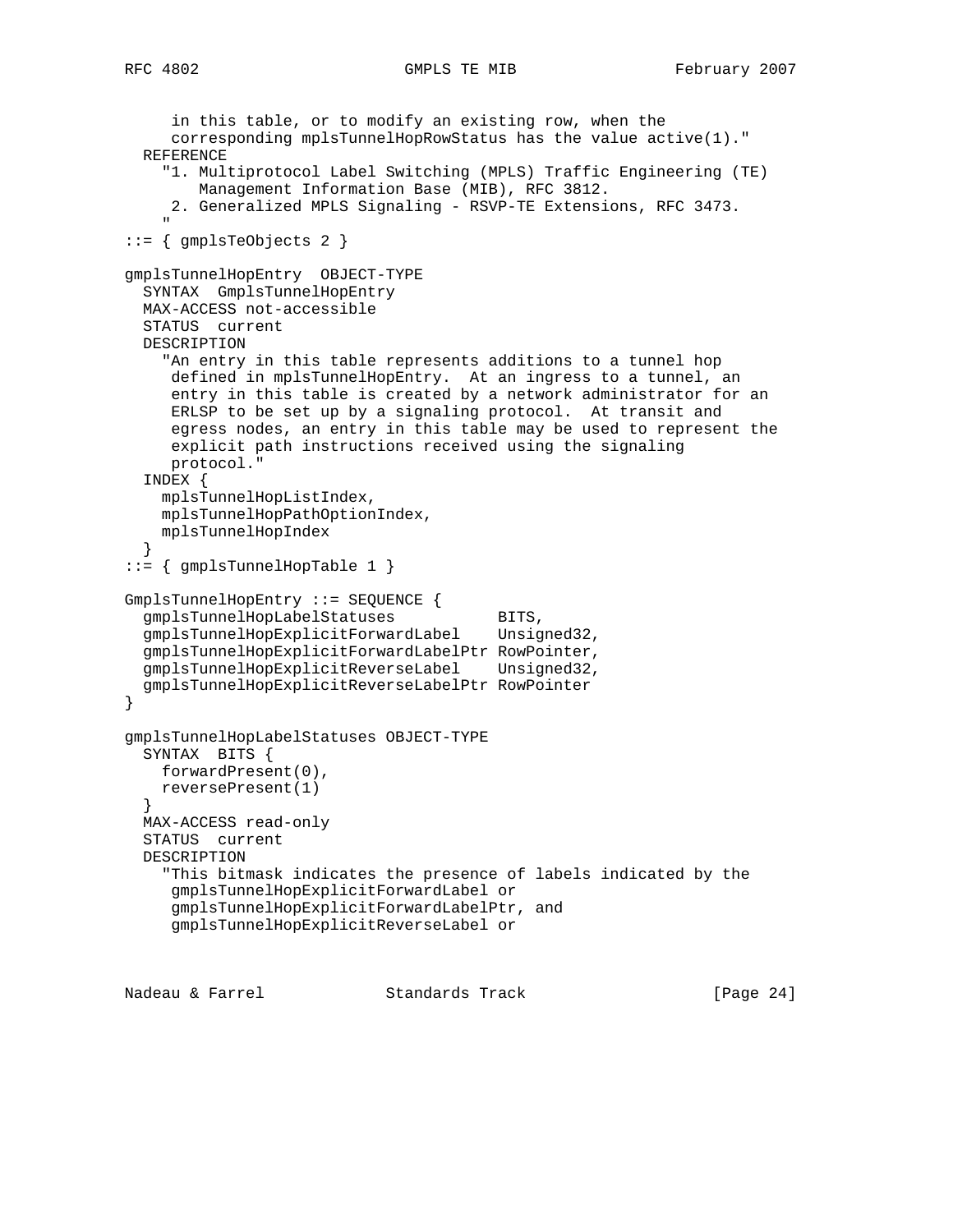```
 gmplsTunnelHopExplicitReverseLabelPtr objects.
      For the Present bits, a set bit indicates that a label is
      present for this hop in the route. This allows zero to be a
      valid label value."
   DEFVAL { { } }
::= { gmplsTunnelHopEntry 1 }
gmplsTunnelHopExplicitForwardLabel OBJECT-TYPE
  SYNTAX Unsigned32
  MAX-ACCESS read-create
  STATUS current
  DESCRIPTION
     "If gmplsTunnelHopLabelStatuses object indicates that a Forward
      Label is present and gmplsTunnelHopExplicitForwardLabelPtr
      contains the value zeroDotZero, then the label to use on this
     hop is represented by the value of this object."
::= { gmplsTunnelHopEntry 2 }
gmplsTunnelHopExplicitForwardLabelPtr OBJECT-TYPE
  SYNTAX RowPointer
  MAX-ACCESS read-create
  STATUS current
  DESCRIPTION
     "If the gmplsTunnelHopLabelStatuses object indicates that a
      Forward Label is present, this object contains a pointer to a
      row in another MIB table (such as the gmplsLabelTable of
      GMPLS-LABEL-STD-MIB) that contains the label to use on this hop
      in the forward direction.
      If the gmplsTunnelHopLabelStatuses object indicates that a
     Forward Label is present and this object contains the value
      zeroDotZero, then the label to use on this hop is found in the
      gmplsTunnelHopExplicitForwardLabel object."
  DEFVAL { zeroDotZero }
::= { gmplsTunnelHopEntry 3 }
gmplsTunnelHopExplicitReverseLabel OBJECT-TYPE
  SYNTAX Unsigned32
  MAX-ACCESS read-create
   STATUS current
  DESCRIPTION
     "If the gmplsTunnelHopLabelStatuses object indicates that a
     Reverse Label is present and
      gmplsTunnelHopExplicitReverseLabelPtr contains the value
      zeroDotZero, then the label to use on this hop is found in
      this object encoded as a 32-bit integer."
::= { gmplsTunnelHopEntry 4 }
```
Nadeau & Farrel Standards Track [Page 25]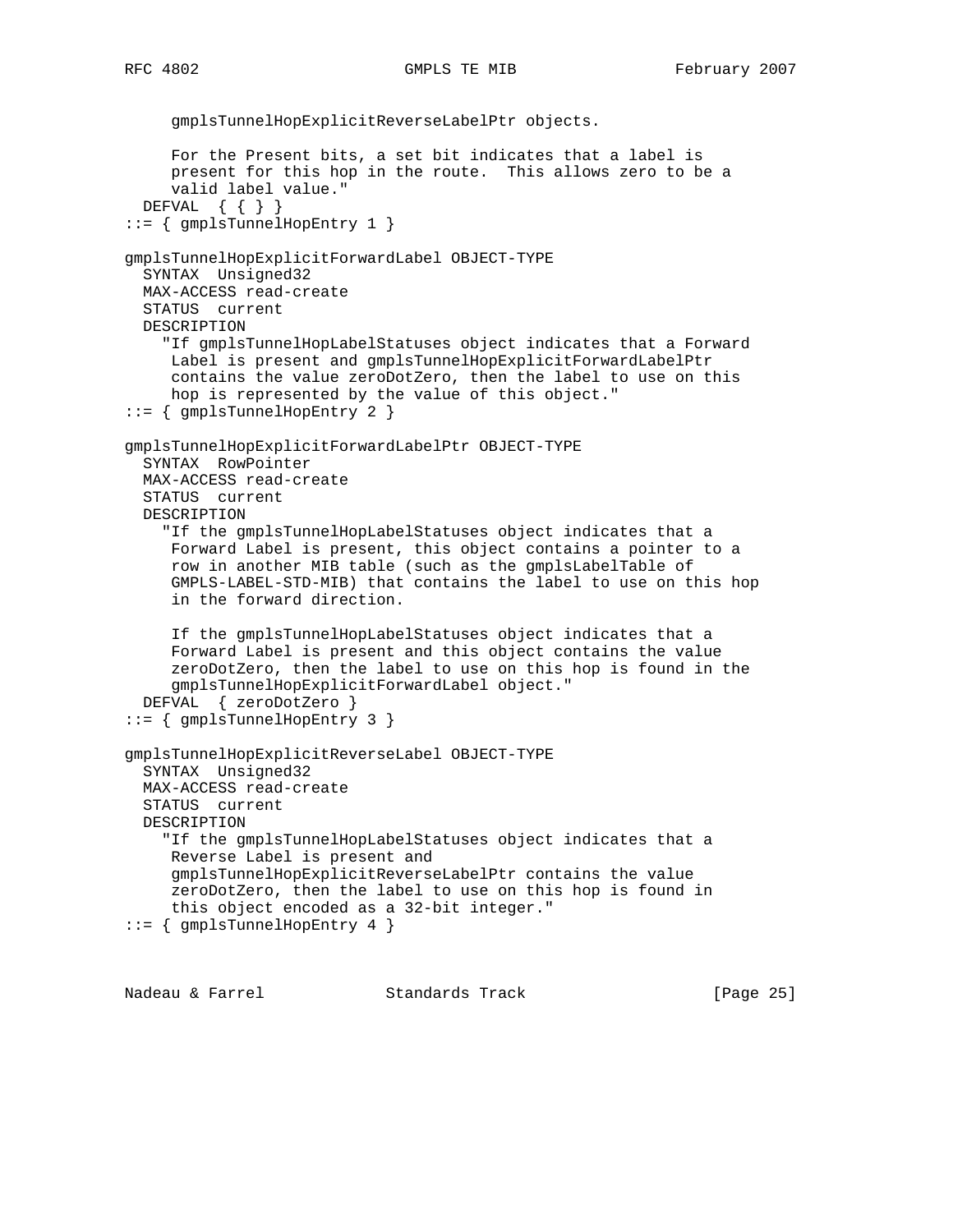gmplsTunnelHopExplicitReverseLabelPtr OBJECT-TYPE SYNTAX RowPointer MAX-ACCESS read-create STATUS current DESCRIPTION "If the gmplsTunnelHopLabelStatuses object indicates that a Reverse Label is present, this object contains a pointer to a row in another MIB table (such as the gmplsLabelTable of GMPLS-LABEL-STD-MIB) that contains the label to use on this hop in the reverse direction. If the gmplsTunnelHopLabelStatuses object indicates that a Reverse Label is present and this object contains the value zeroDotZero, then the label to use on this hop is found in the gmplsTunnelHopExplicitReverseLabel object." DEFVAL { zeroDotZero } ::= { gmplsTunnelHopEntry 5 } gmplsTunnelARHopTable OBJECT-TYPE SYNTAX SEQUENCE OF GmplsTunnelARHopEntry MAX-ACCESS not-accessible STATUS current DESCRIPTION "The gmplsTunnelARHopTable sparsely extends the mplsTunnelARHopTable of MPLS-TE-STD-MIB. It is used to indicate the labels currently in use for a GMPLS tunnel defined in the mplsTunnelTable and gmplsTunnelTable, as reported by the signaling protocol. It does not insert new hops, but does define new values for hops defined in the mplsTunnelARHopTable. Each row in this table is indexed by the same indexes as in the mplsTunnelARHopTable. It is acceptable for some rows in the mplsTunnelARHopTable to have corresponding entries in this table and some to have no corresponding entry in this table. Note that since the information necessary to build entries within this table is not provided by some signaling protocols and might not be returned in all cases of other signaling protocols, implementation of this table and the mplsTunnelARHopTable is optional. Furthermore, since the information in this table is actually provided by the signaling protocol after the path has been set up, the entries in this table are provided only for observation, and hence, all variables in this table are accessible exclusively as read-only." REFERENCE "1. Extensions to RSVP for LSP Tunnels, RFC 3209.

Nadeau & Farrel Standards Track [Page 26]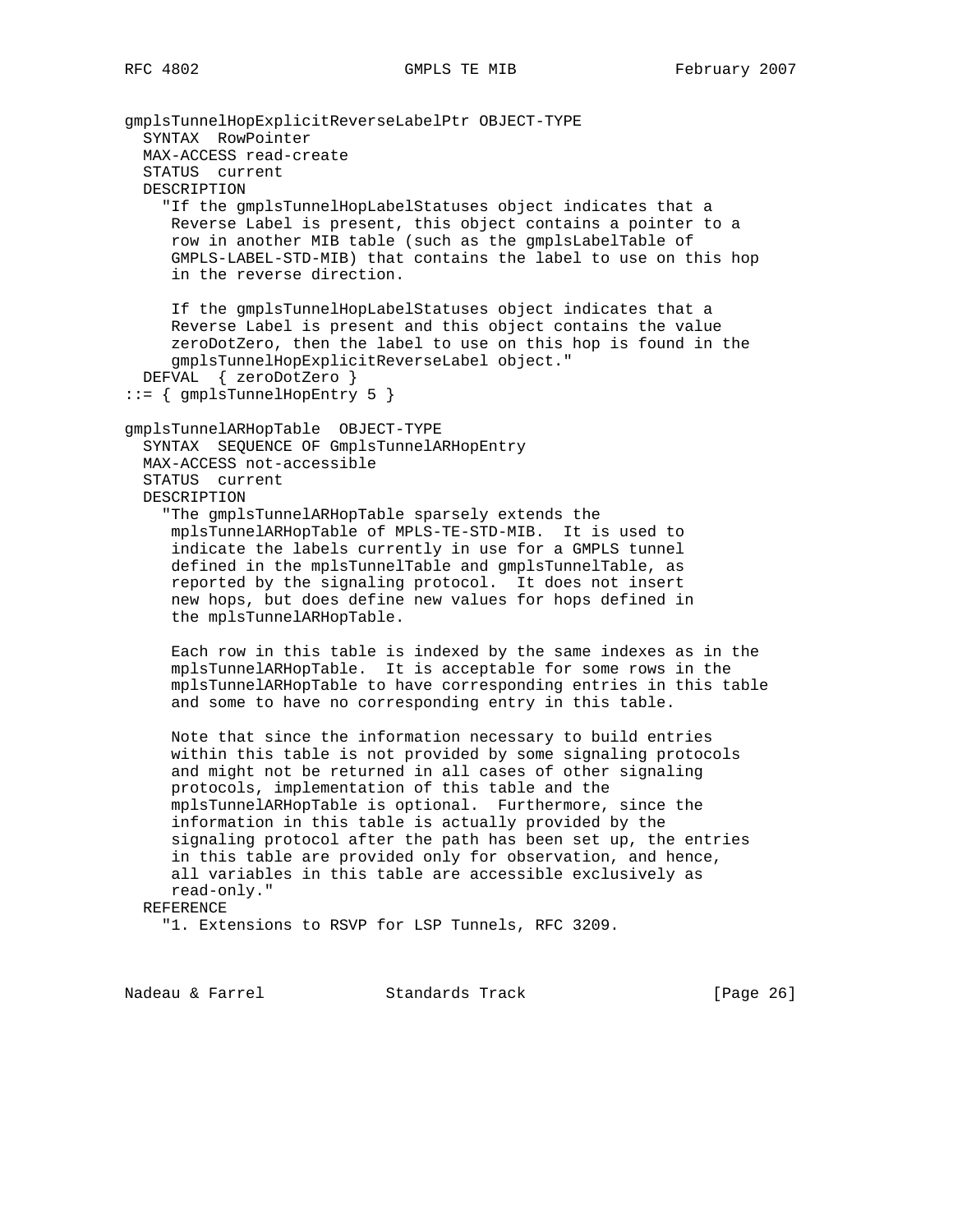2. Generalized MPLS Signaling - RSVP-TE Extensions, RFC 3473. 3. Multiprotocol Label Switching (MPLS) Traffic Engineering (TE) Management Information Base (MIB), RFC 3812."  $::= \{$  qmplsTeObjects 3  $\}$ gmplsTunnelARHopEntry OBJECT-TYPE SYNTAX GmplsTunnelARHopEntry MAX-ACCESS not-accessible STATUS current DESCRIPTION "An entry in this table represents additions to a tunnel hop visible in mplsTunnelARHopEntry. An entry is created by the signaling protocol for a signaled ERLSP set up by the signaling protocol. At any node on the LSP (ingress, transit, or egress), this table and the mplsTunnelARHopTable (if the tables are supported and if the signaling protocol is recording actual route information) contain the actual route of the whole tunnel. If the signaling protocol is not recording the actual route, this table MAY report the information from the gmplsTunnelHopTable or the gmplsTunnelCHopTable. Note that the recording of actual labels is distinct from the recording of the actual route in some signaling protocols. This feature is enabled using the gmplsTunnelAttributes object." INDEX { mplsTunnelARHopListIndex, mplsTunnelARHopIndex } ::= { gmplsTunnelARHopTable 1 } GmplsTunnelARHopEntry ::= SEQUENCE { gmplsTunnelARHopLabelStatuses BITS, gmplsTunnelARHopExplicitForwardLabel Unsigned32, gmplsTunnelARHopExplicitForwardLabelPtr RowPointer, gmplsTunnelARHopExplicitReverseLabel Unsigned32, gmplsTunnelARHopExplicitReverseLabelPtr RowPointer, gmplsTunnelARHopProtection BITS

```
gmplsTunnelARHopLabelStatuses OBJECT-TYPE
  SYNTAX BITS {
    forwardPresent(0),
    reversePresent(1),
    forwardGlobal(2),
    reverseGlobal(3)
   }
```
}

Nadeau & Farrel Standards Track [Page 27]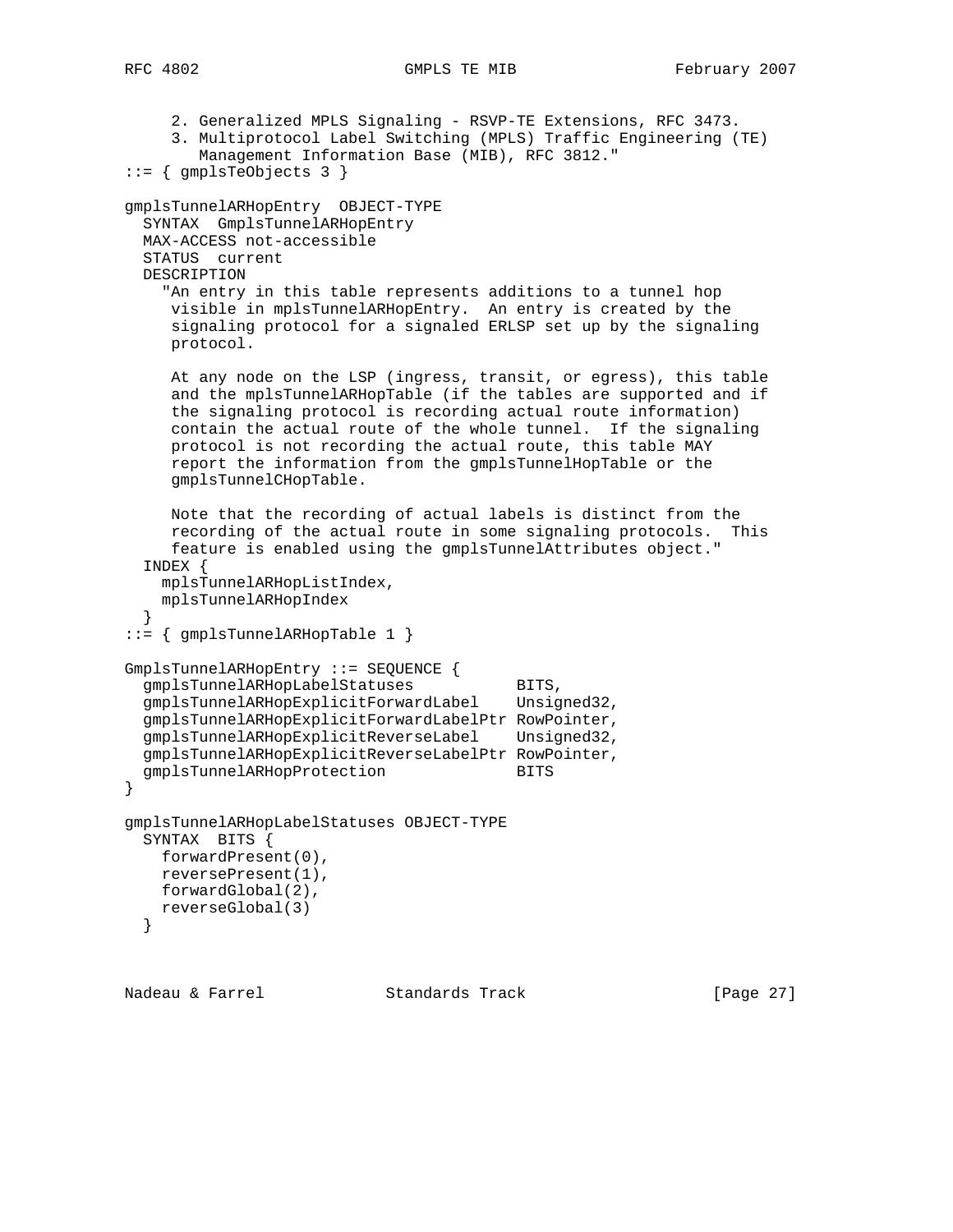MAX-ACCESS read-only STATUS current DESCRIPTION "This bitmask indicates the presence and status of labels indicated by the gmplsTunnelARHopExplicitForwardLabel or gmplsTunnelARHopExplicitForwardLabelPtr, and gmplsTunnelARHopExplicitReverseLabel or gmplsTunnelARHopExplicitReverseLabelPtr objects. For the Present bits, a set bit indicates that a label is present for this hop in the route. For the Global bits, a set bit indicates that the label comes from the Global Label Space; a clear bit indicates that this is a Per-Interface label. A Global bit only has meaning if the corresponding Present bit is set." ::= { gmplsTunnelARHopEntry 1 } gmplsTunnelARHopExplicitForwardLabel OBJECT-TYPE SYNTAX Unsigned32 MAX-ACCESS read-only STATUS current DESCRIPTION "If the gmplsTunnelARHopLabelStatuses object indicates that a Forward Label is present and gmplsTunnelARHopExplicitForwardLabelPtr contains the value zeroDotZero, then the label in use on this hop is found in this object encoded as a 32-bit integer." ::= { gmplsTunnelARHopEntry 2 } gmplsTunnelARHopExplicitForwardLabelPtr OBJECT-TYPE SYNTAX RowPointer MAX-ACCESS read-only STATUS current DESCRIPTION "If the gmplsTunnelARHopLabelStatuses object indicates that a Forward Label is present, this object contains a pointer to a row in another MIB table (such as the gmplsLabelTable of GMPLS-LABEL-STD-MIB) that contains the label in use on this hop in the forward direction. If the gmplsTunnelARHopLabelStatuses object indicates that a Forward Label is present and this object contains the value zeroDotZero, then the label in use on this hop is found in the gmplsTunnelARHopExplicitForwardLabel object." ::= { gmplsTunnelARHopEntry 3 }

Nadeau & Farrel Standards Track [Page 28]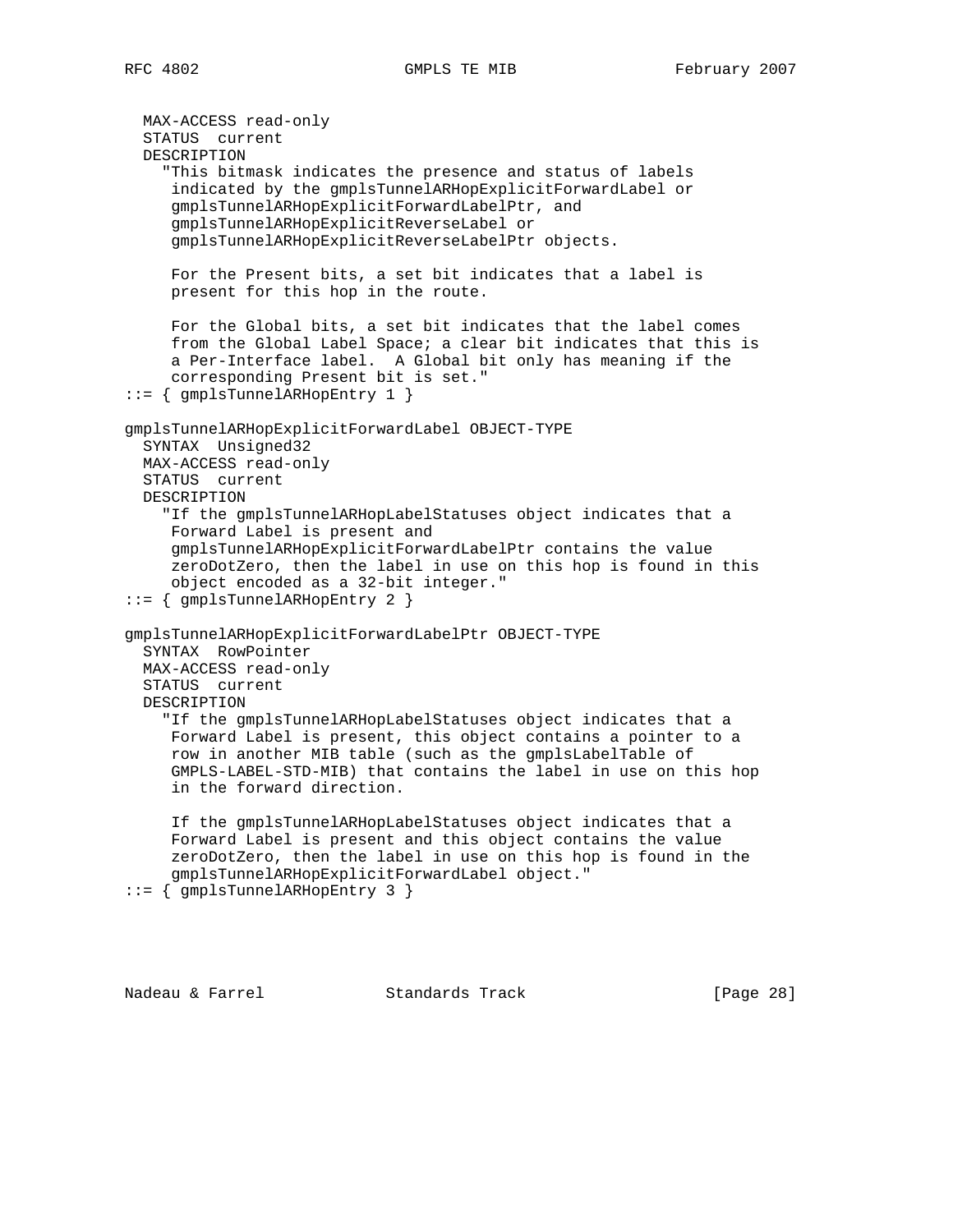```
gmplsTunnelARHopExplicitReverseLabel OBJECT-TYPE
  SYNTAX Unsigned32
  MAX-ACCESS read-only
   STATUS current
  DESCRIPTION
     "If the gmplsTunnelARHopLabelStatuses object indicates that a
     Reverse Label is present and
      gmplsTunnelARHopExplicitReverseLabelPtr contains the value
      zeroDotZero, then the label in use on this hop is found in this
      object encoded as a 32-bit integer."
::= { gmplsTunnelARHopEntry 4 }
gmplsTunnelARHopExplicitReverseLabelPtr OBJECT-TYPE
   SYNTAX RowPointer
  MAX-ACCESS read-only
   STATUS current
  DESCRIPTION
     "If the gmplsTunnelARHopLabelStatuses object indicates that a
     Reverse Label is present, this object contains a pointer to a
      row in another MIB table (such as the gmplsLabelTable of
      GMPLS-LABEL-STD-MIB) that contains the label in use on this hop
     in the reverse direction.
      If the gmplsTunnelARHopLabelStatuses object indicates that a
      Reverse Label is present and this object contains the value
      zeroDotZero, then the label in use on this hop is found in the
      gmplsTunnelARHopExplicitReverseLabel object."
::= { gmplsTunnelARHopEntry 5 }
gmplsTunnelARHopProtection OBJECT-TYPE
   SYNTAX BITS {
    localAvailable(0),
     localInUse(1)
   }
  MAX-ACCESS read-only
   STATUS current
  DESCRIPTION
     "Availability and usage of protection on the reported link.
      localAvailable
        This flag is set to indicate that the link downstream of this
       node is protected via a local repair mechanism.
      localInUse
        This flag is set to indicate that a local repair mechanism is
        in use to maintain this tunnel (usually in the face of an
       outage of the link it was previously routed over)."
  REFERENCE
```
Nadeau & Farrel Standards Track [Page 29]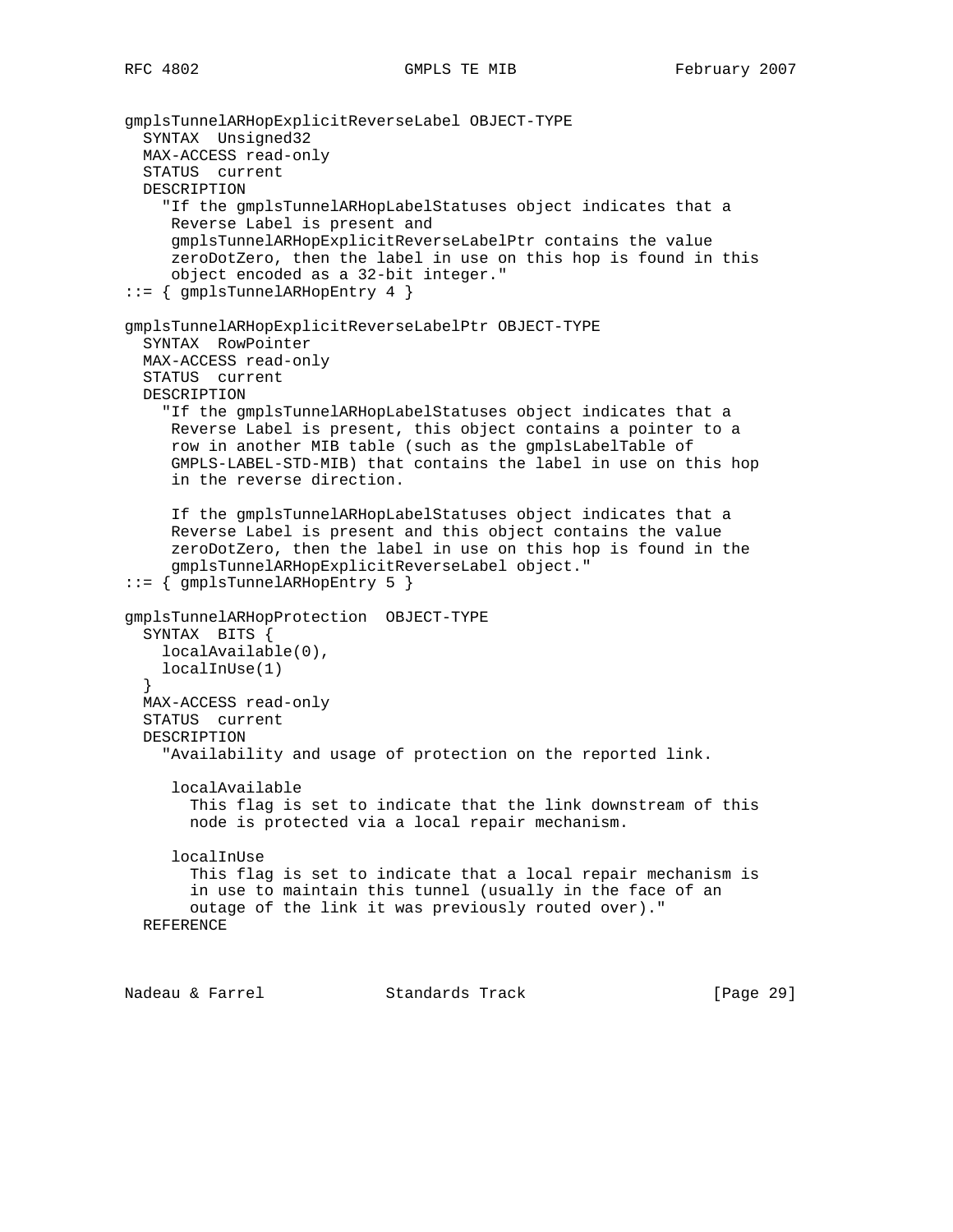"1. RSVP-TE: Extensions to RSVP for LSP Tunnels, RFC 3209, section 4.4.1." ::= { gmplsTunnelARHopEntry 6 } gmplsTunnelCHopTable OBJECT-TYPE SYNTAX SEQUENCE OF GmplsTunnelCHopEntry MAX-ACCESS not-accessible STATUS current DESCRIPTION "The gmplsTunnelCHopTable sparsely extends the mplsTunnelCHopTable of MPLS-TE-STD-MIB. It is used to indicate additional information about the hops of a GMPLS tunnel defined in the mplsTunnelTable and gmplsTunnelTable, as computed by a constraint-based routing protocol, based on the mplsTunnelHopTable and the gmplsTunnelHopTable. Each row in this table is indexed by the same indexes as in the mplsTunnelCHopTable. It is acceptable for some rows in the mplsTunnelCHopTable to have corresponding entries in this table and some to have no corresponding entry in this table. Please note that since the information necessary to build entries within this table may not be supported by some LSRs, implementation of this table is optional. Furthermore, since the information in this table is actually provided by a path computation component after the path has been computed, the entries in this table are provided only for observation, and hence, all objects in this table are accessible exclusively as read-only." REFERENCE "1. Multiprotocol Label Switching (MPLS) Traffic Engineering (TE) Management Information Base (MIB), RFC 3812. 2. Generalized MPLS Signaling - RSVP-TE Extensions, RFC 3473."  $::= \{$  gmplsTeObjects 4  $\}$ gmplsTunnelCHopEntry OBJECT-TYPE SYNTAX GmplsTunnelCHopEntry MAX-ACCESS not-accessible STATUS current DESCRIPTION "An entry in this table represents additions to a computed tunnel hop visible in mplsTunnelCHopEntry. An entry is created by a path computation component based on the hops specified in the corresponding mplsTunnelHopTable and gmplsTunnelHopTable. At a transit LSR, this table (if the table is supported) MAY contain the path computed by a path computation engine on (or on Nadeau & Farrel Standards Track [Page 30]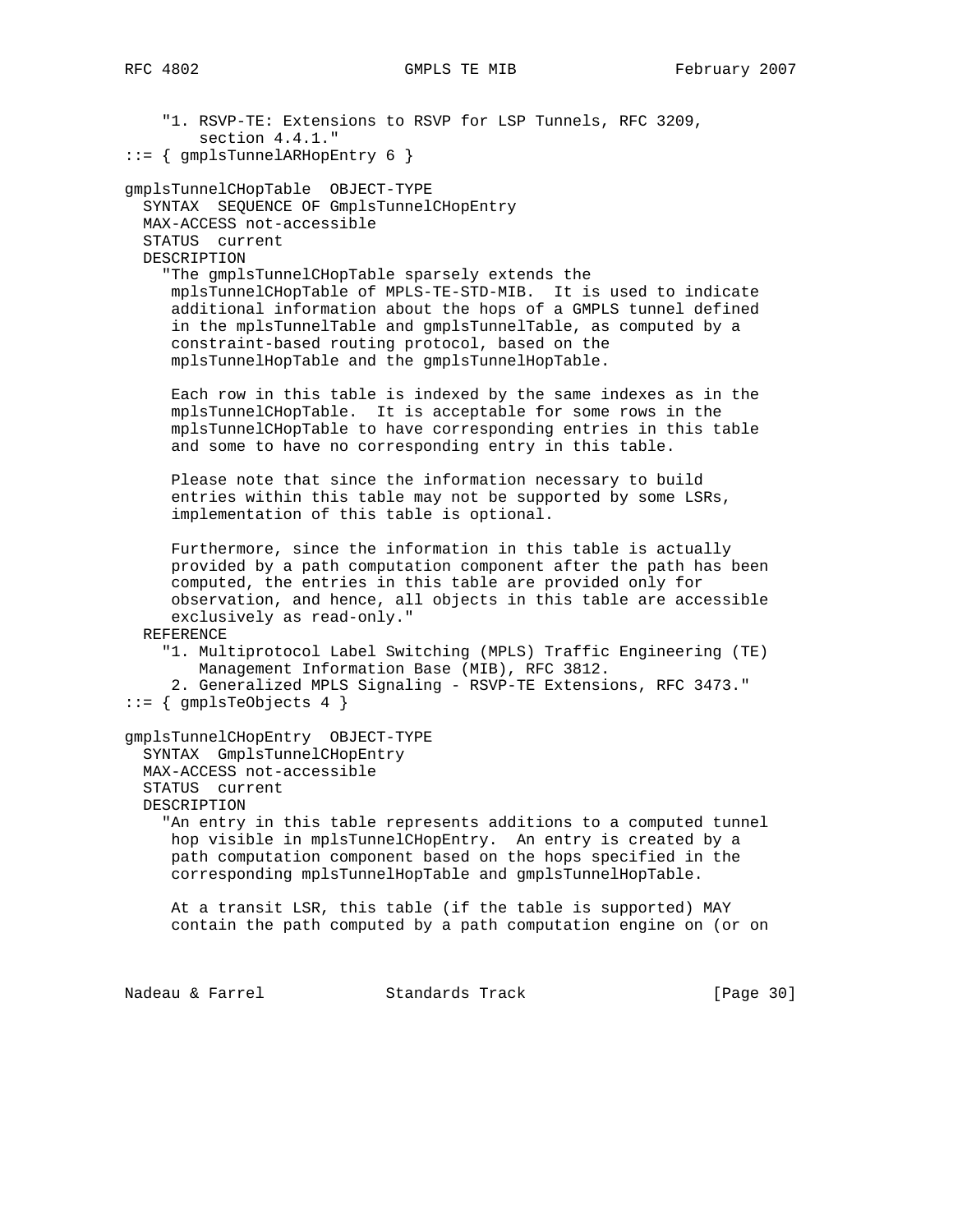```
 behalf of) the transit LSR."
   INDEX {
    mplsTunnelCHopListIndex,
    mplsTunnelCHopIndex
 }
::= { gmplsTunnelCHopTable 1 }
GmplsTunnelCHopEntry ::= SEQUENCE {
gmplsTunnelCHopLabelStatuses BITS,
 gmplsTunnelCHopExplicitForwardLabel Unsigned32,
   gmplsTunnelCHopExplicitForwardLabelPtr RowPointer,
   gmplsTunnelCHopExplicitReverseLabel Unsigned32,
   gmplsTunnelCHopExplicitReverseLabelPtr RowPointer
}
gmplsTunnelCHopLabelStatuses OBJECT-TYPE
  SYNTAX BITS {
    forwardPresent(0),
    reversePresent(1)
 }
  MAX-ACCESS read-only
   STATUS current
  DESCRIPTION
     "This bitmask indicates the presence of labels indicated by the
     gmplsTunnelCHopExplicitForwardLabel or
      gmplsTunnelCHopExplicitForwardLabelPtr and
     gmplsTunnelCHopExplicitReverseLabel or
     gmplsTunnelCHopExplicitReverseLabelPtr objects.
     A set bit indicates that a label is present for this hop in the
     route, thus allowing zero to be a valid label value."
::= { gmplsTunnelCHopEntry 1 }
gmplsTunnelCHopExplicitForwardLabel OBJECT-TYPE
  SYNTAX Unsigned32
  MAX-ACCESS read-only
  STATUS current
  DESCRIPTION
     "If the gmplsTunnelCHopLabelStatuses object indicates that a
     Forward Label is present and
     gmplsTunnelCHopExplicitForwardLabelPtr contains the value
      zeroDotZero, then the label to use on this hop is found in this
     object encoded as a 32-bit integer."
::= { gmplsTunnelCHopEntry 2 }
gmplsTunnelCHopExplicitForwardLabelPtr OBJECT-TYPE
  SYNTAX RowPointer
  MAX-ACCESS read-only
```
Nadeau & Farrel Standards Track [Page 31]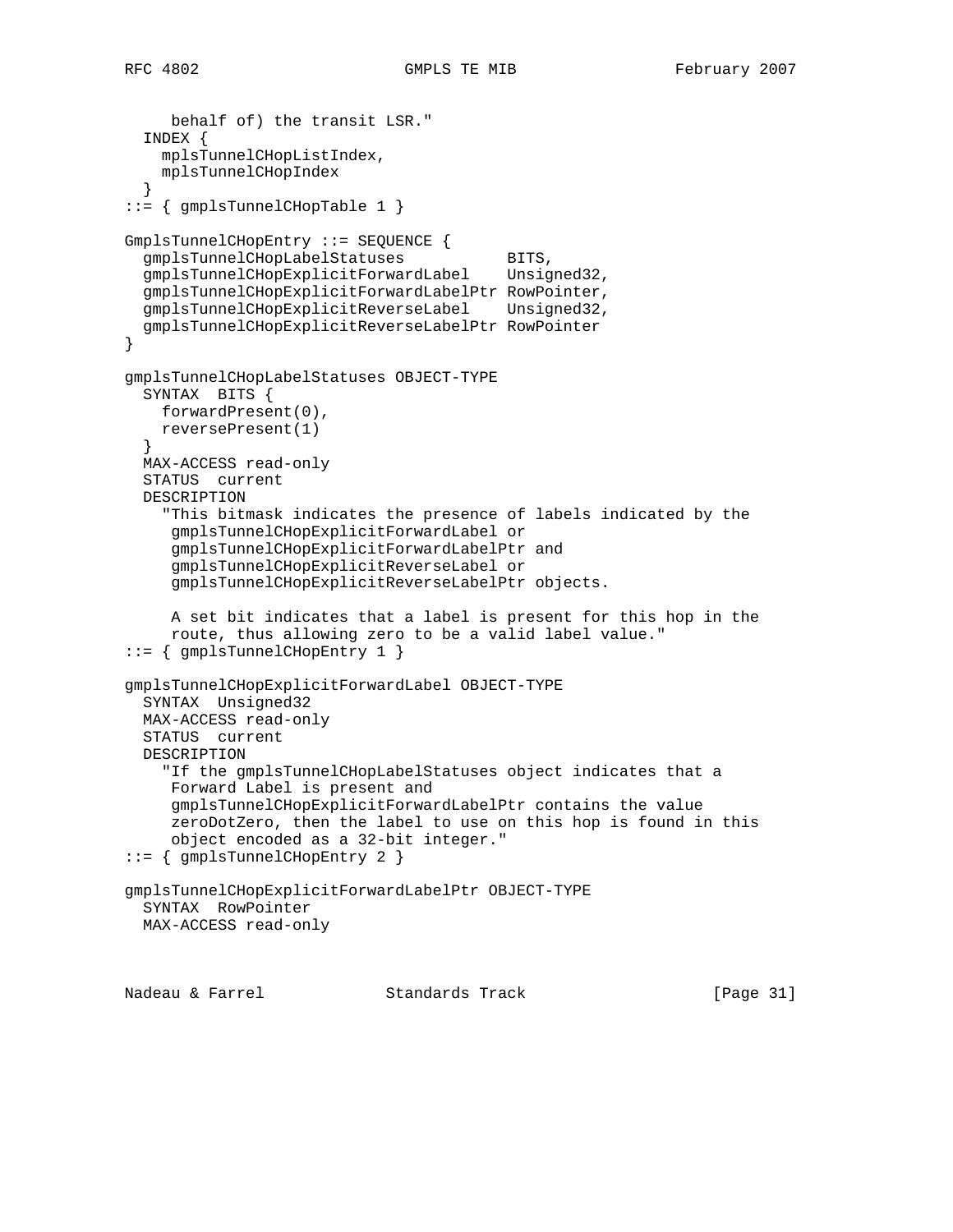```
 STATUS current
  DESCRIPTION
     "If the gmplsTunnelCHopLabelStatuses object indicates that a
      Forward Label is present, this object contains a pointer to a
      row in another MIB table (such as the gmplsLabelTable of
      GMPLS-LABEL-STD-MIB) that contains the label to use on this hop
      in the forward direction.
      If the gmplsTunnelCHopLabelStatuses object indicates that a
      Forward Label is present and this object contains the value
      zeroDotZero, then the label to use on this hop is found in the
      gmplsTunnelCHopExplicitForwardLabel object."
::= { gmplsTunnelCHopEntry 3 }
gmplsTunnelCHopExplicitReverseLabel OBJECT-TYPE
   SYNTAX Unsigned32
  MAX-ACCESS read-only
  STATUS current
  DESCRIPTION
     "If the gmplsTunnelCHopLabelStatuses object indicates that a
     Reverse Label is present and
      gmplsTunnelCHopExplicitReverseLabelPtr contains the value
      zeroDotZero, then the label to use on this hop is found in this
      object encoded as a 32-bit integer."
::= { gmplsTunnelCHopEntry 4 }
gmplsTunnelCHopExplicitReverseLabelPtr OBJECT-TYPE
   SYNTAX RowPointer
  MAX-ACCESS read-only
  STATUS current
  DESCRIPTION
     "If the gmplsTunnelCHopLabelStatuses object indicates that a
     Reverse Label is present, this object contains a pointer to a
     row in another MIB table (such as the gmplsLabelTable of
      GMPLS-LABEL-STD-MIB) that contains the label to use on this hop
      in the reverse direction.
      If the gmplsTunnelCHopLabelStatuses object indicates that a
      Reverse Label is present and this object contains the value
      zeroDotZero, then the label to use on this hop is found in the
      gmplsTunnelCHopExplicitReverseLabel object."
::= { gmplsTunnelCHopEntry 5 }
gmplsTunnelReversePerfTable OBJECT-TYPE
  SYNTAX SEQUENCE OF GmplsTunnelReversePerfEntry
  MAX-ACCESS not-accessible
  STATUS current
  DESCRIPTION
```
Nadeau & Farrel Standards Track [Page 32]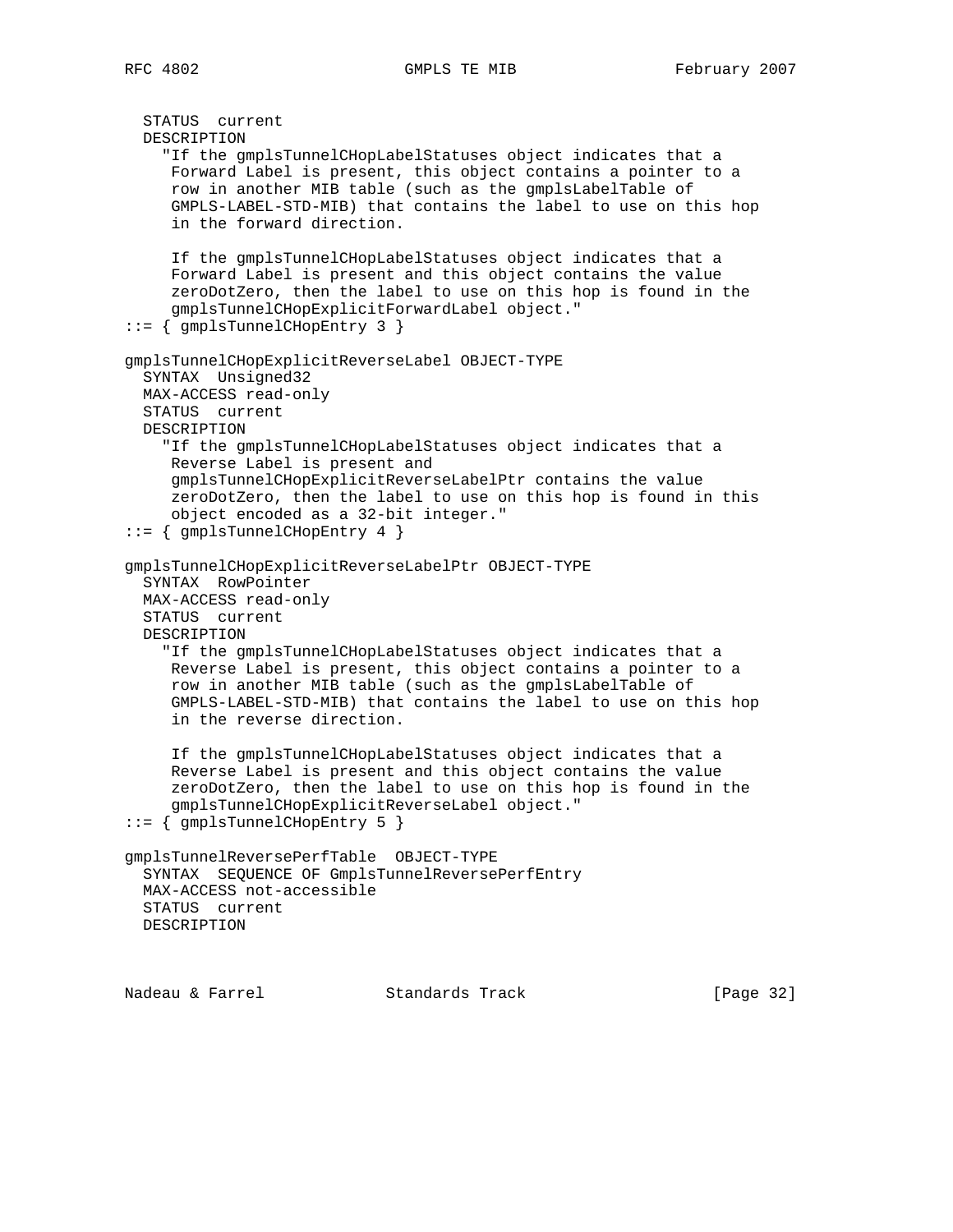```
 "This table augments the gmplsTunnelTable to provide
     per-tunnel packet performance information for the reverse
     direction of a bidirectional tunnel. It can be seen as
      supplementing the mplsTunnelPerfTable, which augments the
     mplsTunnelTable.
    For links that do not transport packets, these packet counters
     cannot be maintained. For such links, attempts to read the
     objects in this table will return noSuchInstance.
     A tunnel can be known to be bidirectional by inspecting the
     gmplsTunnelDirection object."
   REFERENCE
     "1. Multiprotocol Label Switching (MPLS) Traffic Engineering (TE)
        Management Information Base (MIB), RFC 3812."
::= { gmplsTeObjects 5 }
gmplsTunnelReversePerfEntry OBJECT-TYPE
  SYNTAX GmplsTunnelReversePerfEntry
  MAX-ACCESS not-accessible
  STATUS current
  DESCRIPTION
    "An entry in this table is created by the LSR for every
     bidirectional GMPLS tunnel where packets are visible to the
     LSR."
   AUGMENTS { gmplsTunnelEntry }
::= { gmplsTunnelReversePerfTable 1 }
GmplsTunnelReversePerfEntry ::= SEQUENCE {
   gmplsTunnelReversePerfPackets Counter32,
   gmplsTunnelReversePerfHCPackets Counter64,
 gmplsTunnelReversePerfErrors Counter32,
gmplsTunnelReversePerfBytes Counter32,
 gmplsTunnelReversePerfHCBytes Counter64
}
gmplsTunnelReversePerfPackets OBJECT-TYPE
   SYNTAX Counter32
  MAX-ACCESS read-only
   STATUS current
  DESCRIPTION
     "Number of packets forwarded on the tunnel in the reverse
     direction if it is bidirectional.
     This object represents the 32-bit value of the least
      significant part of the 64-bit value if both
     gmplsTunnelReversePerfHCPackets and this object are returned.
```
Nadeau & Farrel Standards Track [Page 33]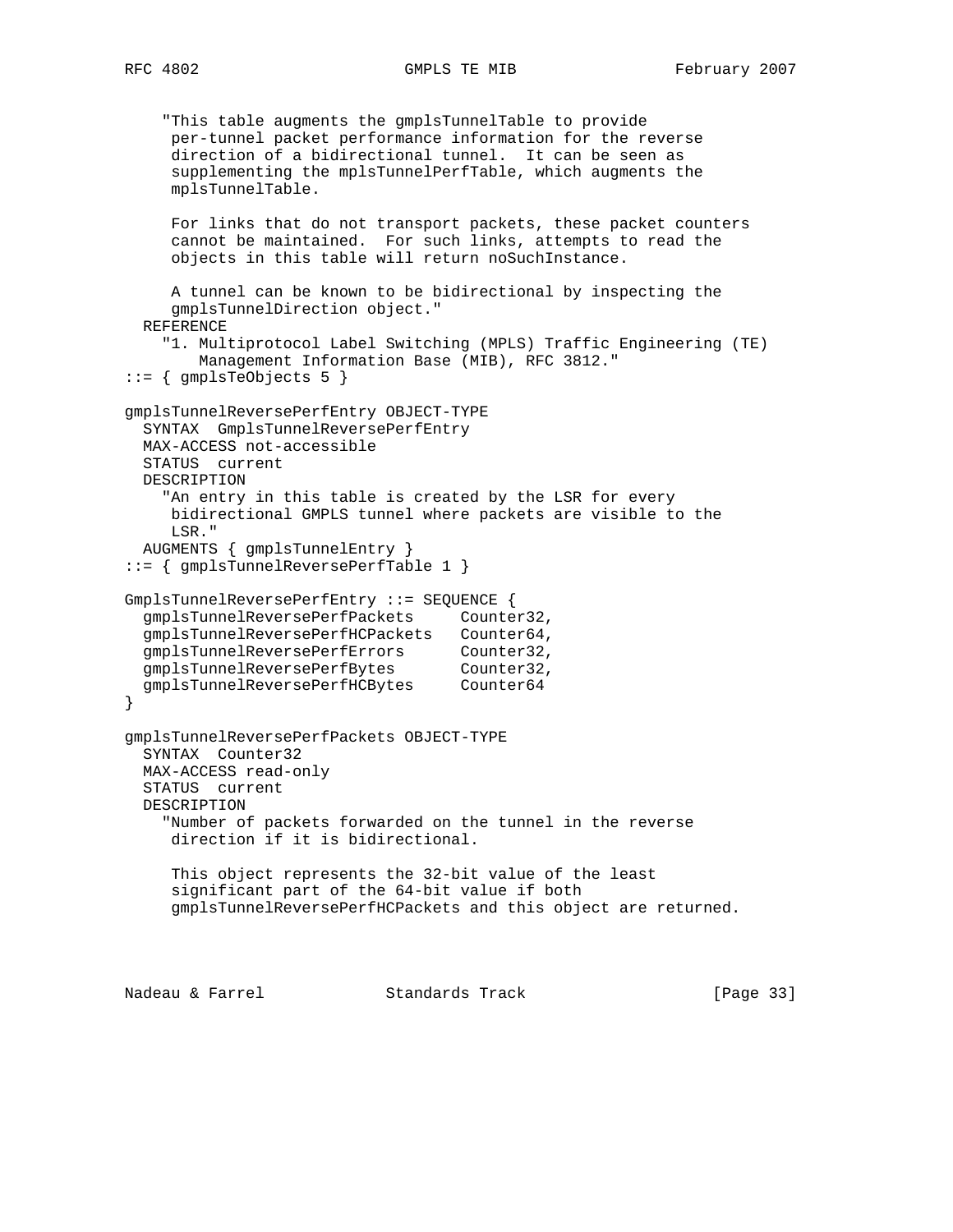For links that do not transport packets, this packet counter cannot be maintained. For such links, this value will return noSuchInstance." ::= { gmplsTunnelReversePerfEntry 1 } gmplsTunnelReversePerfHCPackets OBJECT-TYPE SYNTAX Counter64 MAX-ACCESS read-only STATUS current DESCRIPTION "High-capacity counter for number of packets forwarded on the tunnel in the reverse direction if it is bidirectional. For links that do not transport packets, this packet counter cannot be maintained. For such links, this value will return noSuchInstance." ::= { gmplsTunnelReversePerfEntry 2 } gmplsTunnelReversePerfErrors OBJECT-TYPE SYNTAX Counter32 MAX-ACCESS read-only STATUS current DESCRIPTION "Number of errored packets received on the tunnel in the reverse direction if it is bidirectional. For links that do not transport packets, this packet counter cannot be maintained. For such links, this value will return noSuchInstance." ::= { gmplsTunnelReversePerfEntry 3 } gmplsTunnelReversePerfBytes OBJECT-TYPE SYNTAX Counter32 MAX-ACCESS read-only STATUS current DESCRIPTION "Number of bytes forwarded on the tunnel in the reverse direction if it is bidirectional. This object represents the 32-bit value of the least significant part of the 64-bit value if both gmplsTunnelReversePerfHCBytes and this object are returned. For links that do not transport packets, this packet counter cannot be maintained. For such links, this value will return noSuchInstance." ::= { gmplsTunnelReversePerfEntry 4 } gmplsTunnelReversePerfHCBytes OBJECT-TYPE SYNTAX Counter64

Nadeau & Farrel Standards Track [Page 34]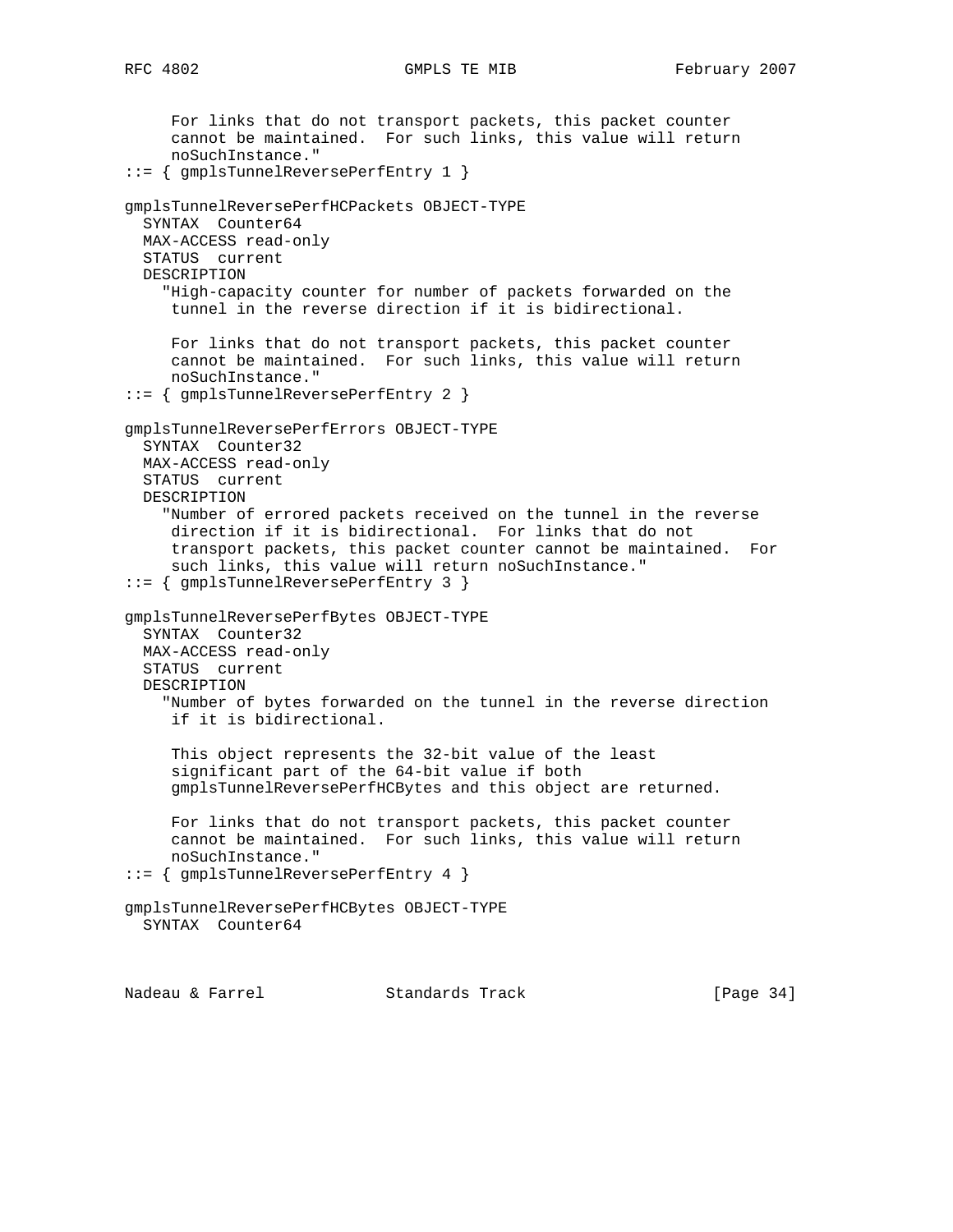MAX-ACCESS read-only STATUS current DESCRIPTION "High-capacity counter for number of bytes forwarded on the tunnel in the reverse direction if it is bidirectional. For links that do not transport packets, this packet counter cannot be maintained. For such links, this value will return noSuchInstance." ::= { gmplsTunnelReversePerfEntry 5 } gmplsTunnelErrorTable OBJECT-TYPE SYNTAX SEQUENCE OF GmplsTunnelErrorEntry MAX-ACCESS not-accessible STATUS current DESCRIPTION "This table augments the mplsTunnelTable. This table provides per-tunnel information about errors. Errors may be detected locally or reported through the signaling protocol. Error reporting is not exclusive to GMPLS, and this table may be applied in MPLS systems. Entries in this table are not persistent over system resets or re-initializations of the management system." REFERENCE "1. Multiprotocol Label Switching (MPLS) Traffic Engineering (TE) Management Information Base (MIB), RFC 3812."  $::=$  { gmplsTeObjects 6 } gmplsTunnelErrorEntry OBJECT-TYPE SYNTAX GmplsTunnelErrorEntry MAX-ACCESS not-accessible STATUS current DESCRIPTION "An entry in this table is created by the LSR for every tunnel where error information is visible to the LSR. Note that systems that read the objects in this table one at a time and do not perform atomic operations to read entire instantiated table rows at once, should, for each conceptual column with valid data, read gmplsTunnelErrorLastTime prior to the other objects in the row and again subsequent to reading the last object of the row. They should verify that the value of gmplsTunnelErrorLastTime did not change and thereby ensure that all data read belongs to the same error event."

Nadeau & Farrel Standards Track [Page 35]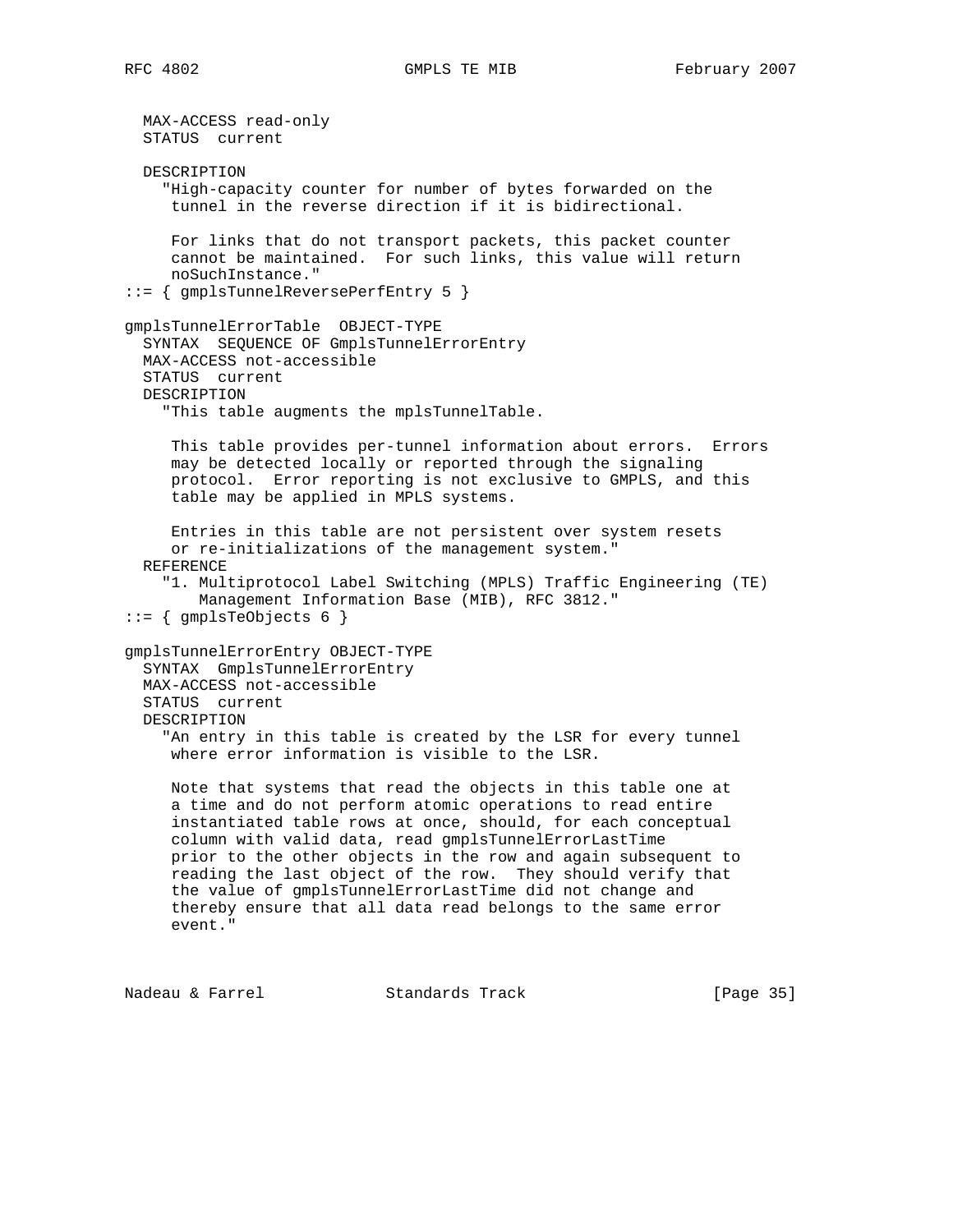```
 AUGMENTS { mplsTunnelEntry }
::= { gmplsTunnelErrorTable 1 }
GmplsTunnelErrorEntry ::= SEQUENCE {
  gmplsTunnelErrorLastErrorType INTEGER,
gmplsTunnelErrorLastTime TimeStamp,
gmplsTunnelErrorReporterType  InetAddressType,
gmplsTunnelErrorReporter 1netAddress,
gmplsTunnelErrorCode Unsigned32,
gmplsTunnelErrorSubcode Unsigned32,
 gmplsTunnelErrorTLVs OCTET STRING,
gmplsTunnelErrorHelpString SnmpAdminString
}
gmplsTunnelErrorLastErrorType OBJECT-TYPE
  SYNTAX INTEGER {
    noError(0),
    unknown(1),
    protocol(2),
    pathComputation(3),
    localConfiguration(4),
    localResources(5),
    localOther(6)
  }
  MAX-ACCESS read-only
  STATUS current
  DESCRIPTION
     "The nature of the last error. Provides interpretation context
     for gmplsTunnelErrorProtocolCode and
     gmplsTunnelErrorProtocolSubcode.
     A value of noError(0) shows that there is no error associated
     with this tunnel and means that the other objects in this table
     entry (conceptual row) have no meaning.
     A value of unknown(1) shows that there is an error but that no
     additional information about the cause is known. The error may
     have been received in a signaled message or generated locally.
     A value of protocol(2) or pathComputation(3) indicates the
     cause of an error and identifies an error that has been received
     through signaling or will itself be signaled.
     A value of localConfiguration(4), localResources(5) or
     localOther(6) identifies an error that has been detected
     by the local node but that will not be reported through
     signaling."
::= { gmplsTunnelErrorEntry 1 }
```
Nadeau & Farrel Standards Track [Page 36]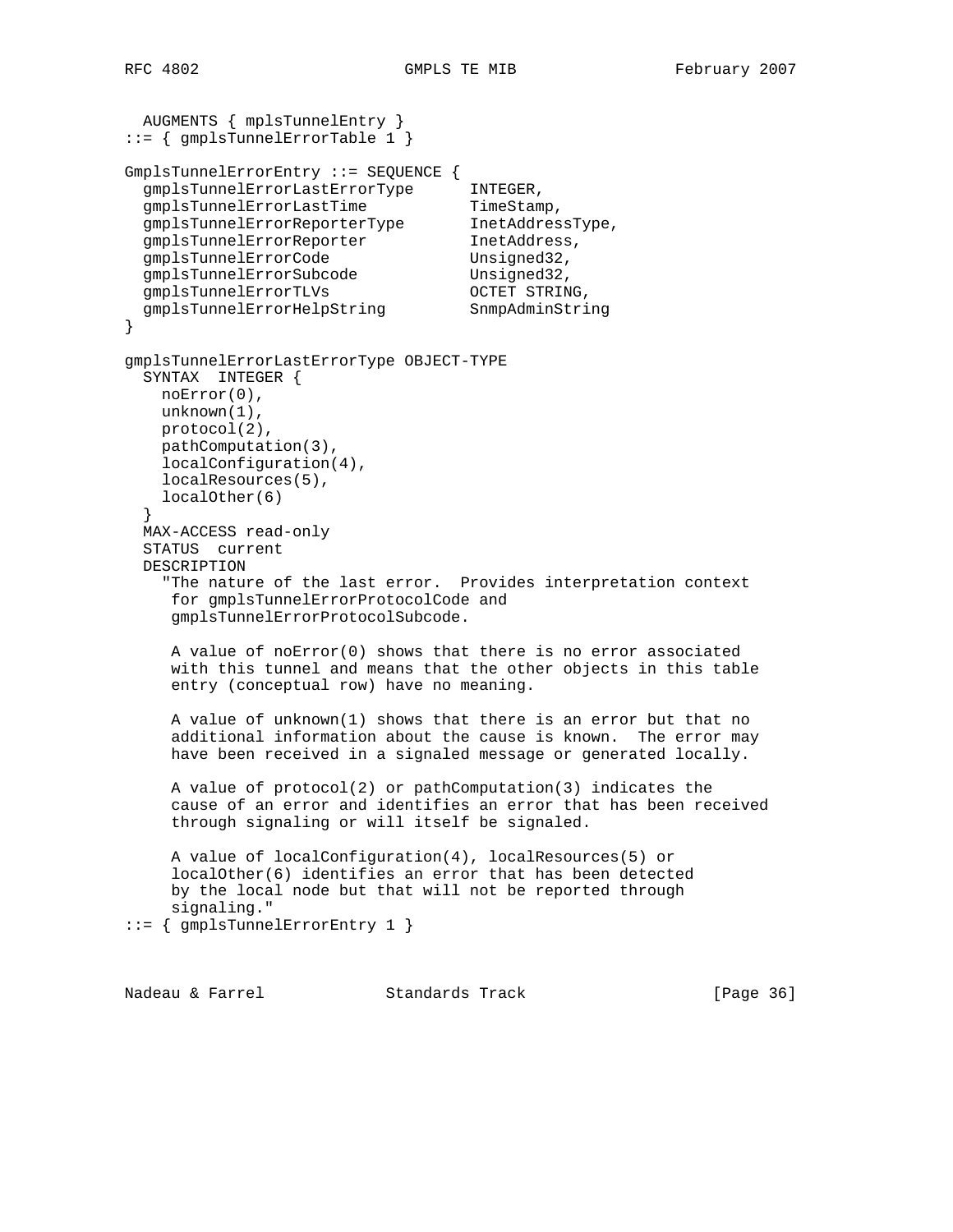gmplsTunnelErrorLastTime OBJECT-TYPE SYNTAX TimeStamp MAX-ACCESS read-only STATUS current DESCRIPTION "The time at which the last error occurred. This is presented as the value of SysUpTime when the error occurred or was reported to this node. If gmplsTunnelErrorLastErrorType has the value noError(0), then this object is not valid and should be ignored. Note that entries in this table are not persistent over system resets or re-initializations of the management system." ::= { gmplsTunnelErrorEntry 2 } gmplsTunnelErrorReporterType OBJECT-TYPE SYNTAX InetAddressType MAX-ACCESS read-only STATUS current DESCRIPTION "The address type of the error reported. This object is used to aid in interpretation of gmplsTunnelErrorReporter." ::= { gmplsTunnelErrorEntry 3 } gmplsTunnelErrorReporter OBJECT-TYPE SYNTAX InetAddress MAX-ACCESS read-only STATUS current DESCRIPTION "The address of the node reporting the last error, or the address of the resource (such as an interface) associated with the error. If gmplsTunnelErrorLastErrorType has the value noError(0), then this object is not valid and should be ignored. If gmplsTunnelErrorLastErrorType has the value unknown(1), localConfiguration(4), localResources(5), or localOther(6), this object MAY contain a zero value. This object should be interpreted in the context of the value of the object gmplsTunnelErrorReporterType." REFERENCE "1. Textual Conventions for Internet Network Addresses, RFC 4001, section 4, Usage Hints."

Nadeau & Farrel Standards Track [Page 37]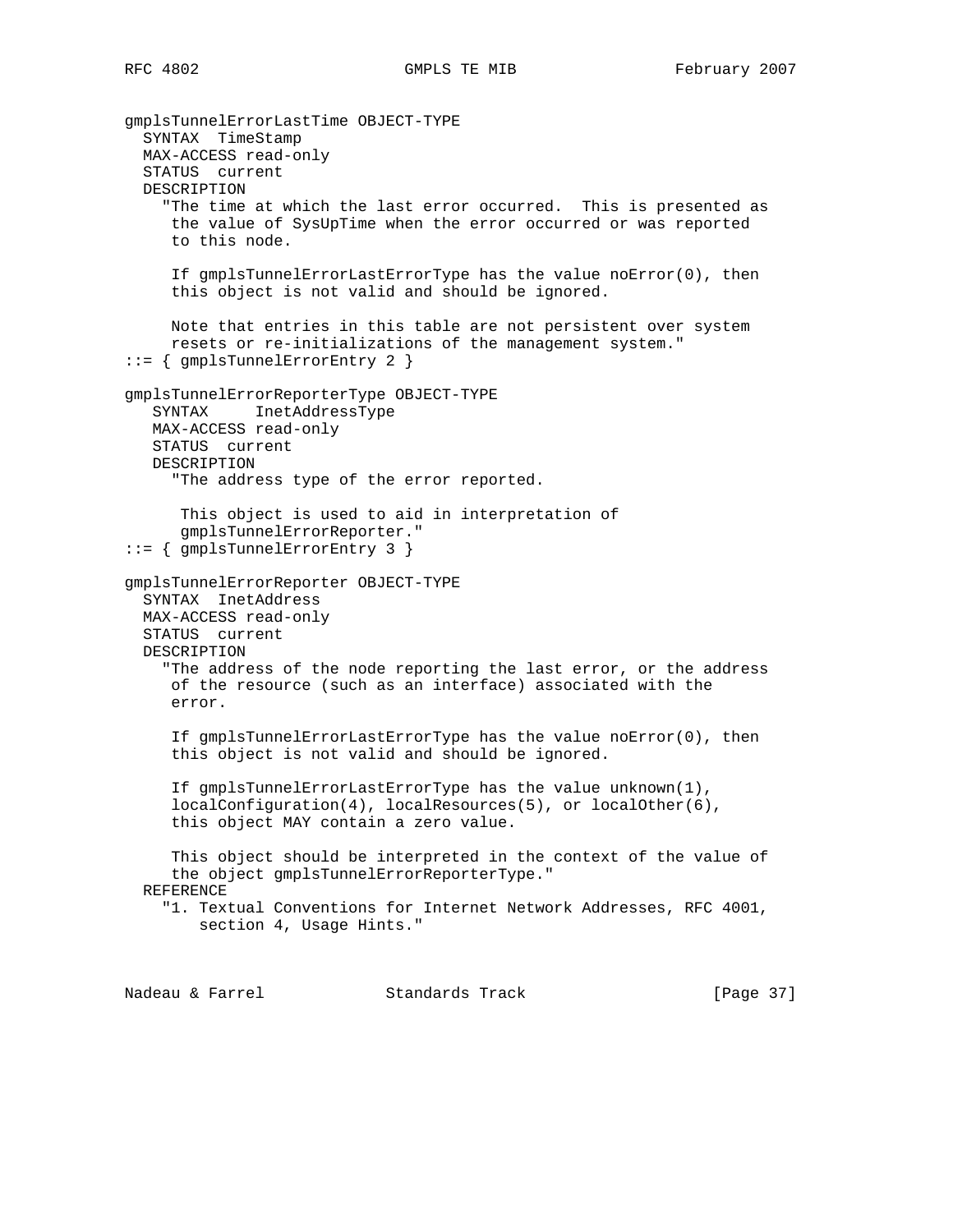```
::= { gmplsTunnelErrorEntry 4 }
gmplsTunnelErrorCode OBJECT-TYPE
  SYNTAX Unsigned32
  MAX-ACCESS read-only
  STATUS current
  DESCRIPTION
     "The primary error code associated with the last error.
      The interpretation of this error code depends on the value of
      gmplsTunnelErrorLastErrorType. If the value of
      gmplsTunnelErrorLastErrorType is noError(0), the value of this
      object should be 0 and should be ignored. If the value of
      gmplsTunnelErrorLastErrorType is protocol(2), the error should
      be interpreted in the context of the signaling protocol
      identified by the mplsTunnelSignallingProto object."
  REFERENCE
     "1. Resource ReserVation Protocol -- Version 1 Functional
         Specification, RFC 2205, section B.
      2. RSVP-TE: Extensions to RSVP for LSP Tunnels, RFC 3209,
         section 7.3.
      3. Generalized MPLS Signaling - RSVP-TE Extensions, RFC 3473,
         section 13.1."
::= { gmplsTunnelErrorEntry 5 }
gmplsTunnelErrorSubcode OBJECT-TYPE
   SYNTAX Unsigned32
  MAX-ACCESS read-only
   STATUS current
  DESCRIPTION
     "The secondary error code associated with the last error and the
     protocol used to signal this tunnel. This value is interpreted
      in the context of the value of gmplsTunnelErrorCode.
      If the value of gmplsTunnelErrorLastErrorType is noError(0), the
      value of this object should be 0 and should be ignored."
  REFERENCE
     "1. Resource ReserVation Protocol -- Version 1 Functional
         Specification, RFC 2205, section B.
      2. RSVP-TE: Extensions to RSVP for LSP Tunnels, RFC 3209,
         section 7.3.
      3. Generalized MPLS Signaling - RSVP-TE Extensions, RFC 3473,
        section 13.1. "
::= { gmplsTunnelErrorEntry 6 }
gmplsTunnelErrorTLVs OBJECT-TYPE
   SYNTAX OCTET STRING (SIZE(0..65535))
  MAX-ACCESS read-only
  STATUS current
```
Nadeau & Farrel Standards Track [Page 38]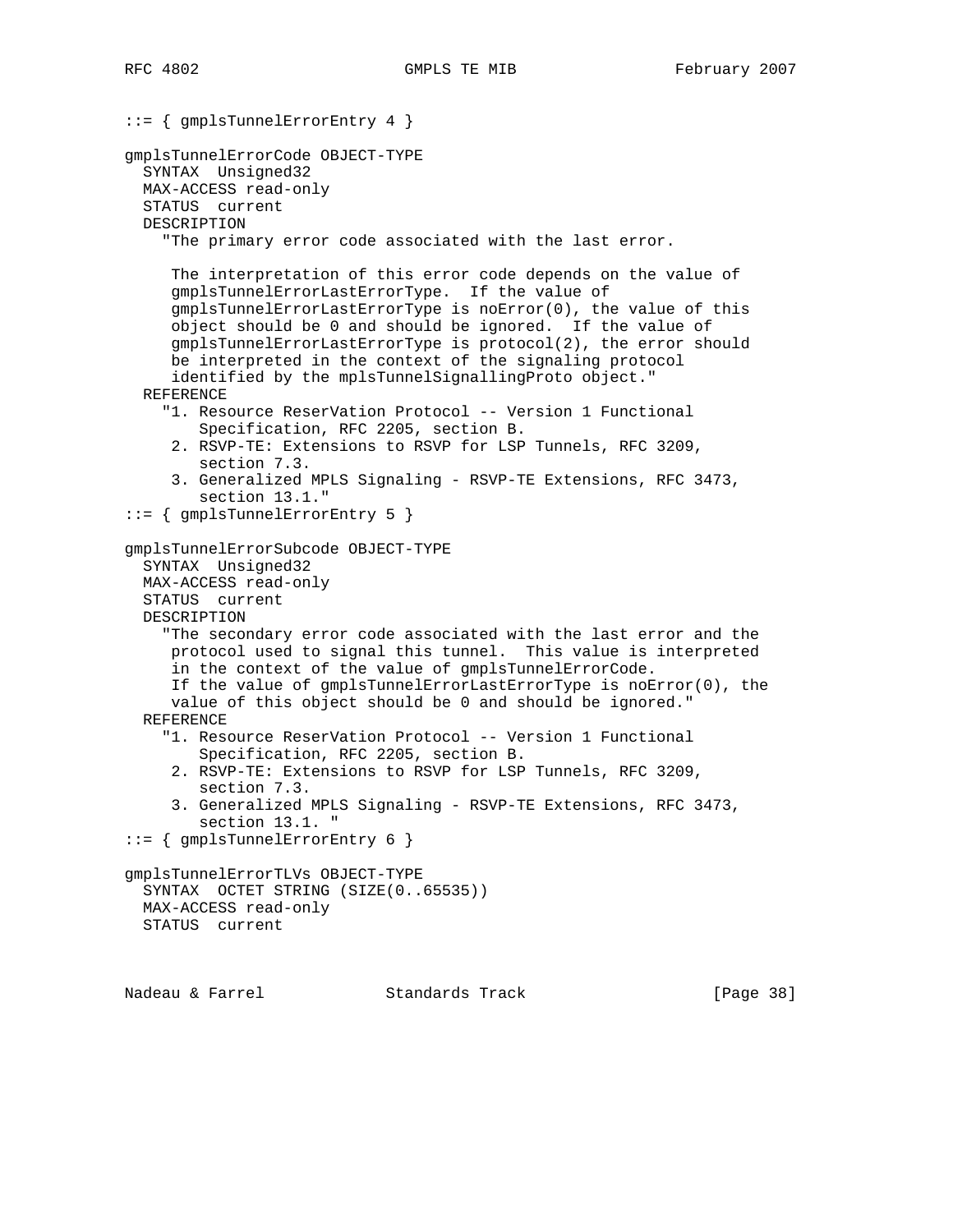```
 DESCRIPTION
     "The sequence of interface identifier TLVs reported with the
     error by the protocol code. The interpretation of the TLVs and
      the encoding within the protocol are described in the
      references. A value of zero in the first octet indicates that no
      TLVs are present."
    REFERENCE
     "1. Generalized MPLS Signaling - RSVP-TE Extensions, RFC 3473,
         section 8.2."
::= { gmplsTunnelErrorEntry 7 }
gmplsTunnelErrorHelpString OBJECT-TYPE
   SYNTAX SnmpAdminString
   MAX-ACCESS read-only
   STATUS current
   DESCRIPTION
     "A textual string containing information about the last error,
     recovery actions, and support advice. If there is no help string,
      this object contains a zero length string.
      If the value of gmplsTunnelErrorLastErrorType is noError(0),
      this object should contain a zero length string, but may contain
      a help string indicating that there is no error."
::= { gmplsTunnelErrorEntry 8 }
--
-- Notifications
-gmplsTunnelDown NOTIFICATION-TYPE
OBJECTS {
  mplsTunnelAdminStatus,
  mplsTunnelOperStatus,
   gmplsTunnelErrorLastErrorType,
   gmplsTunnelErrorReporterType,
  gmplsTunnelErrorReporter,
   gmplsTunnelErrorCode,
   gmplsTunnelErrorSubcode
}
STATUS current
DESCRIPTION
      "This notification is generated when an mplsTunnelOperStatus
       object for a tunnel in the gmplsTunnelTable is about to enter
       the down state from some other state (but not from the
       notPresent state). This other state is indicated by the
       included value of mplsTunnelOperStatus.
       The objects in this notification provide additional error
       information that indicates the reason why the tunnel has
Nadeau & Farrel Standards Track [Page 39]
```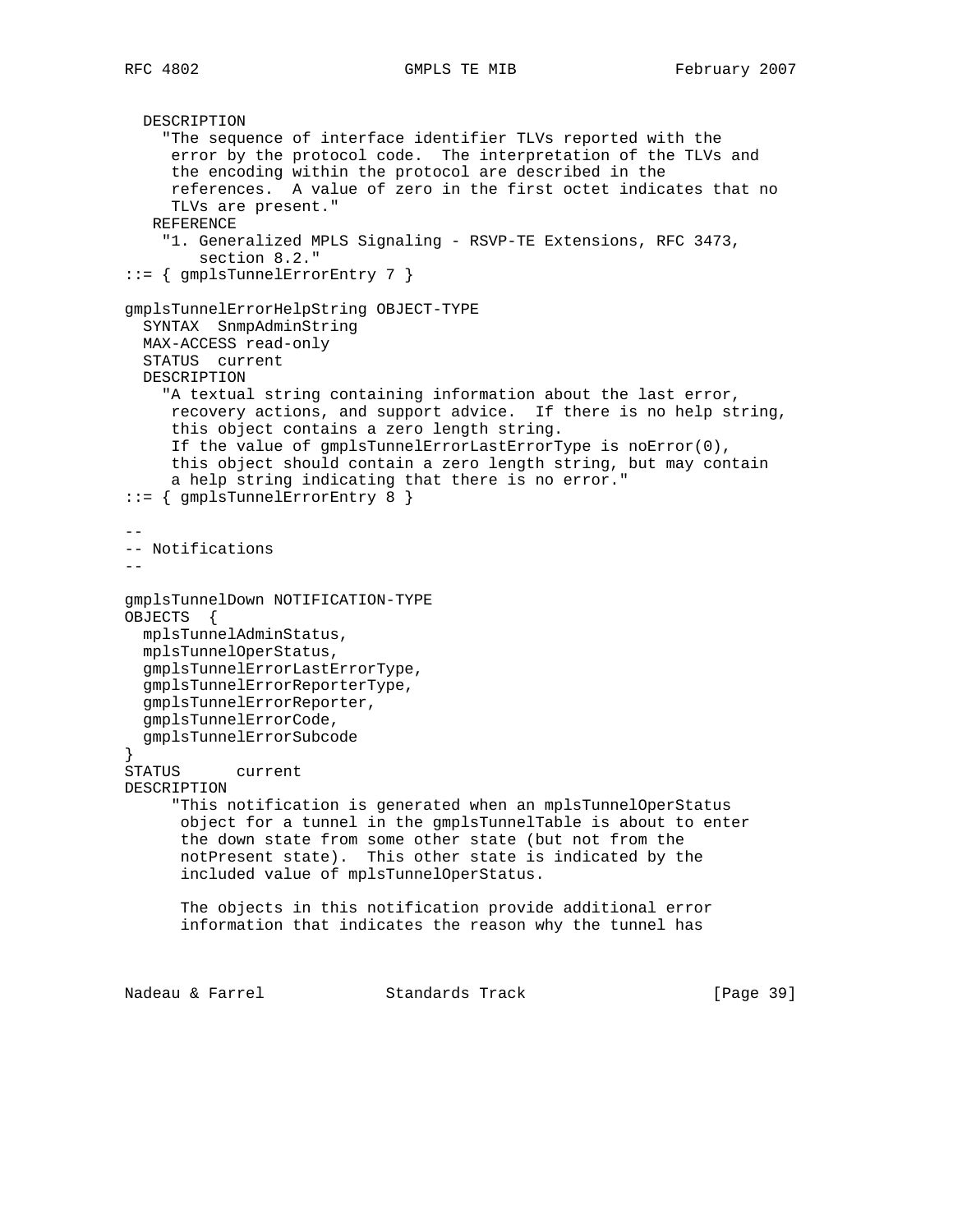transitioned to down(2).

 Note that an implementation MUST only issue one of mplsTunnelDown and gmplsTunnelDown for any single event on a single tunnel. If the tunnel has an entry in the gmplsTunnelTable, an implementation SHOULD use gmplsTunnelDown for all tunnel-down events and SHOULD NOT use mplsTunnelDown.

 This notification is subject to the control of mplsTunnelNotificationEnable. When that object is set to false(2), then the notification must not be issued.

 Further, this notification is also subject to mplsTunnelNotificationMaxRate. That object indicates the maximum number of notifications issued per second. If events occur more rapidly, the implementation may simply fail to emit some notifications during that period, or may queue them until an appropriate time. The notification rate applies to the sum of all notifications in the MPLS-TE-STD-MIB and GMPLS-TE-STD-MIB modules applied across the whole of the reporting device.

 mplsTunnelOperStatus, mplsTunnelAdminStatus, mplsTunnelDown, mplsTunnelNotificationEnable, and mplsTunnelNotificationMaxRate objects are found in MPLS-TE-STD-MIB." REFERENCE

 "1. Multiprotocol Label Switching (MPLS) Traffic Engineering (TE) Management Information Base (MIB), RFC 3812." ::= { gmplsTeNotifications 1 }

```
gmplsTeGroups
```
OBJECT IDENTIFIER ::= { gmplsTeConformance 1 }

```
gmplsTeCompliances
  OBJECT IDENTIFIER ::= { gmplsTeConformance 2 }
```
-- Compliance requirement for fully compliant implementations.

gmplsTeModuleFullCompliance MODULE-COMPLIANCE STATUS current DESCRIPTION

> "Compliance statement for agents that provide full support for GMPLS-TE-STD-MIB. Such devices can then be monitored and also be configured using this MIB module.

 The mandatory group has to be implemented by all LSRs that originate, terminate, or act as transit for TE-LSPs/tunnels. In addition, depending on the type of tunnels supported, other

Nadeau & Farrel Standards Track [Page 40]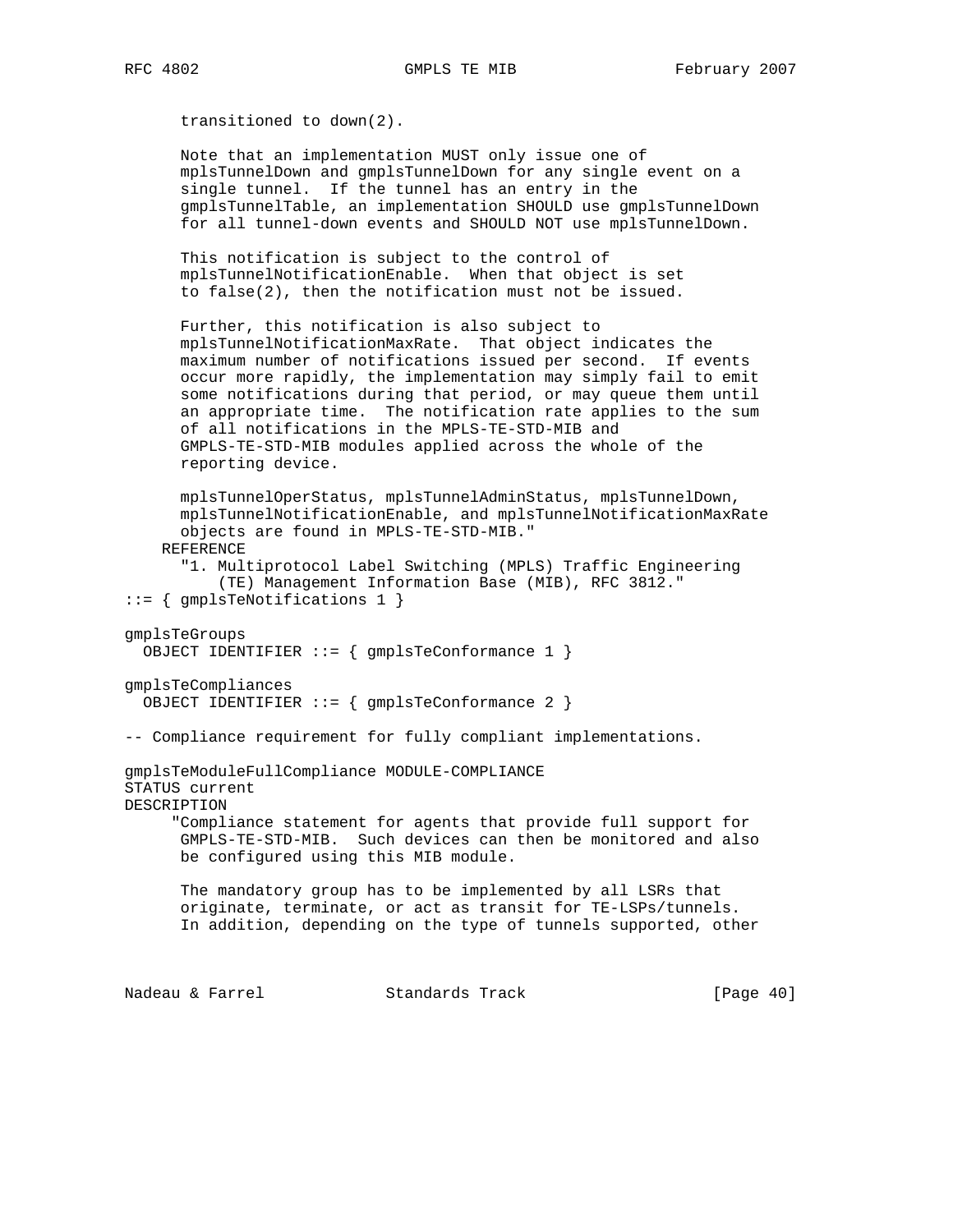```
 groups become mandatory as explained below."
   MODULE MPLS-TE-STD-MIB -- The MPLS-TE-STD-MIB, RFC 3812
   MANDATORY-GROUPS {
     mplsTunnelGroup,
     mplsTunnelScalarGroup
   }
MODULE -- this module
MANDATORY-GROUPS {
   gmplsTunnelGroup,
   gmplsTunnelScalarGroup
}
GROUP gmplsTunnelSignaledGroup
   DESCRIPTION
     "This group is mandatory for devices that support signaled
     tunnel set up, in addition to gmplsTunnelGroup. The following
      constraints apply:
          mplsTunnelSignallingProto should be at least read-only
         returning a value of ldp(2) or rsvp(3)."
GROUP gmplsTunnelOptionalGroup
   DESCRIPTION
     "Objects in this group are optional."
GROUP gmplsTeNotificationGroup
   DESCRIPTION
     "This group is mandatory for those implementations that can
      implement the notifications contained in this group."
::= { gmplsTeCompliances 1 }
-- Compliance requirement for read-only compliant implementations.
gmplsTeModuleReadOnlyCompliance MODULE-COMPLIANCE
   STATUS current
   DESCRIPTION
     "Compliance requirement for implementations that only provide
      read-only support for GMPLS-TE-STD-MIB. Such devices can then be
      monitored but cannot be configured using this MIB module."
   MODULE -- this module
-- The mandatory group has to be implemented by all LSRs that
-- originate, terminate, or act as transit for TE-LSPs/tunnels.
```
Nadeau & Farrel Standards Track [Page 41]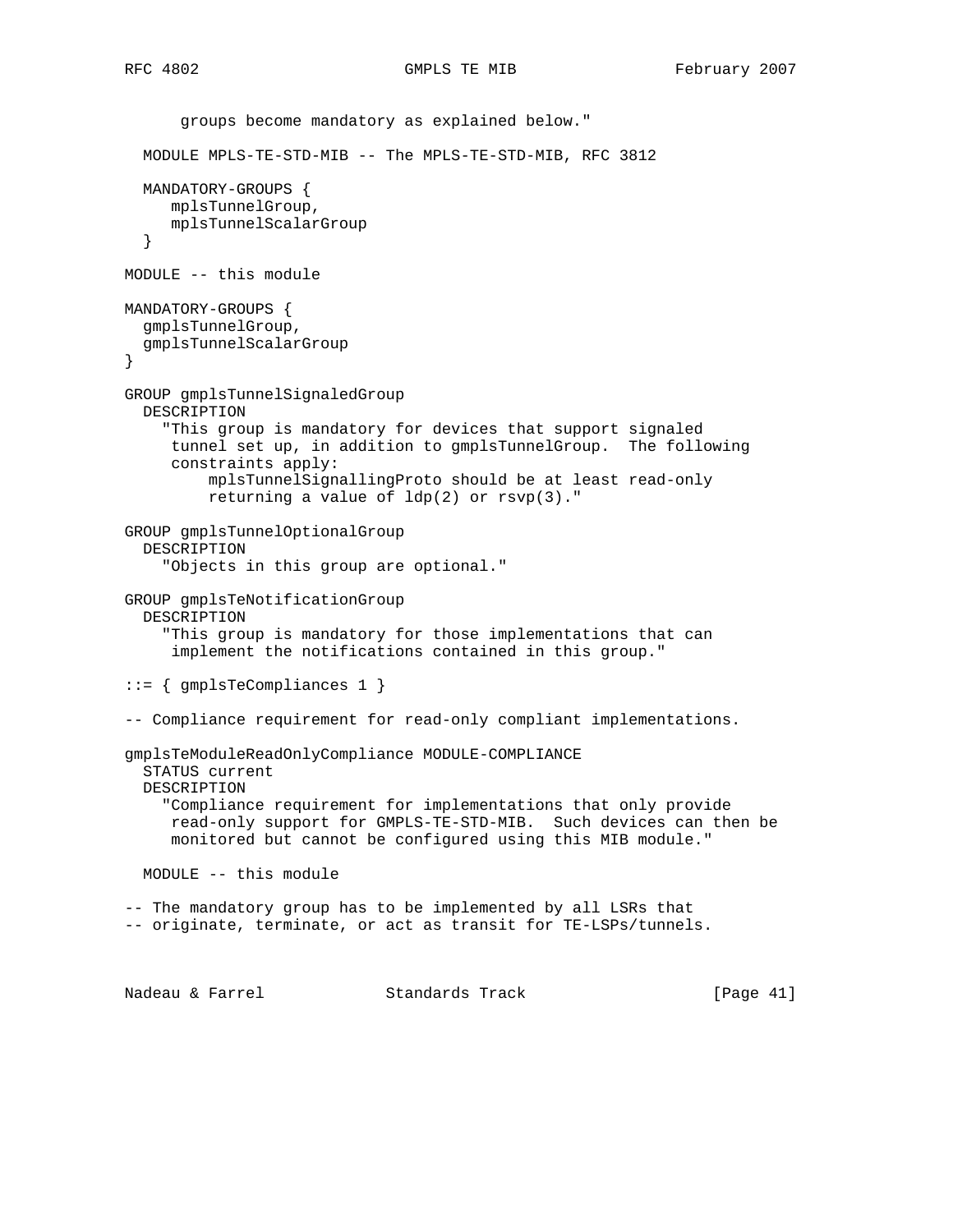```
-- In addition, depending on the type of tunnels supported, other
-- groups become mandatory as explained below.
MANDATORY-GROUPS {
   gmplsTunnelGroup,
   gmplsTunnelScalarGroup
}
GROUP gmplsTunnelSignaledGroup
   DESCRIPTION
     "This group is mandatory for devices that support signaled
     tunnel set up, in addition to gmplsTunnelGroup. The following
      constraints apply:
          mplsTunnelSignallingProto should be at least read-only
         returning a value of ldp(2) or rsvp(3)."
GROUP gmplsTunnelOptionalGroup
  DESCRIPTION
     "Objects in this group are optional."
GROUP gmplsTeNotificationGroup
   DESCRIPTION
     "This group is mandatory for those implementations that can
      implement the notifications contained in this group."
OBJECT gmplsTunnelUnnumIf
   MIN-ACCESS read-only
   DESCRIPTION
     "Write access is not required."
OBJECT gmplsTunnelAttributes
  MIN-ACCESS read-only
   DESCRIPTION
     "Write access is not required."
OBJECT gmplsTunnelLSPEncoding
   MIN-ACCESS read-only
   DESCRIPTION
     "Write access is not required."
OBJECT gmplsTunnelSwitchingType
  MIN-ACCESS read-only
  DESCRIPTION
     "Write access is not required."
OBJECT gmplsTunnelLinkProtection
  MIN-ACCESS read-only
  DESCRIPTION
```
Nadeau & Farrel Standards Track [Page 42]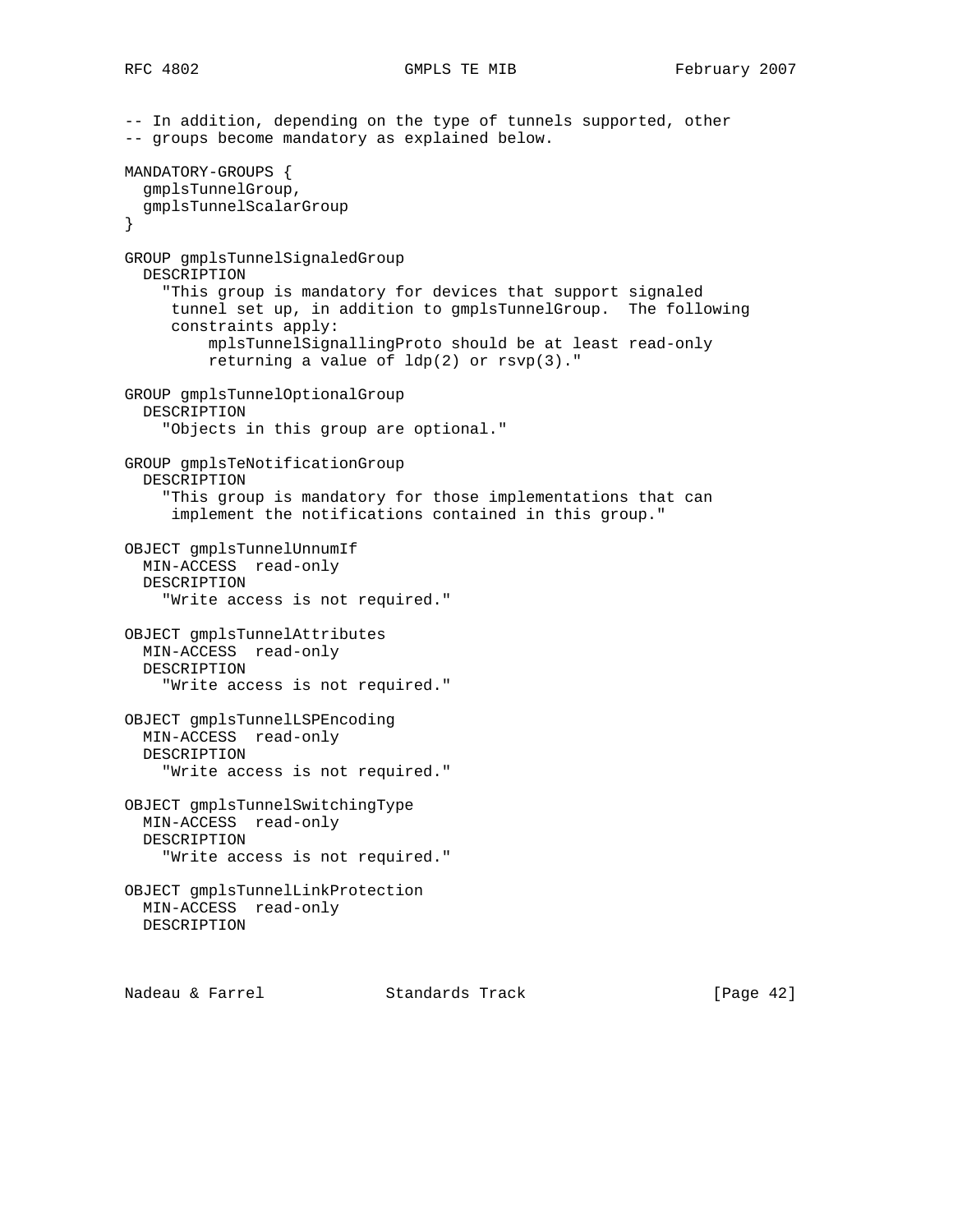"Write access is not required." OBJECT gmplsTunnelGPid MIN-ACCESS read-only DESCRIPTION "Write access is not required." OBJECT gmplsTunnelSecondary MIN-ACCESS read-only DESCRIPTION "Write access is not required." OBJECT gmplsTunnelDirection MIN-ACCESS read-only DESCRIPTION "Only forward(0) is required." OBJECT gmplsTunnelPathComp MIN-ACCESS read-only DESCRIPTION "Only explicit(2) is required." OBJECT gmplsTunnelUpstreamNotifyRecipientType SYNTAX InetAddressType { unknown(0), ipv4(1), ipv6(2) } MIN-ACCESS read-only DESCRIPTION "Only unknown(0), ipv4(1), and ipv6(2) support is required." OBJECT gmplsTunnelUpstreamNotifyRecipient SYNTAX InetAddress (SIZE(0|4|16)) MIN-ACCESS read-only DESCRIPTION "An implementation is only required to support  $unknown(0)$ ,  $ipv4(1)$ , and  $ipv6(2)$  sizes." OBJECT gmplsTunnelSendResvNotifyRecipientType SYNTAX InetAddressType { unknown(0), ipv4(1), ipv6(2) } MIN-ACCESS read-only DESCRIPTION "Only unknown(0), ipv4(1), and ipv6(2) support is required." OBJECT gmplsTunnelSendResvNotifyRecipient SYNTAX InetAddress (SIZE(0|4|16)) MIN-ACCESS read-only DESCRIPTION "An implementation is only required to support  $unknown(0)$ ,  $ipv4(1)$ , and  $ipv6(2)$  sizes." OBJECT gmplsTunnelDownstreamNotifyRecipientType<br>SYNTAX InetAddressType { unknown(0), ip InetAddressType { unknown(0),  $ipv4(1)$ ,  $ipv6(2)$  } Nadeau & Farrel Standards Track [Page 43]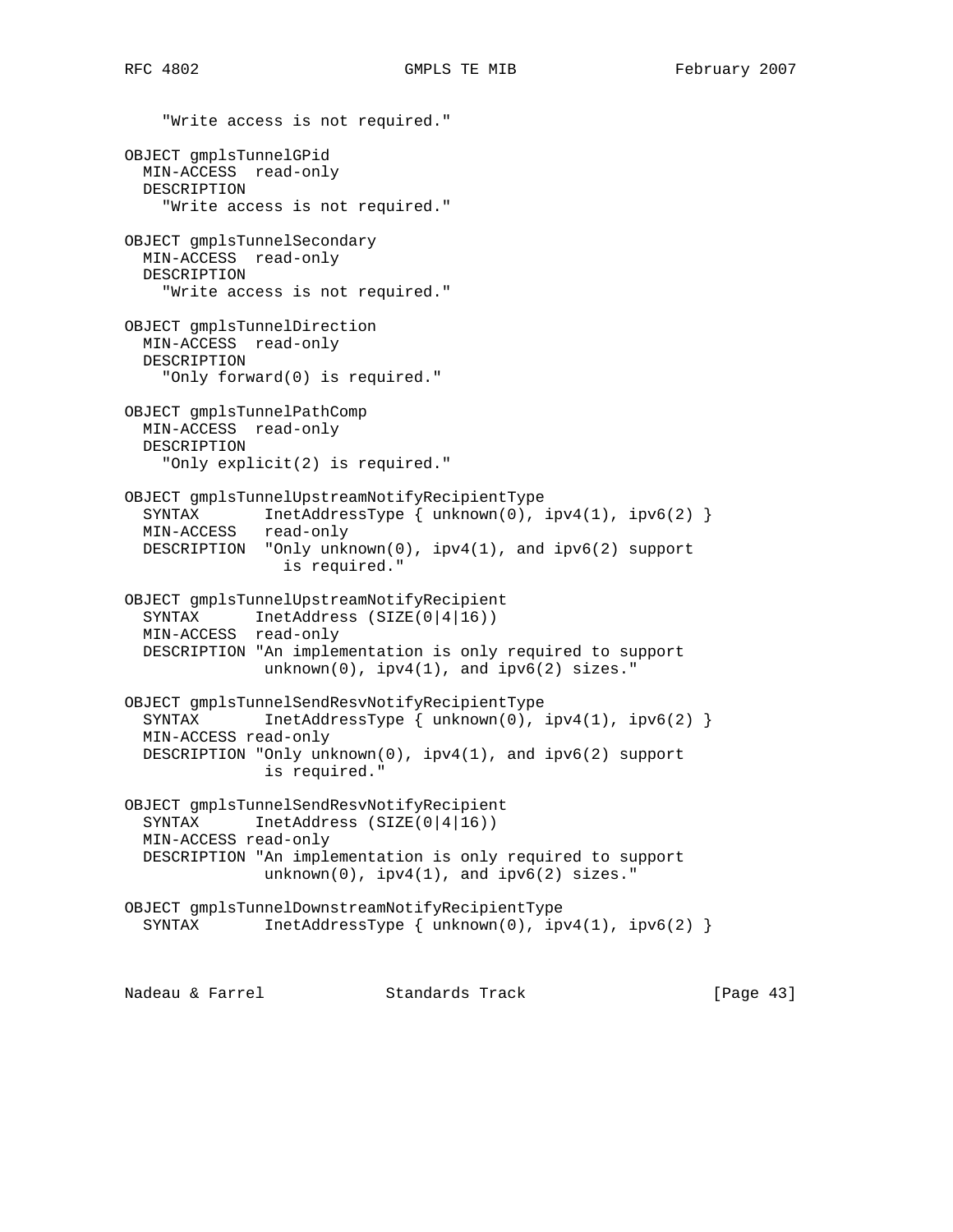MIN-ACCESS read-only DESCRIPTION "Only unknown(0), ipv4(1), and ipv6(2) support is required." OBJECT gmplsTunnelDownstreamNotifyRecipient SYNTAX InetAddress (SIZE(0|4|16)) MIN-ACCESS read-only DESCRIPTION "An implementation is only required to support  $unknown(0)$ ,  $ipv4(1)$ , and  $ipv6(2)$  sizes." OBJECT gmplsTunnelSendPathNotifyRecipientType SYNTAX InetAddressType { unknown(0), ipv4(1), ipv6(2) } MIN-ACCESS read-only DESCRIPTION "Only unknown(0), ipv4(1), and ipv6(2) support is required." OBJECT gmplsTunnelSendPathNotifyRecipient SYNTAX InetAddress (SIZE(0|4|16)) MIN-ACCESS read-only DESCRIPTION "An implementation is only required to support  $unknown(0)$ ,  $ipv4(1)$ , and  $ipv6(2)$  sizes." OBJECT gmplsTunnelAdminStatusFlags MIN-ACCESS read-only DESCRIPTION "Write access is not required." OBJECT gmplsTunnelExtraParamsPtr MIN-ACCESS read-only DESCRIPTION "Write access is not required." -- gmplsTunnelHopLabelStatuses has max access read-only OBJECT gmplsTunnelHopExplicitForwardLabel MIN-ACCESS read-only DESCRIPTION "Write access is not required." OBJECT gmplsTunnelHopExplicitForwardLabelPtr MIN-ACCESS read-only DESCRIPTION "Write access is not required." OBJECT gmplsTunnelHopExplicitReverseLabel MIN-ACCESS read-only DESCRIPTION "Write access is not required."

Nadeau & Farrel Standards Track [Page 44]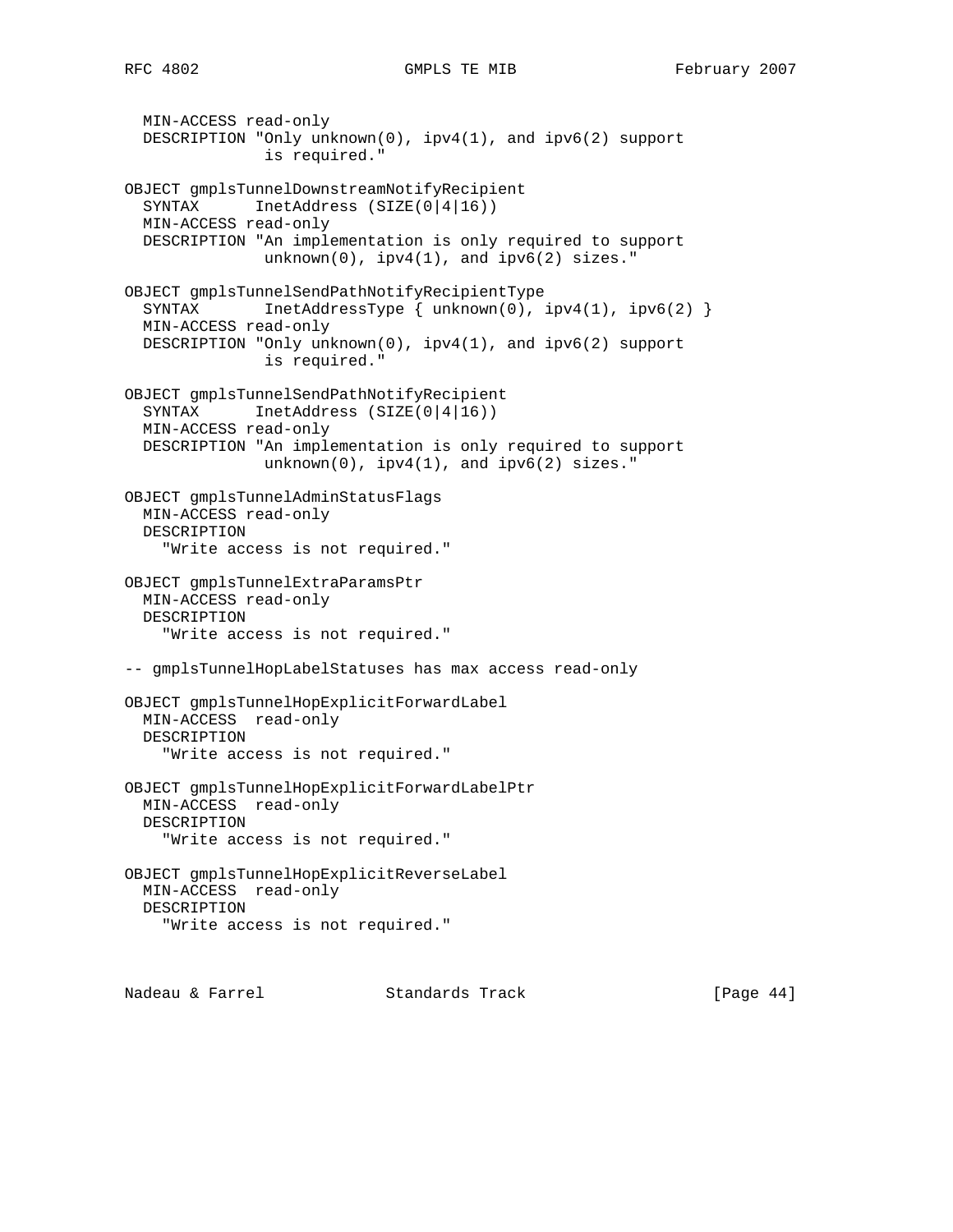```
OBJECT gmplsTunnelHopExplicitReverseLabelPtr
  MIN-ACCESS read-only
  DESCRIPTION
     "Write access is not required."
-- gmplsTunnelARHopTable
-- all objects have max access read-only
-- gmplsTunnelCHopTable
-- all objects have max access read-only
-- gmplsTunnelReversePerfTable
-- all objects have max access read-only
-- gmplsTunnelErrorTable
-- all objects have max access read-only
OBJECT gmplsTunnelErrorReporterType
  SYNTAX InetAddressType { unknown(0), ipv4(1), ipv6(2) }
   DESCRIPTION "Only unknown(0), ipv4(1), and ipv6(2) support
                is required."
OBJECT gmplsTunnelErrorReporter
   SYNTAX InetAddress (SIZE(0|4|16))
  DESCRIPTION "An implementation is only required to support
               unknown(0), ipv4(1), and ipv6(2)."
::= { gmplsTeCompliances 2 }
gmplsTunnelGroup OBJECT-GROUP
   OBJECTS {
     gmplsTunnelDirection,
     gmplsTunnelReversePerfPackets,
     gmplsTunnelReversePerfHCPackets,
     gmplsTunnelReversePerfErrors,
     gmplsTunnelReversePerfBytes,
     gmplsTunnelReversePerfHCBytes,
     gmplsTunnelErrorLastErrorType,
     gmplsTunnelErrorLastTime,
     gmplsTunnelErrorReporterType,
     gmplsTunnelErrorReporter,
     gmplsTunnelErrorCode,
     gmplsTunnelErrorSubcode,
     gmplsTunnelErrorTLVs,
     gmplsTunnelErrorHelpString,
     gmplsTunnelUnnumIf
   }
   STATUS current
   DESCRIPTION
```
Nadeau & Farrel Standards Track [Page 45]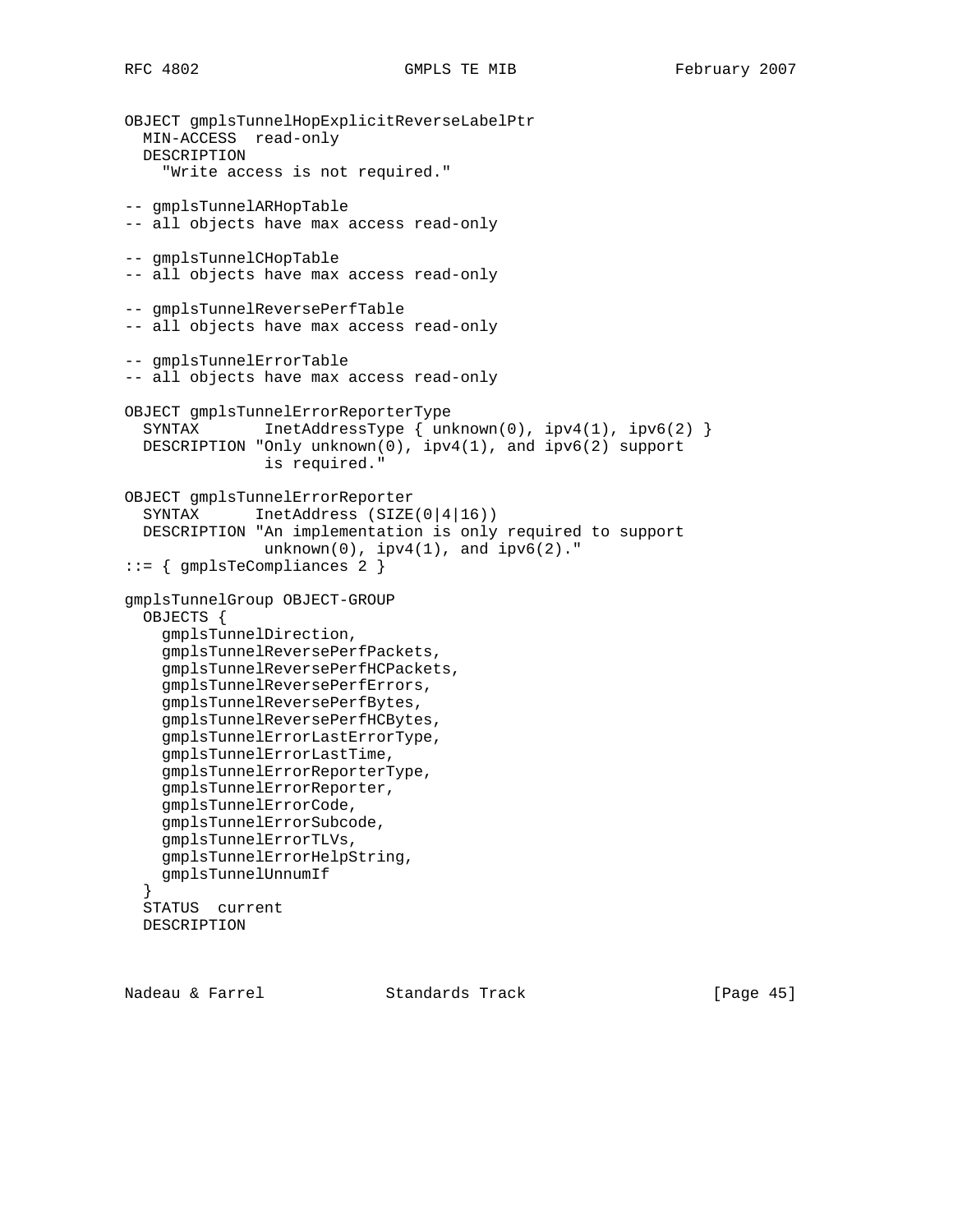```
 "Necessary, but not sufficient, set of objects to implement
      tunnels. In addition, depending on the type of the tunnels
      supported (for example, manually configured or signaled,
      persistent or non-persistent, etc.), the
      gmplsTunnelSignaledGroup group is mandatory."
::= { gmplsTeGroups 1 }
gmplsTunnelSignaledGroup OBJECT-GROUP
   OBJECTS {
     gmplsTunnelAttributes,
     gmplsTunnelLSPEncoding,
     gmplsTunnelSwitchingType,
     gmplsTunnelLinkProtection,
     gmplsTunnelGPid,
     gmplsTunnelSecondary,
     gmplsTunnelPathComp,
     gmplsTunnelUpstreamNotifyRecipientType,
     gmplsTunnelUpstreamNotifyRecipient,
     gmplsTunnelSendResvNotifyRecipientType,
     gmplsTunnelSendResvNotifyRecipient,
     gmplsTunnelDownstreamNotifyRecipientType,
     gmplsTunnelDownstreamNotifyRecipient,
     gmplsTunnelSendPathNotifyRecipientType,
     gmplsTunnelSendPathNotifyRecipient,
     gmplsTunnelAdminStatusFlags,
     gmplsTunnelHopLabelStatuses,
     gmplsTunnelHopExplicitForwardLabel,
     gmplsTunnelHopExplicitForwardLabelPtr,
     gmplsTunnelHopExplicitReverseLabel,
     gmplsTunnelHopExplicitReverseLabelPtr
 }
   STATUS current
   DESCRIPTION
     "Objects needed to implement signaled tunnels."
::= { gmplsTeGroups 2 }
gmplsTunnelScalarGroup OBJECT-GROUP
   OBJECTS {
     gmplsTunnelsConfigured,
     gmplsTunnelsActive
 }
   STATUS current
  DESCRIPTION
     "Scalar objects needed to implement MPLS tunnels."
::= { gmplsTeGroups 3 }
gmplsTunnelOptionalGroup OBJECT-GROUP
  OBJECTS {
```
Nadeau & Farrel Standards Track [Page 46]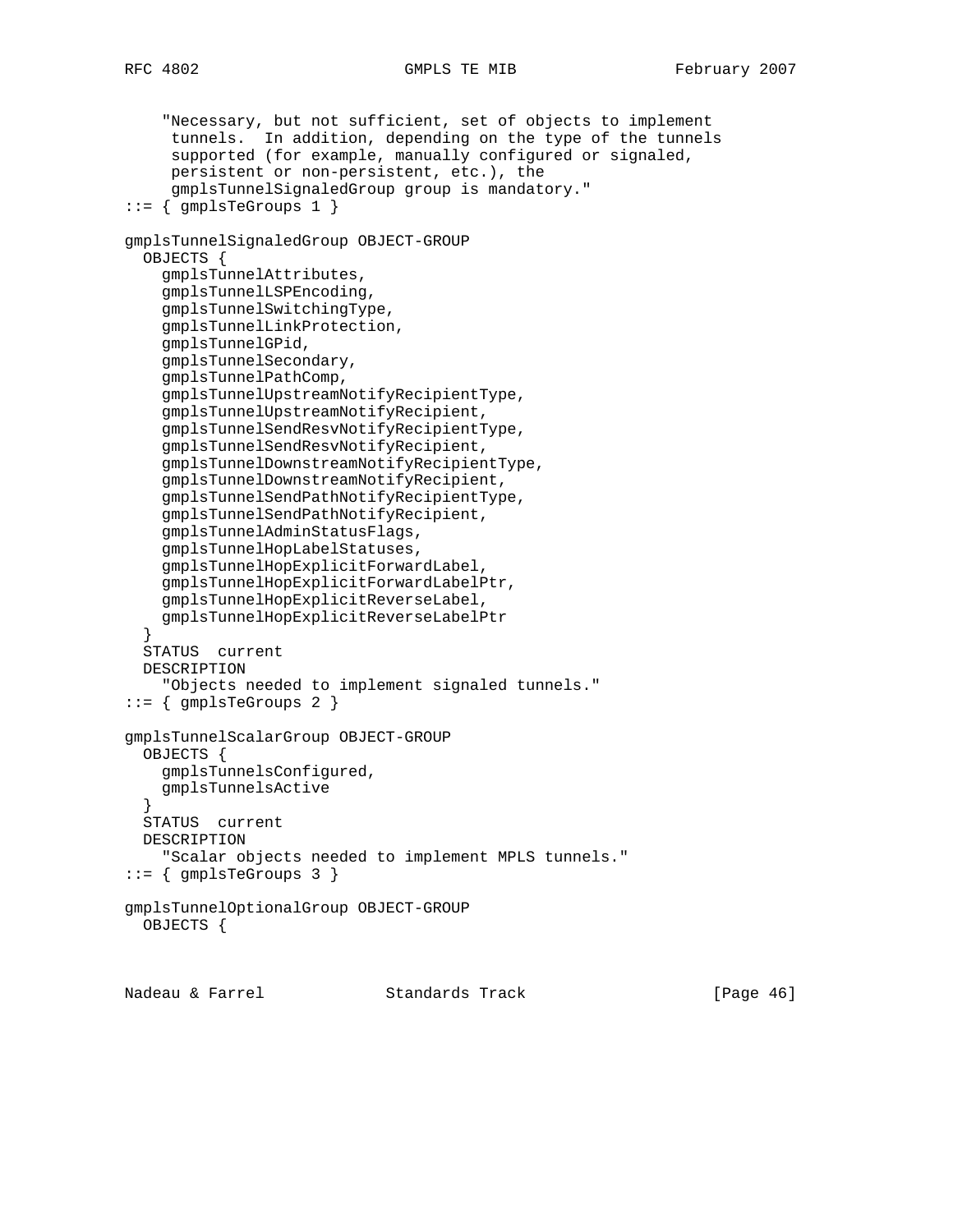```
 gmplsTunnelExtraParamsPtr,
     gmplsTunnelARHopLabelStatuses,
     gmplsTunnelARHopExplicitForwardLabel,
     gmplsTunnelARHopExplicitForwardLabelPtr,
     gmplsTunnelARHopExplicitReverseLabel,
     gmplsTunnelARHopExplicitReverseLabelPtr,
     gmplsTunnelARHopProtection,
     gmplsTunnelCHopLabelStatuses,
     gmplsTunnelCHopExplicitForwardLabel,
     gmplsTunnelCHopExplicitForwardLabelPtr,
     gmplsTunnelCHopExplicitReverseLabel,
     gmplsTunnelCHopExplicitReverseLabelPtr
 }
   STATUS current
   DESCRIPTION
     "The objects in this group are optional."
::= { gmplsTeGroups 4 }
gmplsTeNotificationGroup NOTIFICATION-GROUP
  NOTIFICATIONS {
      gmplsTunnelDown
   }
  STATUS current
  DESCRIPTION
     "Set of notifications implemented in this module. None is
      mandatory."
::= { gmplsTeGroups 5 }
```
END

```
9. Security Considerations
```
 It is clear that the MIB modules described in this document in association with MPLS-TE-STD-MIB [RFC3812] are potentially useful for monitoring of MPLS and GMPLS tunnels. These MIB modules can also be used for configuration of certain objects, and anything that can be configured can be incorrectly configured, with potentially disastrous results.

 There are a number of management objects defined in these MIB modules with a MAX-ACCESS clause of read-write and/or read-create. Such objects may be considered sensitive or vulnerable in some network environments. The support for SET operations in a non-secure environment without proper protection can have a negative effect on network operations. These are the tables and objects and their sensitivity/vulnerability:

Nadeau & Farrel Standards Track [Page 47]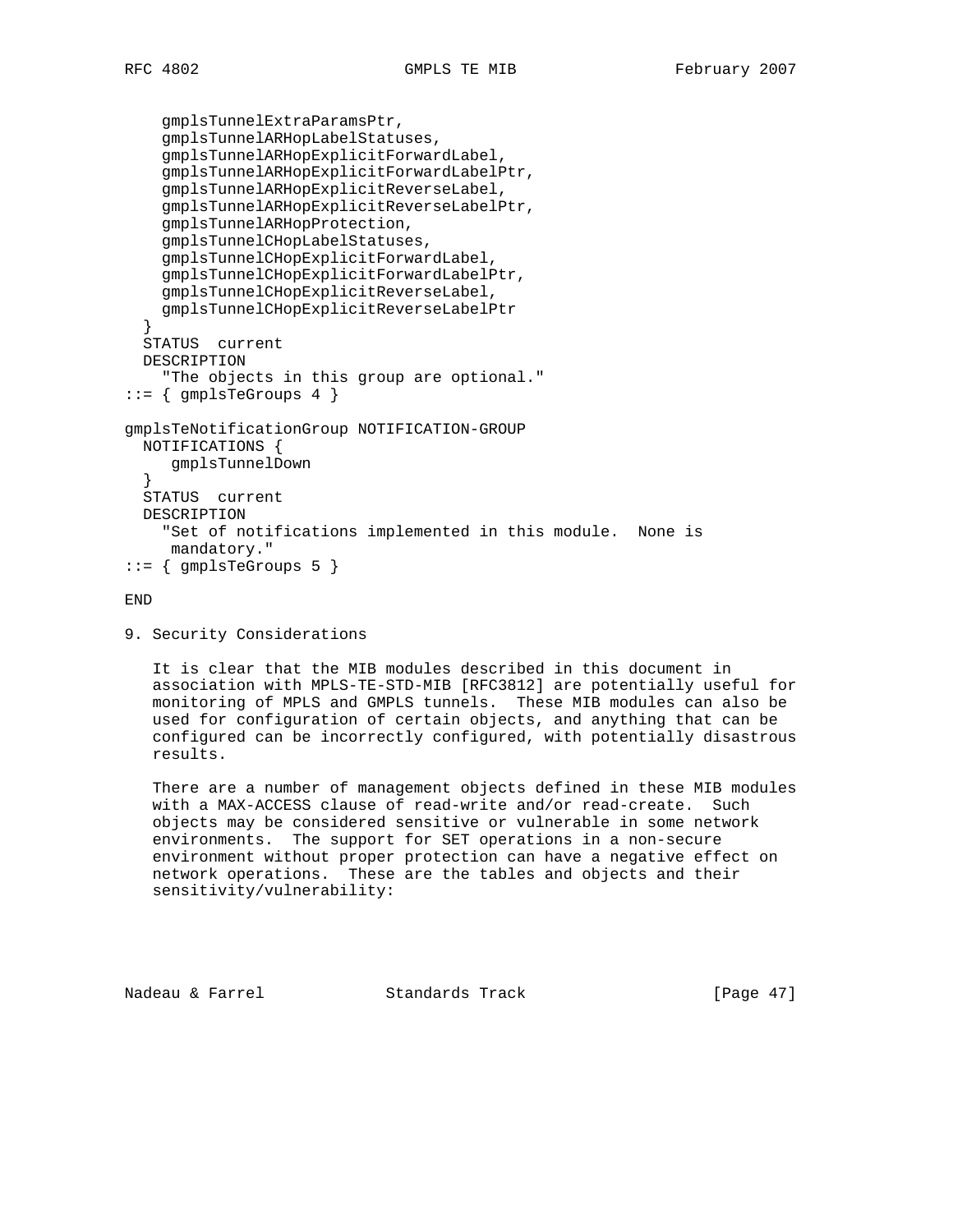o the gmplsTunnelTable and gmplsTunnelHopTable collectively contain objects to provision GMPLS tunnels interfaces at their ingress LSRs. Unauthorized write access to objects in these tables could result in disruption of traffic on the network. This is especially true if a tunnel has already been established.

 Some of the readable objects in these MIB modules (i.e., objects with a MAX-ACCESS other than not-accessible) may be considered sensitive or vulnerable in some network environments. It is thus important to control even GET and/or NOTIFY access to these objects and possibly to even encrypt the values of these objects when sending them over the network via SNMP. These are the tables and objects and their sensitivity/vulnerability:

 o the gmplsTunnelTable, gmplsTunnelHopTable, gmplsTunnelARHopTable, gmplsTunnelCHopTable, gmplsTunnelReversePerfTable, and gmplsTunnelErrorTable collectively show the tunnel network topology and status. If an administrator does not want to reveal this information, then these tables should be considered sensitive/vulnerable.

 SNMP versions prior to SNMPv3 did not include adequate security. Even if the network itself is secure (for example by using IPsec), even then, there is no control as to who on the secure network is allowed to access and GET/SET (read/change/create/delete) the objects in these MIB modules.

 It is RECOMMENDED that implementers consider the security features as provided by the SNMPv3 framework (see [RFC3410], section 8), including full support for the SNMPv3 cryptographic mechanisms (for authentication and privacy).

 Further, deployment of SNMP versions prior to SNMPv3 is NOT RECOMMENDED. Instead, it is RECOMMENDED to deploy SNMPv3 and to enable cryptographic security. It is then a customer/operator responsibility to ensure that the SNMP entity giving access to an instance of this MIB module, is properly configured to give access to the objects only to those principals (users) that have legitimate rights to indeed GET or SET (change/create/delete) them.

10. Acknowledgments

This document is a product of the CCAMP Working Group.

 This document extends [RFC3812]. The authors would like to express their gratitude to all those who worked on that earlier MIB document. Thanks also to Tony Zinicola and Jeremy Crossen for their valuable contributions during an early implementation, and to Lars Eggert,

Nadeau & Farrel **Standards Track** [Page 48]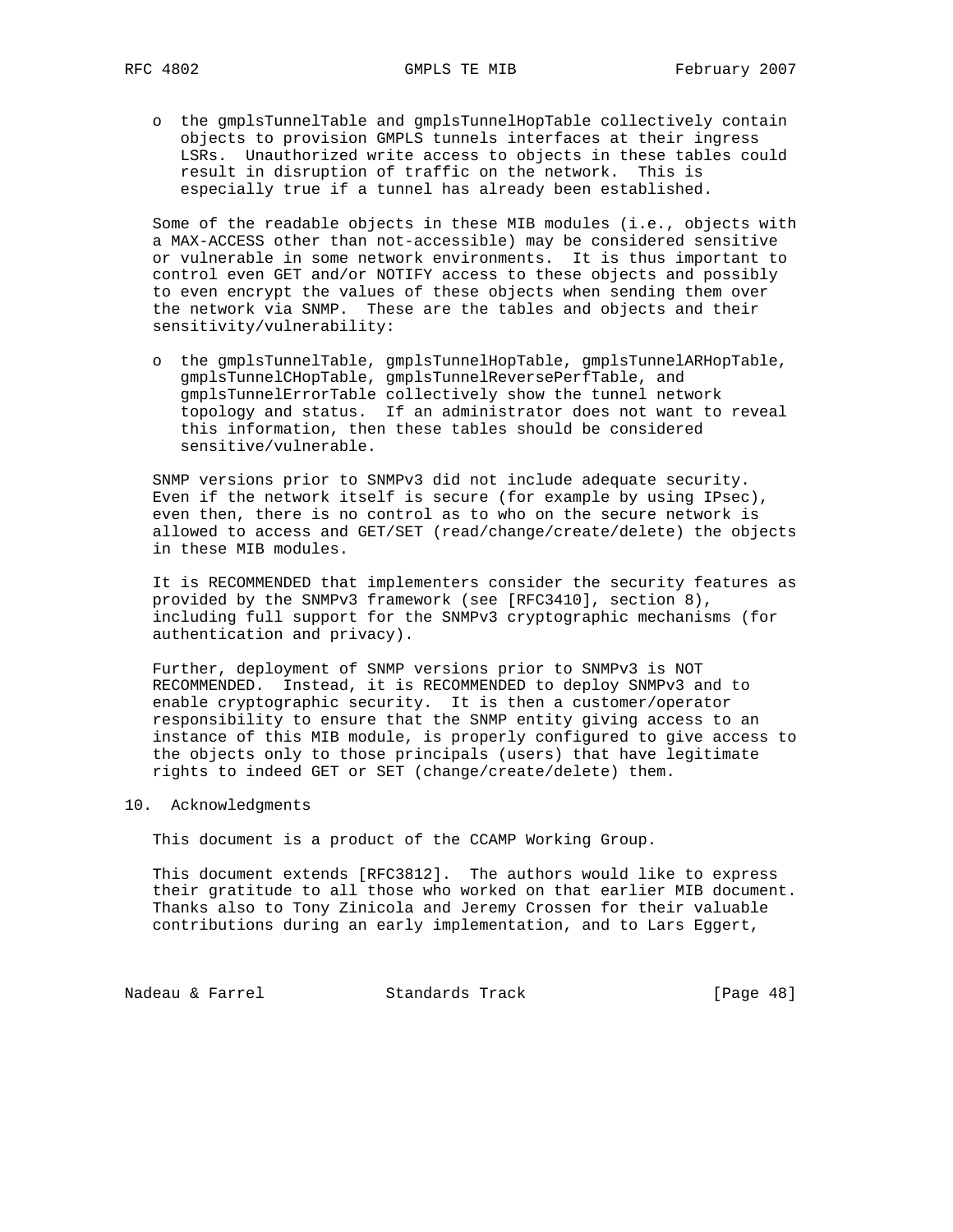Baktha Muralidharan, Tom Petch, Dan Romascanu, Dave Thaler, and Bert Wijnen for their review comments.

 Special thanks to Joan Cucchiara and Len Nieman for their help with compilation issues.

 Joan Cucchiara provided a helpful and very thorough MIB Doctor review.

11. IANA Considerations

 IANA has rooted MIB objects in the MIB modules contained in this document according to the sections below.

11.1. IANA Considerations for GMPLS-TE-STD-MIB

 IANA has rooted MIB objects in the GMPLS-TE-STD-MIB module contained in this document under the mplsStdMIB subtree.

 IANA has made the following assignments in the "NETWORK MANAGEMENT PARAMETERS" registry located at http://www.iana.org/assignments/ smi-numbers in table:

...mib-2.transmission.mplsStdMIB (1.3.6.1.2.1.10.166)

| Decimal Name |                  | References |
|--------------|------------------|------------|
|              |                  |            |
| 13           | GMPLS-TE-STD-MIB | [RFC4802]  |

 In the future, GMPLS-related standards-track MIB modules should be rooted under the mplsStdMIB (sic) subtree. IANA has been requested to manage that namespace in the SMI Numbers registry [RFC3811]. New assignments can only be made via a Standards Action as specified in [RFC2434].

# 11.2. Dependence on IANA MIB Modules

 Three MIB objects in the GMPLS-TE-STD-MIB module defined in this document (gmplsTunnelLSPEncoding, gmplsTunnelSwitchingType, and gmplsTunnelGPid) use textual conventions imported from the IANA- GMPLS-TC-MIB module. The purpose of defining these textual conventions in a separate MIB module is to allow additional values to be defined without having to issue a new version of this document. The Internet Assigned Numbers Authority (IANA) is responsible for the assignment of all Internet numbers; it will administer the values associated with these textual conventions.

Nadeau & Farrel Standards Track [Page 49]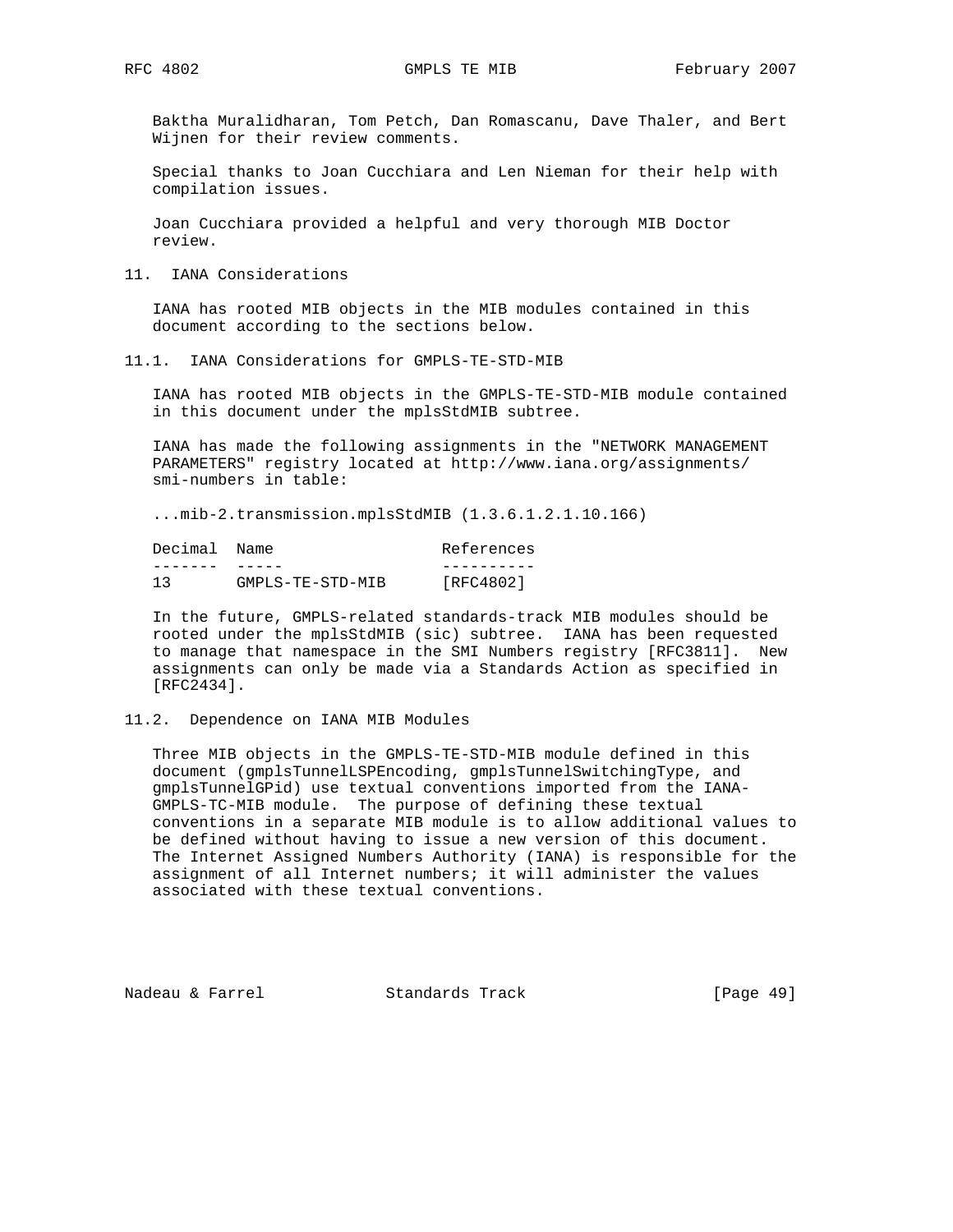The rules for additions or changes to IANA-GMPLS-TC-MIB are outlined in the DESCRIPTION clause associated with its MODULE-IDENTITY statement.

 The current version of IANA-GMPLS-TC-MIB can be accessed from the IANA home page at: http://www.iana.org/.

#### 11.2.1. IANA-GMPLS-TC-MIB Definition

 This section provides the base definition of the IANA GMPLS TC MIB module. This MIB module is under the direct control of IANA. Please see the most updated version of this MIB at <http://www.iana.org/assignments/ianagmplstc-mib>.

 This MIB makes reference to the following documents: [RFC2578], [RFC2579], [RFC3471], [RFC3473], [RFC4202], [RFC4328], and [RFC4783].

 IANA assigned an OID to the IANA-GMPLS-TC-MIB module specified in this document as  $\{ \text{min-2 152 } \}.$ 

IANA-GMPLS-TC-MIB DEFINITIONS ::= BEGIN

IMPORTS

MODULE-IDENTITY, mib-2 FROM SNMPv2-SMI -- RFC 2578 TEXTUAL-CONVENTION FROM SNMPv2-TC; -- RFC 2579 ianaGmpls MODULE-IDENTITY LAST-UPDATED "200702270000Z" -- 27 February 2007 00:00:00 GMT ORGANIZATION "IANA" CONTACT-INFO "Internet Assigned Numbers Authority Postal: 4676 Admiralty Way, Suite 330 Marina del Rey, CA 90292<br>Tel: +1 310 823 9358 Tel: +1 310 823 9358 E-Mail: iana@iana.org" DESCRIPTION "Copyright (C) The IETF Trust (2007). The initial version of this MIB module was published in RFC 4802. For full legal notices see the RFC itself. Supplementary information may be available on: http://www.ietf.org/copyrights/ianamib.html" REVISION "200702270000Z" -- 27 February 2007 00:00:00 GMT DESCRIPTION "Initial version issued as part of RFC 4802."

Nadeau & Farrel Standards Track [Page 50]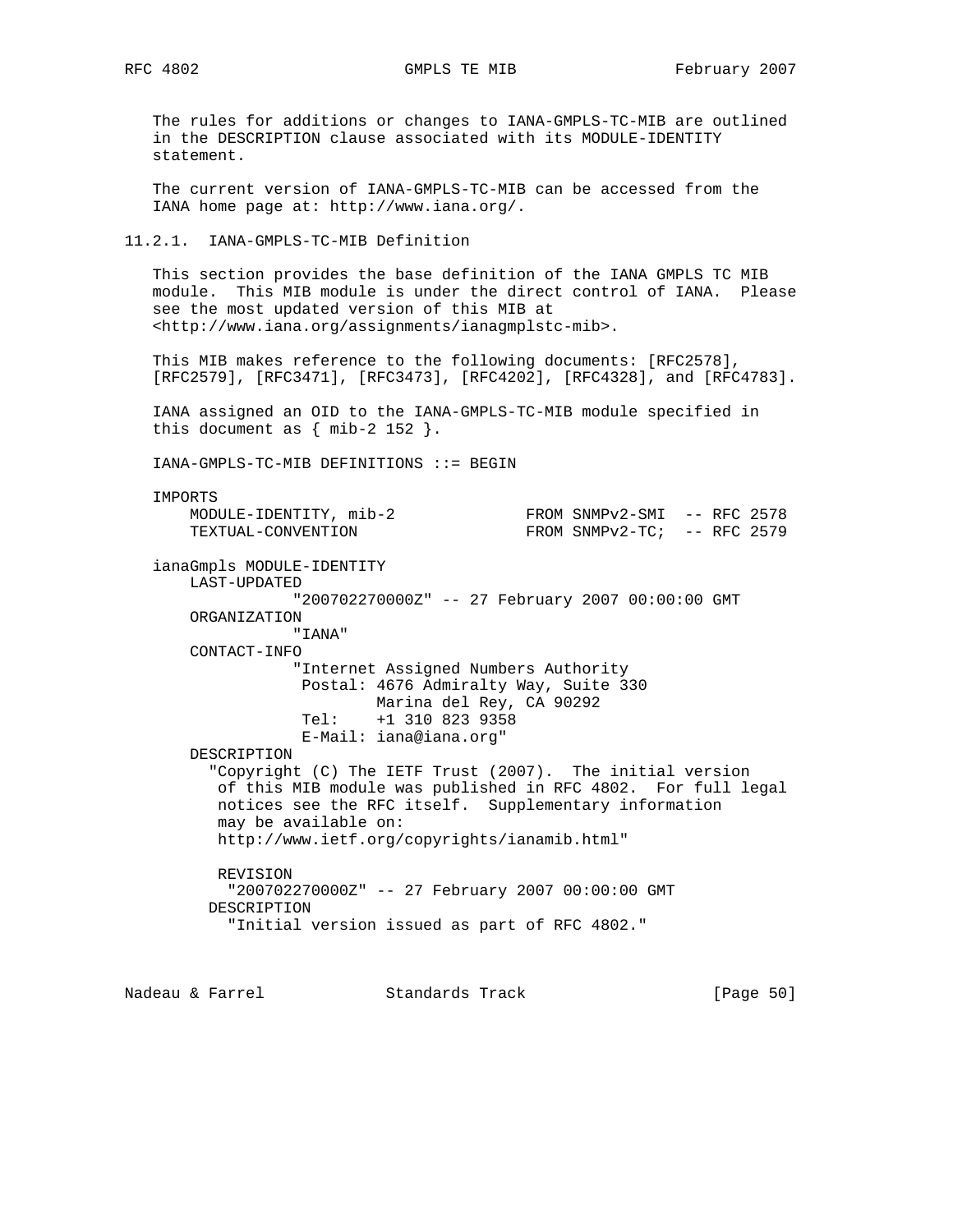::= { mib-2 152 } IANAGmplsLSPEncodingTypeTC ::= TEXTUAL-CONVENTION STATUS current DESCRIPTION "This type is used to represent and control the LSP encoding type of an LSP signaled by a GMPLS signaling protocol. This textual convention is strongly tied to the LSP Encoding Types sub-registry of the GMPLS Signaling Parameters registry managed by IANA. Values should be assigned by IANA in step with the LSP Encoding Types sub-registry and using the same registry management rules. However, the actual values used in this textual convention are solely within the purview of IANA and do not necessarily match the values in the LSP Encoding Types sub-registry. The definition of this textual convention with the addition of newly assigned values is published periodically by the IANA, in either the Assigned Numbers RFC, or some derivative of it specific to Internet Network Management number assignments. (The latest arrangements can be obtained by contacting the IANA.) Requests for new values should be made to IANA via email (iana@iana.org)." REFERENCE "1. Generalized Multi-Protocol Label Switching (GMPLS) Signaling Functional Description, RFC 3471, section 3.1.1. 2. Generalized MPLS Signalling Extensions for G.709 Optical Transport Networks Control, RFC 4328, section 3.1.1." SYNTAX INTEGER { tunnelLspNotGmpls(0), -- GMPLS is not in use tunnelLspPacket(1), -- Packet tunnelLspEthernet(2), -- Ethernet tunnelLspAnsiEtsiPdh(3), -- PDH -- the value 4 is deprecated tunnelLspSdhSonet(5), -- SDH or SONET -- the value 6 is deprecated tunnelLspDigitalWrapper(7), -- Digital Wrapper tunnelLspLambda(8), -- Lambda tunnelLspFiber(9), -- Fiber -- the value 10 is deprecated tunnelLspFiberChannel(11), -- Fiber Channel

Nadeau & Farrel Standards Track [Page 51]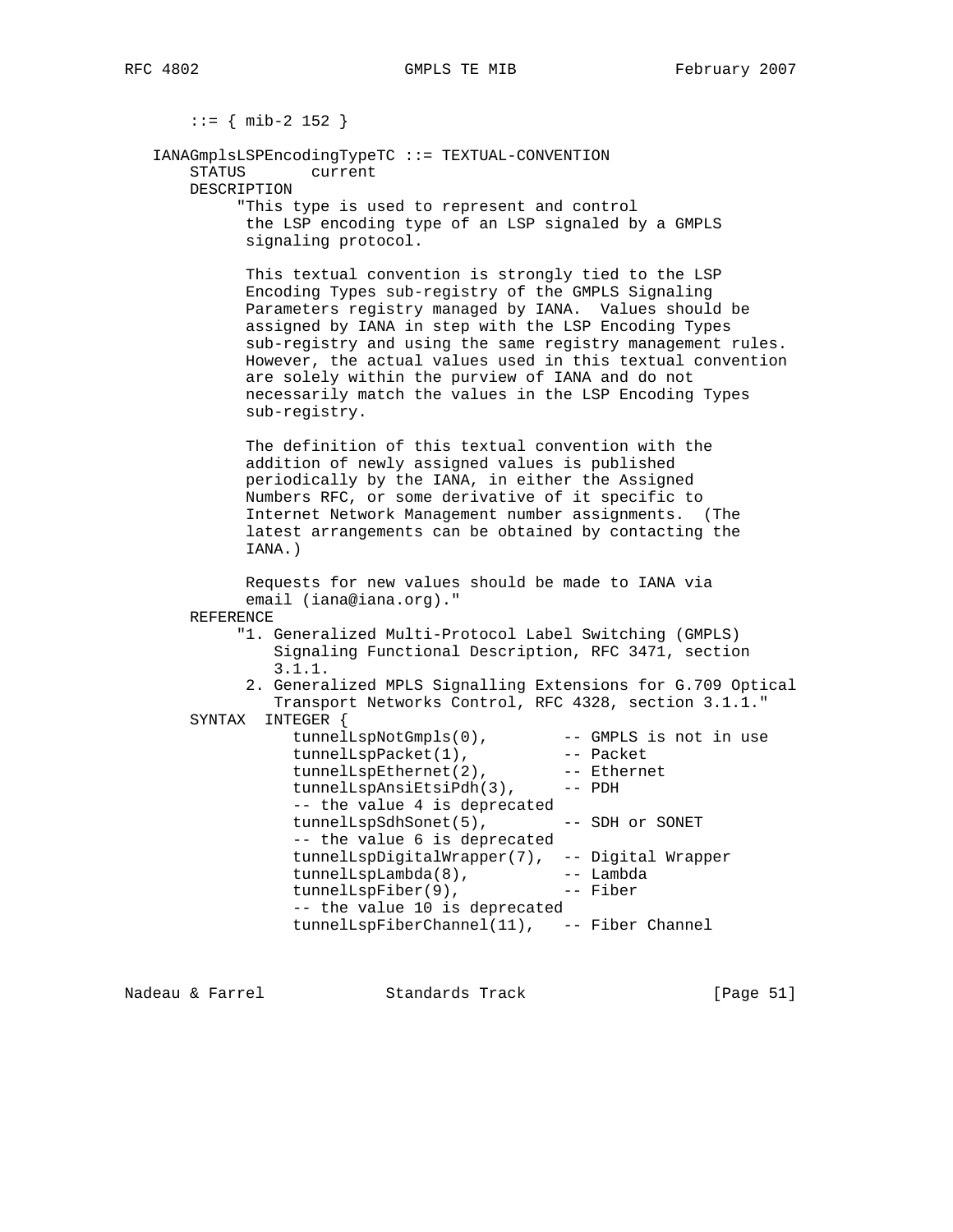tunnelDigitalPath(12), -- Digital Path tunnelOpticalChannel(13) -- Optical Channel } IANAGmplsSwitchingTypeTC ::= TEXTUAL-CONVENTION STATUS current DESCRIPTION "This type is used to represent and control the LSP switching type of an LSP signaled by a GMPLS signaling protocol. This textual convention is strongly tied to the Switching Types sub-registry of the GMPLS Signaling Parameters registry managed by IANA. Values should be assigned by IANA in step with the Switching Types sub-registry and using the same registry management rules. However, the actual values used in this textual convention are solely within the purview of IANA and do not necessarily match the values in the Switching Types sub-registry. The definition of this textual convention with the addition of newly assigned values is published periodically by the IANA, in either the Assigned Numbers RFC, or some derivative of it specific to Internet Network Management number assignments. (The latest arrangements can be obtained by contacting the IANA.) Requests for new values should be made to IANA via email (iana@iana.org)." REFERENCE "1. Routing Extensions in Support of Generalized Multi-Protocol Label Switching, RFC 4202, section 2.4. 2. Generalized Multi-Protocol Label Switching (GMPLS) Signaling Functional Description, RFC 3471, section 3.1.1." SYNTAX INTEGER { unknown(0), -- none of the following, or not known psc1(1), -- Packet-Switch-Capable 1 psc2(2), -- Packet-Switch-Capable 2 psc3(3), -- Packet-Switch-Capable 3 psc4(4), -- Packet-Switch-Capable 4 l2sc(51), -- Layer-2-Switch-Capable tdm(100), -- Time-Division-Multiplex lsc(150), -- Lambda-Switch-Capable fsc(200) -- Fiber-Switch-Capable }

Nadeau & Farrel Standards Track [Page 52]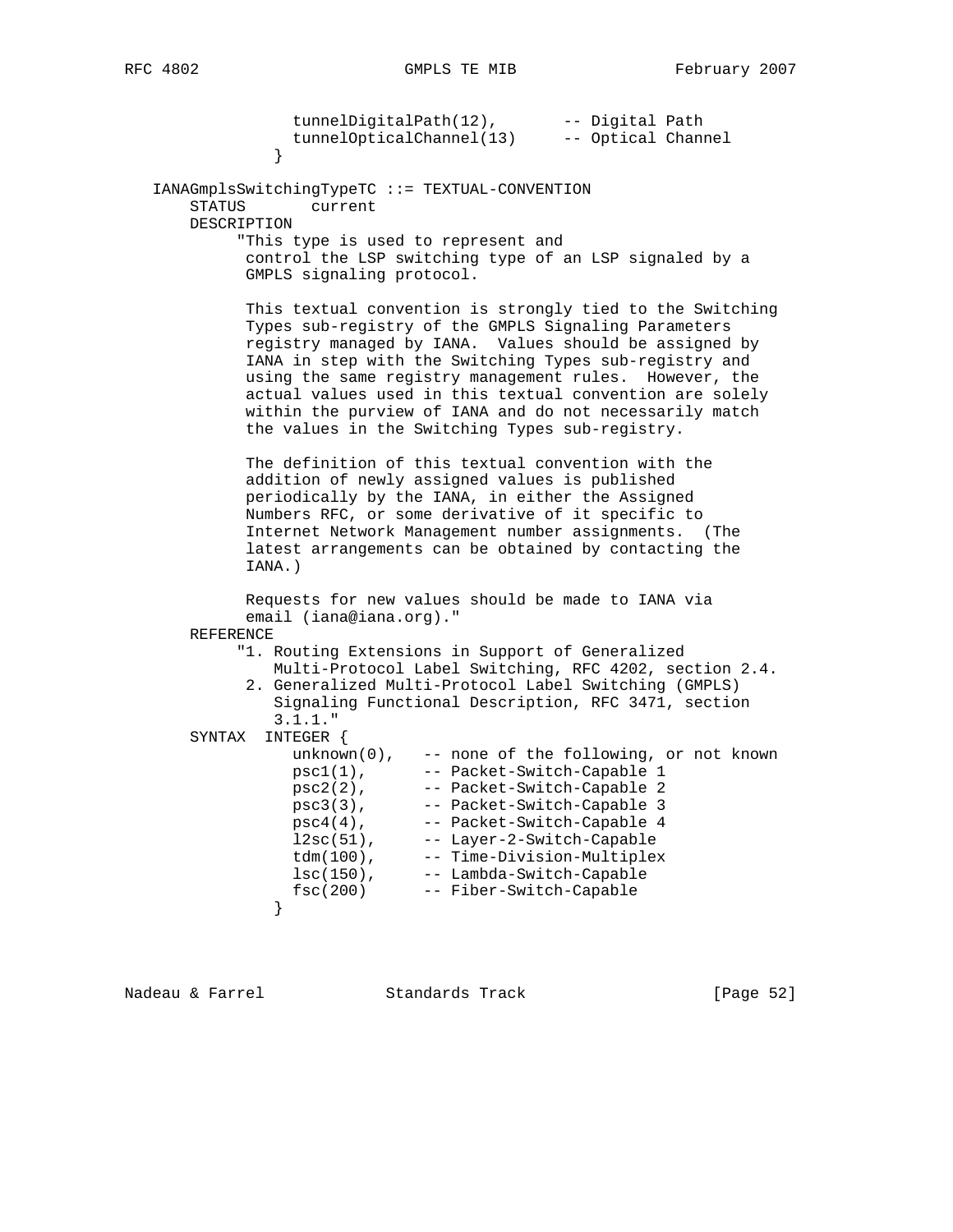| IANAGmplsGeneralizedPidTC ::= TEXTUAL-CONVENTION                                                                                                                                                                                                                                                                                                                                                                                                                                                     |
|------------------------------------------------------------------------------------------------------------------------------------------------------------------------------------------------------------------------------------------------------------------------------------------------------------------------------------------------------------------------------------------------------------------------------------------------------------------------------------------------------|
| STATUS<br>current                                                                                                                                                                                                                                                                                                                                                                                                                                                                                    |
| DESCRIPTION                                                                                                                                                                                                                                                                                                                                                                                                                                                                                          |
| "This data type is used to represent and control the LSP<br>Generalized Protocol Identifier (G-PID) of an LSP<br>signaled by a GMPLS signaling protocol.                                                                                                                                                                                                                                                                                                                                             |
| This textual convention is strongly tied to the Generalized<br>PIDs (G-PID) sub-registry of the GMPLS Signaling Parameters<br>registry managed by IANA. Values should be assigned by<br>IANA in step with the Generalized PIDs (G-PID) sub-registry<br>and using the same registry management rules. However, the<br>actual values used in this textual convention are solely<br>within the purview of IANA and do not necessarily match the<br>values in the Generalized PIDs (G-PID) sub-registry. |
| The definition of this textual convention with the<br>addition of newly assigned values is published<br>periodically by the IANA, in either the Assigned<br>Numbers RFC, or some derivative of it specific to<br>Internet Network Management number assignments. (The<br>latest arrangements can be obtained by contacting the<br>IANA.)                                                                                                                                                             |
| Requests for new values should be made to IANA via<br>email (iana@iana.org)."<br>REFERENCE                                                                                                                                                                                                                                                                                                                                                                                                           |
| "1. Generalized Multi-Protocol Label Switching (GMPLS)<br>Signaling Functional Description, RFC 3471, section<br>3.1.1.                                                                                                                                                                                                                                                                                                                                                                              |
| 2. Generalized MPLS Signalling Extensions for G.709 Optical<br>Transport Networks Control, RFC 4328, section 3.1.3."<br>INTEGER {<br>SYNTAX                                                                                                                                                                                                                                                                                                                                                          |
| $unknown(0)$ ,<br>-- unknown or none of the following<br>-- the values 1, 2, 3 and 4 are reserved in RFC 3471<br>$asyrchE4(5)$ ,<br>asynchDS3T3(6),<br>$asynchE3(7)$ ,<br>$bitsynchE3(8)$ ,<br>bytesynchE3(9),<br>asynchDS2T2(10),<br>bitsynchDS2T2(11),<br>reservedByRFC3471first(12),<br>$asyrchE1(13)$ ,<br>bytesynchE1(14),<br>bytesynch31ByDS0(15),<br>asynchDS1T1(16),<br>bitsynchDS1T1(17),                                                                                                   |
|                                                                                                                                                                                                                                                                                                                                                                                                                                                                                                      |

Nadeau & Farrel Standards Track [Page 53]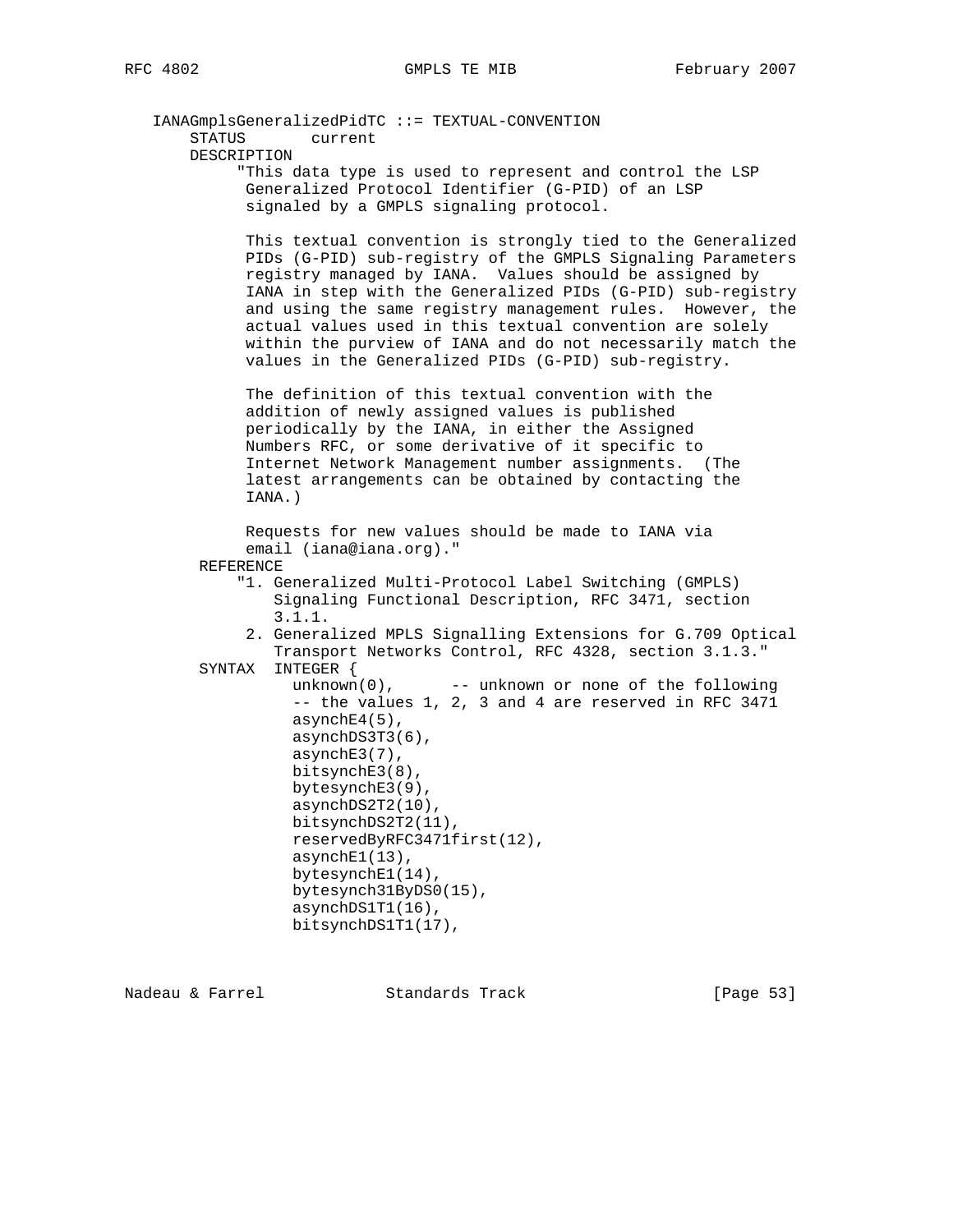bytesynchDS1T1(18),

```
 vc1vc12(19),
                   reservedByRFC3471second(20),
                   reservedByRFC3471third(21),
                   ds1SFAsynch(22),
                   ds1ESFAsynch(23),
                   ds3M23Asynch(24),
                   ds3CBitParityAsynch(25),
                   vtLovc(26),
                   stsSpeHovc(27),
                   posNoScramble16BitCrc(28),
                   posNoScramble32BitCrc(29),
                   posScramble16BitCrc(30),
                   posScramble32BitCrc(31),
                   atm(32),
                   ethernet(33),
                   sdhSonet(34),
                   digitalwrapper(36),
                   lambda(37),
                   ansiEtsiPdh(38),
                   lapsSdh(40),
                   fddi(41),
                  dqdb(42),
                  fiberChannel3(43),
                  hdlc(44),
                   ethernetV2DixOnly(45),
                   ethernet802dot3Only(46),
                   g709ODUj(47),
                   g709OTUk(48),
                   g709CBRorCBRa(49),
                   g709CBRb(50),
                   g709BSOT(51),
                   g709BSNT(52),
                   gfpIPorPPP(53),
                   gfpEthernetMAC(54),
                   gfpEthernetPHY(55),
                   g709ESCON(56),
                   g709FICON(57),
                 g709FiberChannel(58)
 }
    IANAGmplsAdminStatusInformationTC ::= TEXTUAL-CONVENTION
         STATUS current
         DESCRIPTION
             "This data type determines the setting of the
              Admin Status flags in the Admin Status object or TLV, as
              described in RFC 3471. Setting this object to a non-zero
              value will result in the inclusion of the Admin Status
Nadeau & Farrel Standards Track [Page 54]
```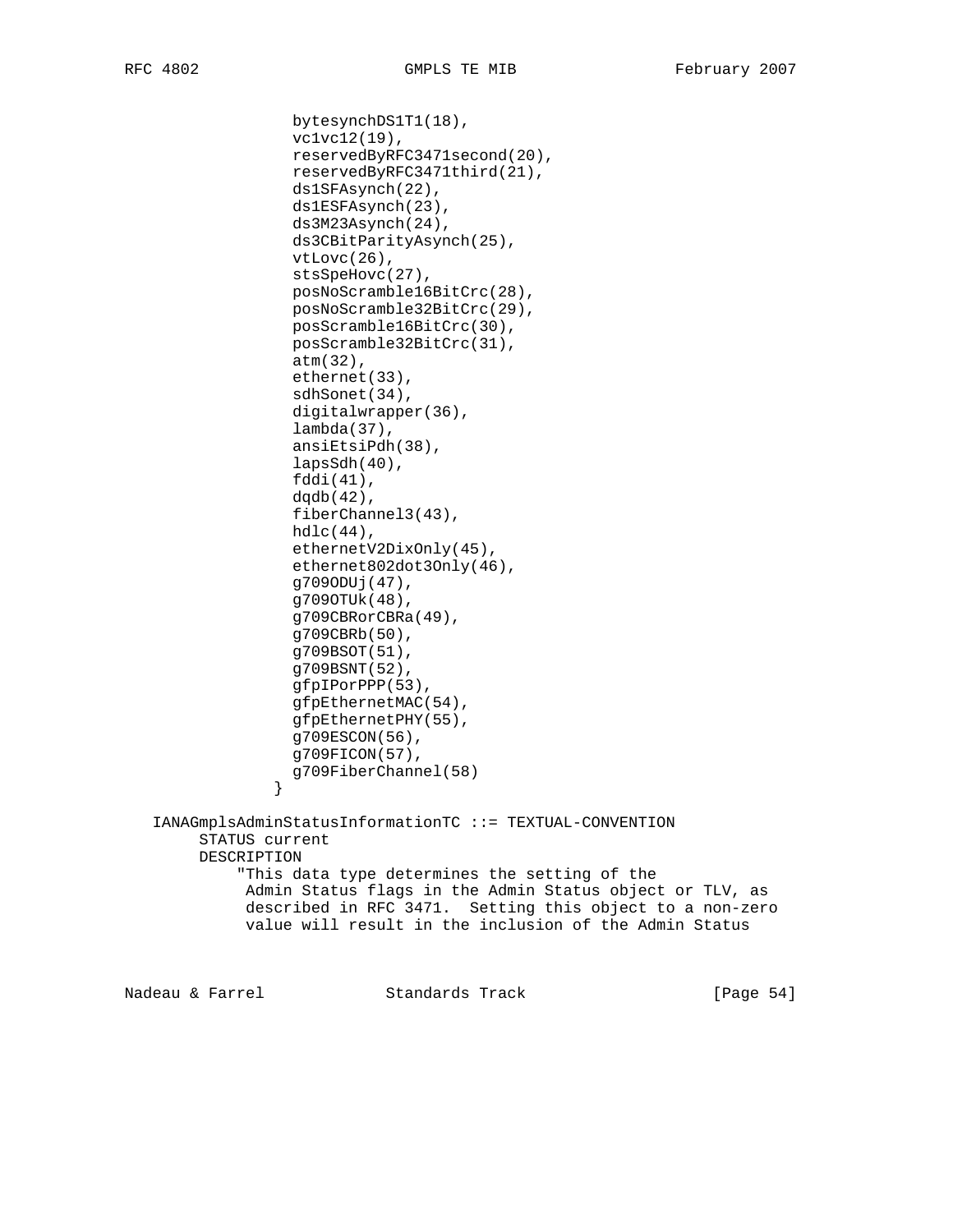object or TLV on signaling messages.

 This textual convention is strongly tied to the Administrative Status Information Flags sub-registry of the GMPLS Signaling Parameters registry managed by IANA. Values should be assigned by IANA in step with the Administrative Status Flags sub-registry and using the same registry management rules. However, the actual values used in this textual convention are solely within the purview of IANA and do not necessarily match the values in the Administrative Status Information Flags sub-registry.

 The definition of this textual convention with the addition of newly assigned values is published periodically by the IANA, in either the Assigned Numbers RFC, or some derivative of it specific to Internet Network Management number assignments. (The latest arrangements can be obtained by contacting the IANA.)

 Requests for new values should be made to IANA via email (iana@iana.org)."

- REFERENCE
	- "1. Generalized Multi-Protocol Label Switching (GMPLS)
	- Signaling Functional Description, RFC 3471, section 8. 2. Generalized MPLS Signaling - RSVP-TE Extensions,
	- RFC 3473, section 7.
	- 3. GMPLS Communication of Alarm Information, RFC 4783, section 3.2.1."
- SYNTAX BITS {

 $reflect(0)$ , -- Reflect bit (RFC 3471) reserved1(1), -- reserved reserved2(2), -- reserved reserved3(3), -- reserved reserved4(4), -- reserved reserved5(5), -- reserved reserved6(6), -- reserved reserved7(7), -- reserved reserved8(8), -- reserved reserved9(9), -- reserved reserved10(10), -- reserved reserved11(11), -- reserved reserved12(12), -- reserved reserved13(13), -- reserved reserved14(14), -- reserved reserved15(15), -- reserved reserved16(16), -- reserved

Nadeau & Farrel Standards Track [Page 55]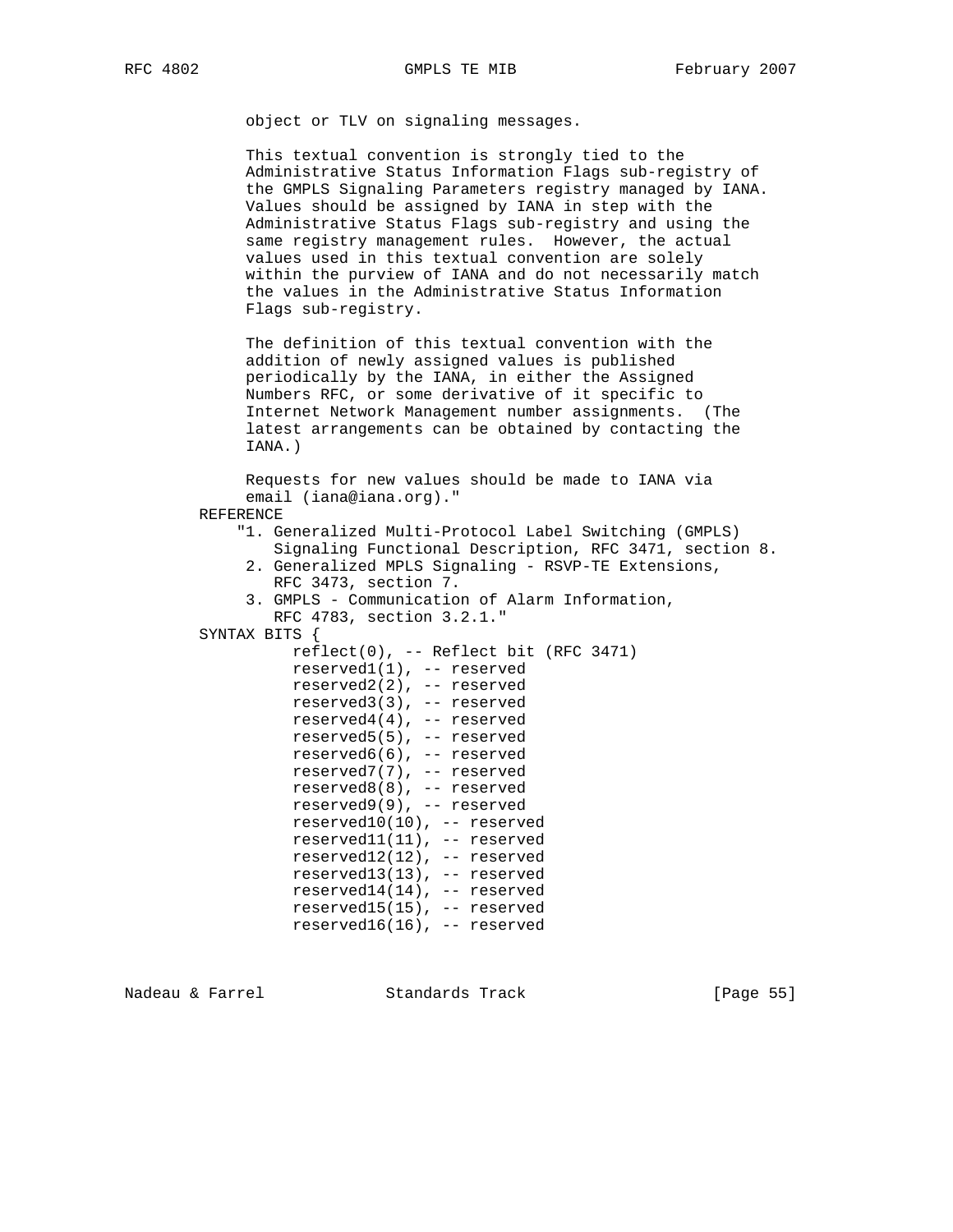reserved17(17), -- reserved reserved18(18), -- reserved reserved19(19), -- reserved reserved20(20), -- reserved reserved21(21), -- reserved reserved22(22), -- reserved reserved23(23), -- reserved reserved24(24), -- reserved reserved25(25), -- reserved reserved26(26), -- reserved reserved27(27), -- Inhibit Alarm bit (RFC 4783) reserved28(28), -- reserved testing(29), -- Testing bit (RFC 3473) administrativelyDown(30), -- Admin down (RFC 3473) deleteInProgress(31) -- Delete bit (RFC 3473)

END

#### 12. References

}

- 12.1. Normative References
	- [RFC2119] Bradner, S., "Key words for use in RFCs to Indicate Requirement Levels", BCP 14, RFC 2119, March 1997.
	- [RFC2205] Braden, R., Zhang, L., Berson, S., Herzog, S., and S. Jamin, "Resource ReSerVation Protocol (RSVP) -- Version 1 Functional Specification", RFC 2205, September 1997.
	- [RFC2434] Narten, T. and H. Alvestrand, "Guidelines for Writing an IANA Considerations Section in RFCs", BCP 26, RFC 2434, October 1998.
	- [RFC2578] McCloghrie, K., Perkins, D., and J. Schoenwaelder, "Structure of Management Information Version 2 (SMIv2)", STD 58, RFC 2578, April 1999.
	- [RFC2579] McCloghrie, K., Perkins, D., and J. Schoenwaelder, "Textual Conventions for SMIv2", STD 58, RFC 2579, April 1999.
	- [RFC2580] McCloghrie, K., Perkins, D., and J. Schoenwaelder, "Conformance Statements for SMIv2", STD 58, RFC 2580, April 1999.
	- [RFC3031] Rosen, E., Viswanathan, A., and R. Callon, "Multiprotocol Label Switching Architecture", RFC 3031, January 2001.

Nadeau & Farrel Standards Track [Page 56]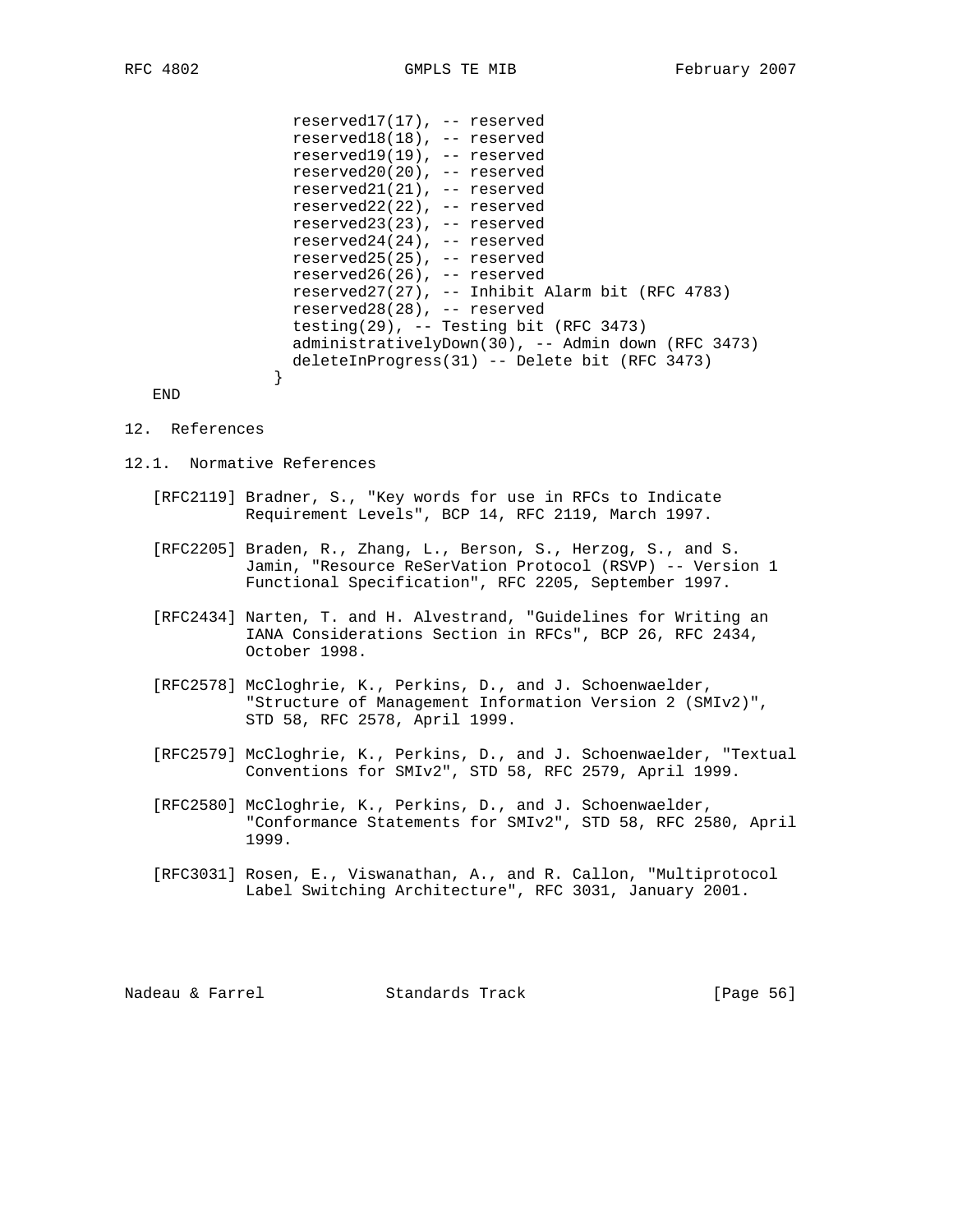- [RFC3209] Awduche, D., Berger, L., Gan, D., Li, T., Srinivasan, V., and G. Swallow, "RSVP-TE: Extensions to RSVP for LSP Tunnels", RFC 3209, December 2001.
- [RFC3411] Harrington, D., Presuhn, R., and B. Wijnen, "An Architecture for Describing Simple Network Management Protocol (SNMP) Management Frameworks", STD 62, RFC 3411, December 2002.
- [RFC3471] Berger, L., "Generalized Multi-Protocol Label Switching (GMPLS) Signaling Functional Description", RFC 3471, January 2003.
- [RFC3473] Berger, L., "Generalized Multi-Protocol Label Switching (GMPLS) Signaling Resource ReserVation Protocol-Traffic Engineering (RSVP-TE) Extensions", RFC 3473, January 2003.
- [RFC3477] Kompella, K. and Y. Rekhter, "Signalling Unnumbered Links in Resource ReSerVation Protocol - Traffic Engineering (RSVP-TE)", RFC 3477, January 2003.
- [RFC3811] Nadeau, T. and J. Cucchiara, "Definitions of Textual Conventions (TCs) for Multiprotocol Label Switching (MPLS) Management", RFC 3811, June 2004.
- [RFC3812] Srinivasan, C., Viswanathan, A., and T. Nadeau, "Multiprotocol Label Switching (MPLS) Traffic Engineering (TE) Management Information Base (MIB)", RFC 3812, June 2004.
- [RFC3813] Srinivasan, C., Viswanathan, A., and T. Nadeau, "Multiprotocol Label Switching (MPLS) Label Switching Router (LSR) Management Information Base (MIB)", RFC 3813, June 2004.
- [RFC3945] Mannie, E., "Generalized Multi-Protocol Label Switching (GMPLS) Architecture", RFC 3945, October 2004.
- [RFC4001] Daniele, M., Haberman, B., Routhier, S., and J. Schoenwaelder, "Textual Conventions for Internet Network Addresses", RFC 4001, February 2005.
- [RFC4202] Kompella, K. and Y. Rekhter, "Routing Extensions in Support of Generalized Multi-Protocol Label Switching (GMPLS)", RFC 4202, October 2005.

Nadeau & Farrel Standards Track [Page 57]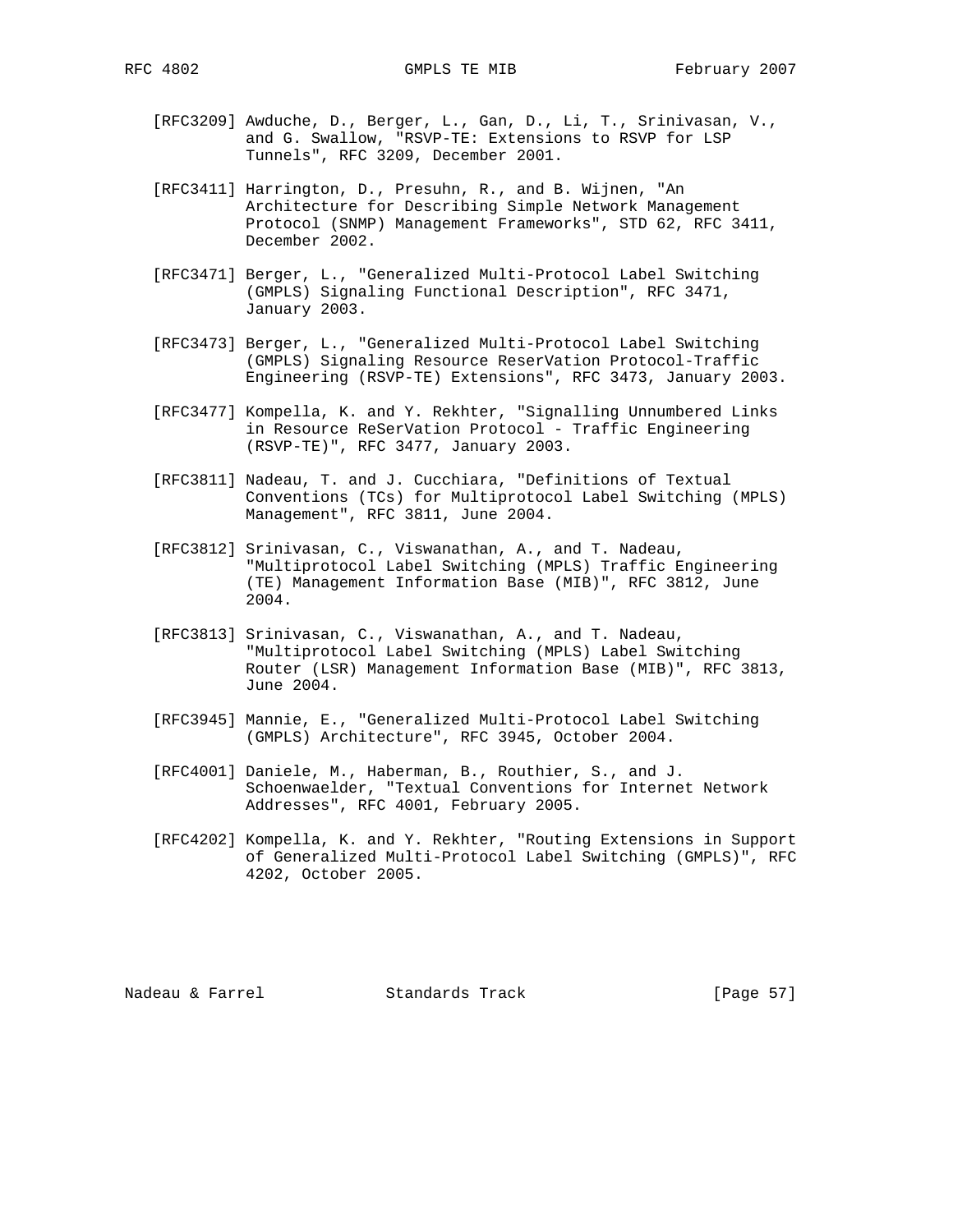- [RFC4328] Papadimitriou, D., "Generalized Multi-Protocol Label Switching (GMPLS) Signaling Extensions for G.709 Optical Transport Networks Control", RFC 4328, January 2006.
- [RFC4783] Berger, L., "GMPLS Communication of Alarm Information", RFC 4783, December 2006.
- [RFC4803] Nadeau, T., Ed. and A. Farrel, Ed., "Generalized Multiprotocol Label Switching (GMPLS) Label Switching Router (LSR) Management Information Base", RFC 4803, February 2007.
- 12.2. Informative References
	- [RFC2863] McCloghrie, K. and F. Kastenholz, "The Interfaces Group MIB", RFC 2863, June 2000.
	- [RFC3410] Case, J., Mundy, R., Partain, D., and B. Stewart, "Introduction and Applicability Statements for Internet- Standard Management Framework", RFC 3410, December 2002.
	- [RFC3472] Ashwood-Smith, P. and L. Berger, "Generalized Multi- Protocol Label Switching (GMPLS) Signaling Constraint-based Routed Label Distribution Protocol (CR-LDP) Extensions", RFC 3472, January 2003.

Nadeau & Farrel Standards Track [Page 58]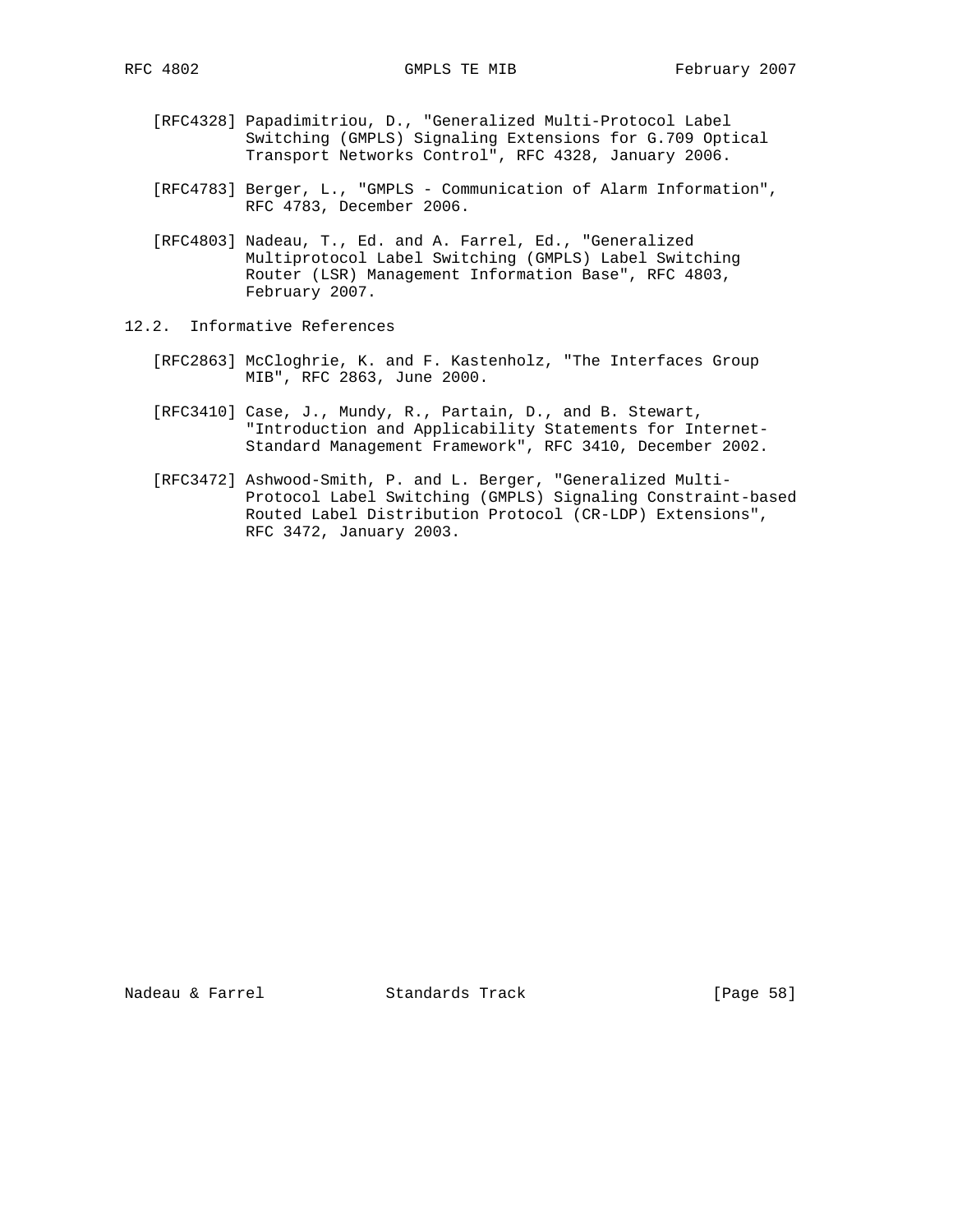Thomas D. Nadeau Cisco Systems, Inc. 1414 Massachusetts Ave. Boxborough, MA 01719

Contact Information

EMail: tnadeau@cisco.com

 Cheenu Srinivasan Bloomberg L.P. 731 Lexington Ave. New York, NY 10022

 Phone: +1-212-617-3682 EMail: cheenu@bloomberg.net

 Adrian Farrel Old Dog Consulting

 Phone: +44-(0)-1978-860944 EMail: adrian@olddog.co.uk

 Tim Hall Data Connection Ltd. 100 Church Street Enfield, Middlesex EN2 6BQ, UK

 Phone: +44 20 8366 1177 EMail: tim.hall@dataconnection.com

 Ed Harrison Data Connection Ltd. 100 Church Street Enfield, Middlesex EN2 6BQ, UK

 Phone: +44 20 8366 1177 EMail: ed.harrison@dataconnection.com

Nadeau & Farrel Standards Track [Page 59]